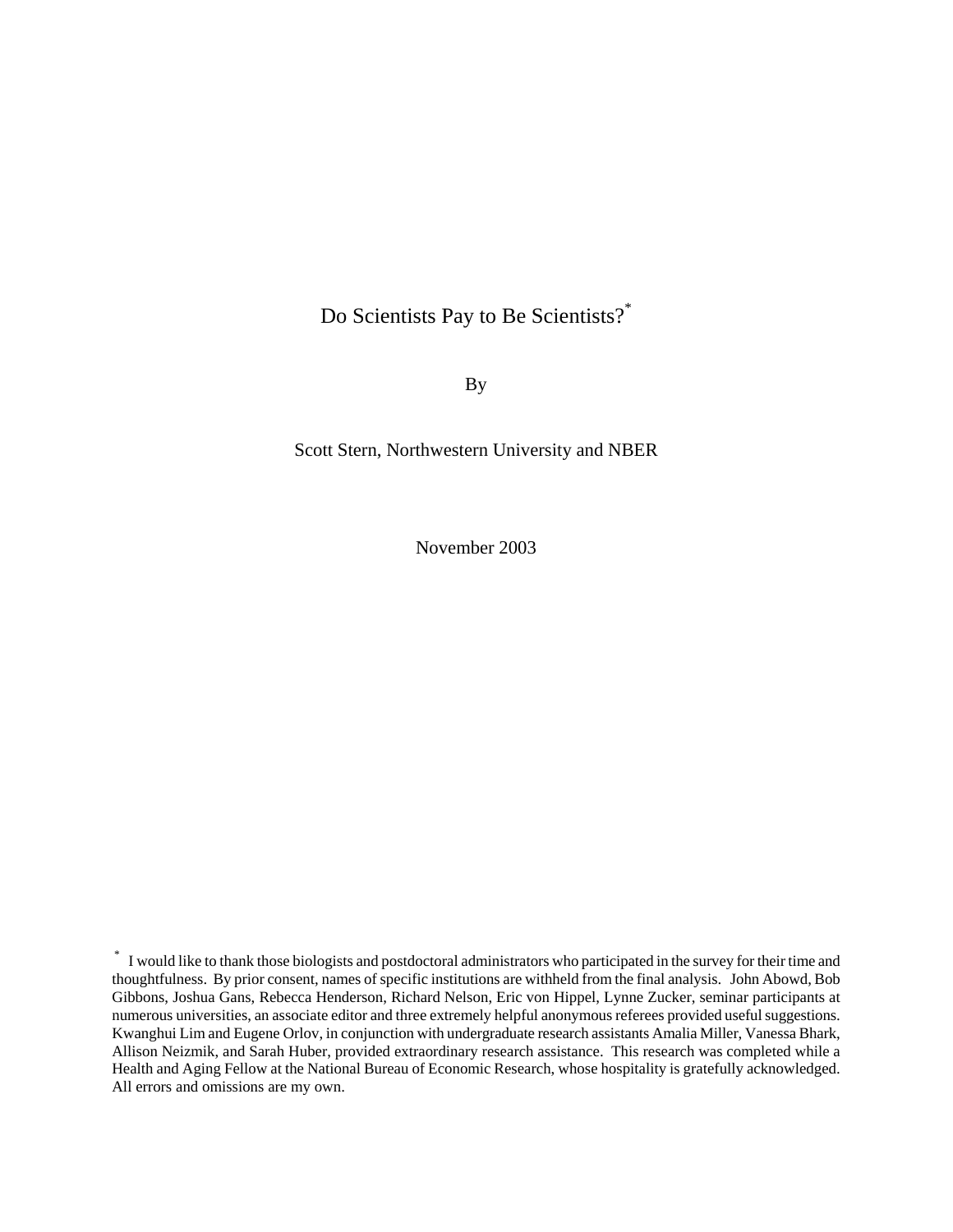## Do Scientists Pay to Be Scientists?

### ABSTRACT

This paper explores the relationship between wages and the scientific orientation of R&D organizations. Firms who adopt a science-oriented research approach (i.e., "Science") allow their researchers to pursue and publish an individual research agenda.. The adoption of Science may be associated with a "taste" for Science on the part of researchers (a Preference effect) and/or as a "ticket of admission" to gain earlier access to scientific discoveries with commercial application (a Productivity effect). These two effects differ in their impact on wages. Whereas the Preference effect contributes to a negative compensating differential, the Productivity effect may result in rent-sharing. However, since Science may be adopted by firms employing higherquality researchers, cross-sectional evaluations of wages and Science may be biased by unobserved heterogeneity. To overcome this bias, this paper introduces a novel empirical approach. Specifically, prior to accepting a given job, many scientists receive *multiple job offers*, allowing for the calculation of the wage-Science relationship, controlling for differences in salary levels offered to individual researchers. Using a dataset composed of multiple job offers to postdoctoral biologists, the results suggest a negative relationship between wages and Science. These findings are robust to restricting the sample to non-academic job offers, but the findings depend critically on the inclusion of researcher fixed effects. Conditional on perceived ability, scientists do indeed *pay* to be scientists.

*Journal of Economic Literature* Classification: Nonwage Labor Costs and Benefits (J32); Professional Labor Markets and Occupations (J44); Industry Studies, Drugs (L65); Innovation and Invention (O31); Management of R&D (O32). *Keywords:* Economics of science, R&D employment, R&D management, multiple job offers, pharmaceuticals, drug discovery, biology, hedonic wage equation, compensating differentials, rent-sharing.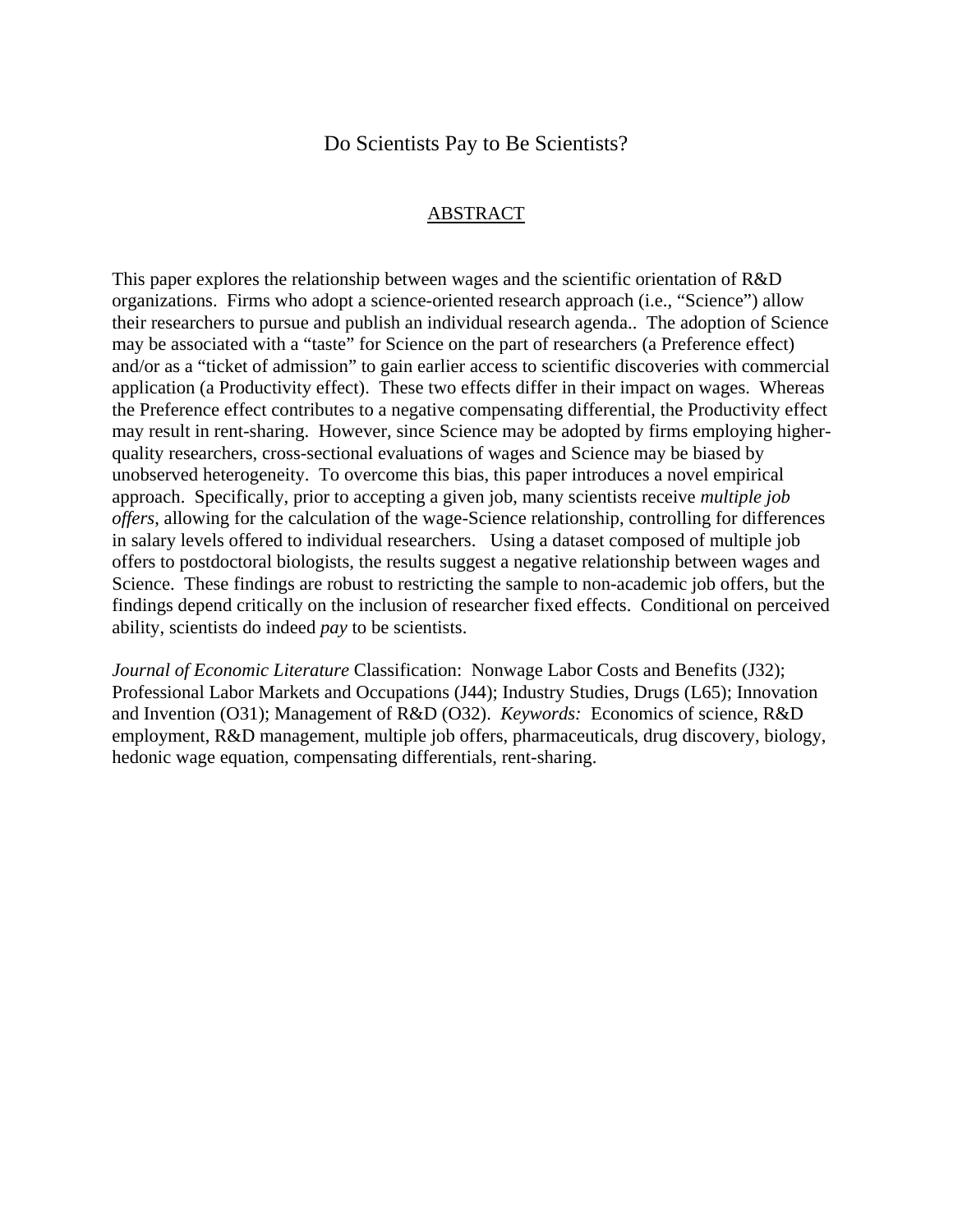## **I. Introduction**

Since the seminal work of Nelson (1959) and Arrow (1962), economists and management scholars have attempted to understand the incentives for abstract knowledge production. To the extent that abstract knowledge serves as a non-rivalrous input into technological innovation, its production plays a critical role in the process of economic growth (Romer, 1990). Because knowledge production is costly to monitor and subject to expropriation, the level of production may be inefficiently low in the absence of alternative institutions.

On the one hand, several institutions supporting the production of knowledge (from trade secrecy to prizes to patents) have been identified and investigated, both theoretically and empirically (Wright, 1983; Levin et al, 1987). However, the economic consequences of the institution most closely associated with the production of abstract knowledge – Science – have only recently begun to be explored (David and Dasgupta, 1994). Science differs from alternative knowledge production systems insofar as researchers are offered substantial discretion in choosing research projects and the reward structure is premised on establishing intellectual priority (i.e., being first to make a discovery) through journal publication.

This paper considers two explanations for the use of a Science-oriented approach. First, researchers may have preferences for interacting with discipline-specific scientific communities and for receiving recognition for their discoveries. Simply put, scientists may have a "taste" for Science (Merton, 1973; David and Dasgupta, 1994). Whether such preferences are intrinsic or reflect long-term career motivations, a scientific "ethic" is critical for the effectiveness of Science as an economic institution. A second motivation for participation in Science, particularly for private firms, may be the productivity benefits in terms of technological innovation. Firms who adopt Science may gain earlier and more detailed access to new discoveries and so may be purchasing a "ticket of admission" which pays itself off in terms of higher R&D productivity and a higher rate of technological innovation (Cohen and Levinthal, 1990; Rosenberg, 1990).

At one level, there is no inherent conflict between these two perspectives on the drivers of the adoption of a scientific orientation. Scientists may value participation in Science (referred to as the Preference effect), and, at the same time, firms may participate to capture spillovers (referred to as the Productivity effect). However, these perspectives do offer competing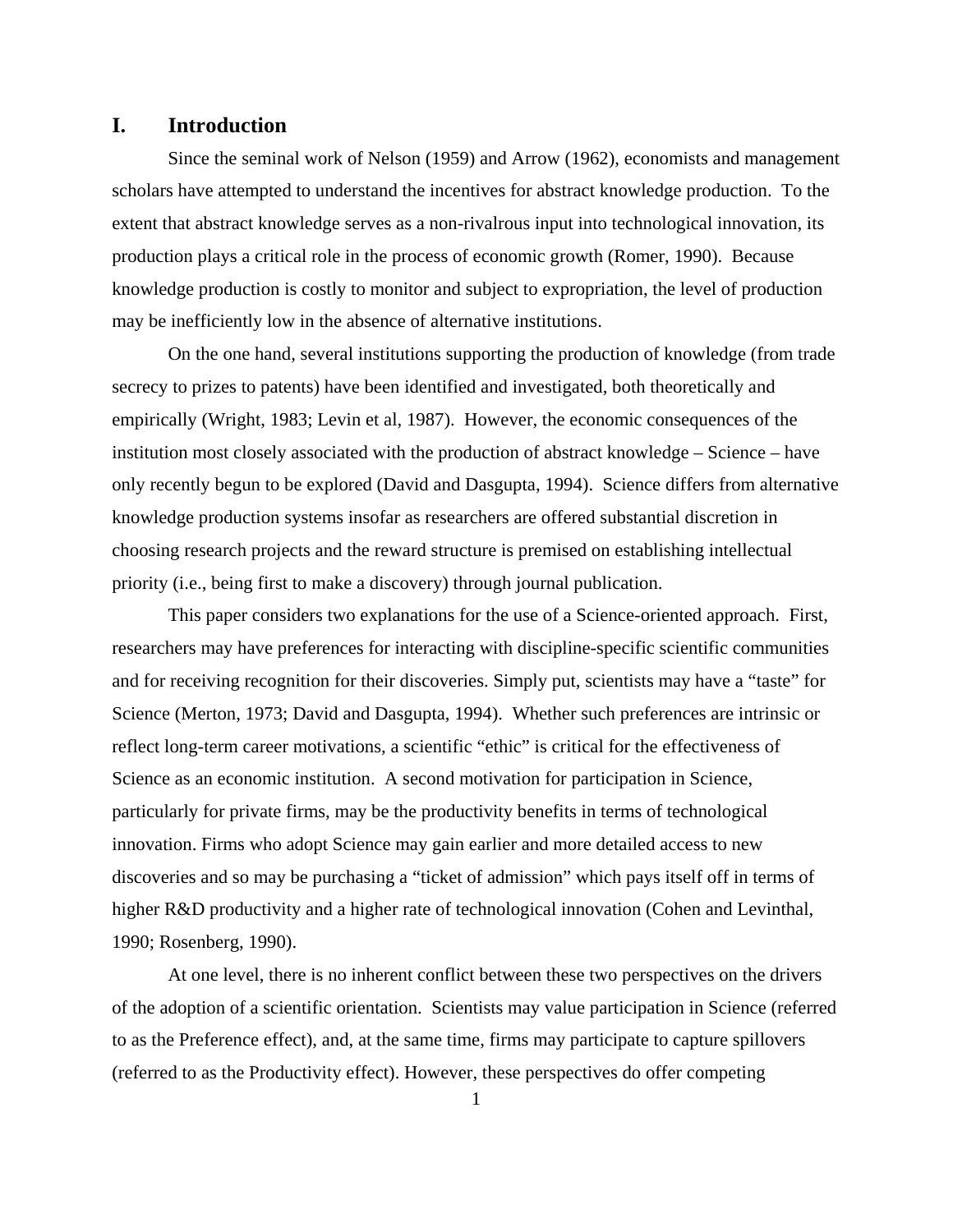economic implications, most notably for the employment relationship: whereas the Preference effect contributes to a negative compensating differential between Science and wages, the Productivity effect raises the possibility of rent-sharing between firms and researchers (and so a positive association between wages and Science). As well, the relationship between wages and Science might reflect a skill bias: under the "winner-take-all" nature of the scientific reward system, the expected benefits to Science will be higher for higher-ability researchers. As a result, firms who employ scientists of higher ability will tend to adopt Science as well.

After reviewing the "new" economics of science in Section II, Section III develops this argument by presenting a simple economic model incorporating the Preference effect, the Productivity effect, and a distribution of talent (or perceived ability) among scientists. The model incorporates the potential for rent-sharing among firms and scientists. A key result stands out: the relationship between wages and Science depends on the relative salience of the Preference and Productivity effects, and prior empirical investigations may have confounded the Preference effect, the Productivity effect, and the impact of unobserved heterogeneity among scientists.

This theoretical framework motivates the development and implementation of a novel empirical methodology (Section IV) that controls for the presence of unobserved heterogeneity. Specifically, prior to accepting a specific offer, many professionals receive *multiple job offers*. Each offer is composed of a wage offer and job characteristics (observed to the employee). Since a formal job offers confer a legal responsibility on the firm, offers will not be made unless the firm is willing to employ the worker, and firms will not make offers with a zero probability of acceptance. Using a sample of individuals seeking their first full-time employment, we are able to calculate wage-Science combinations *for randomly selected workers at a point in time.* By surveying candidates about detailed characteristics of their multiple job offers (e.g., "Does this job give you permission to publish in the scientific literature?"), it is possible to estimate the relationship between wages and Science, after taking individual heterogeneity into account through the inclusion of person-specific fixed effects. As such, the results reported here likely overcome the bias associated with earlier work in both labor economics and management which

2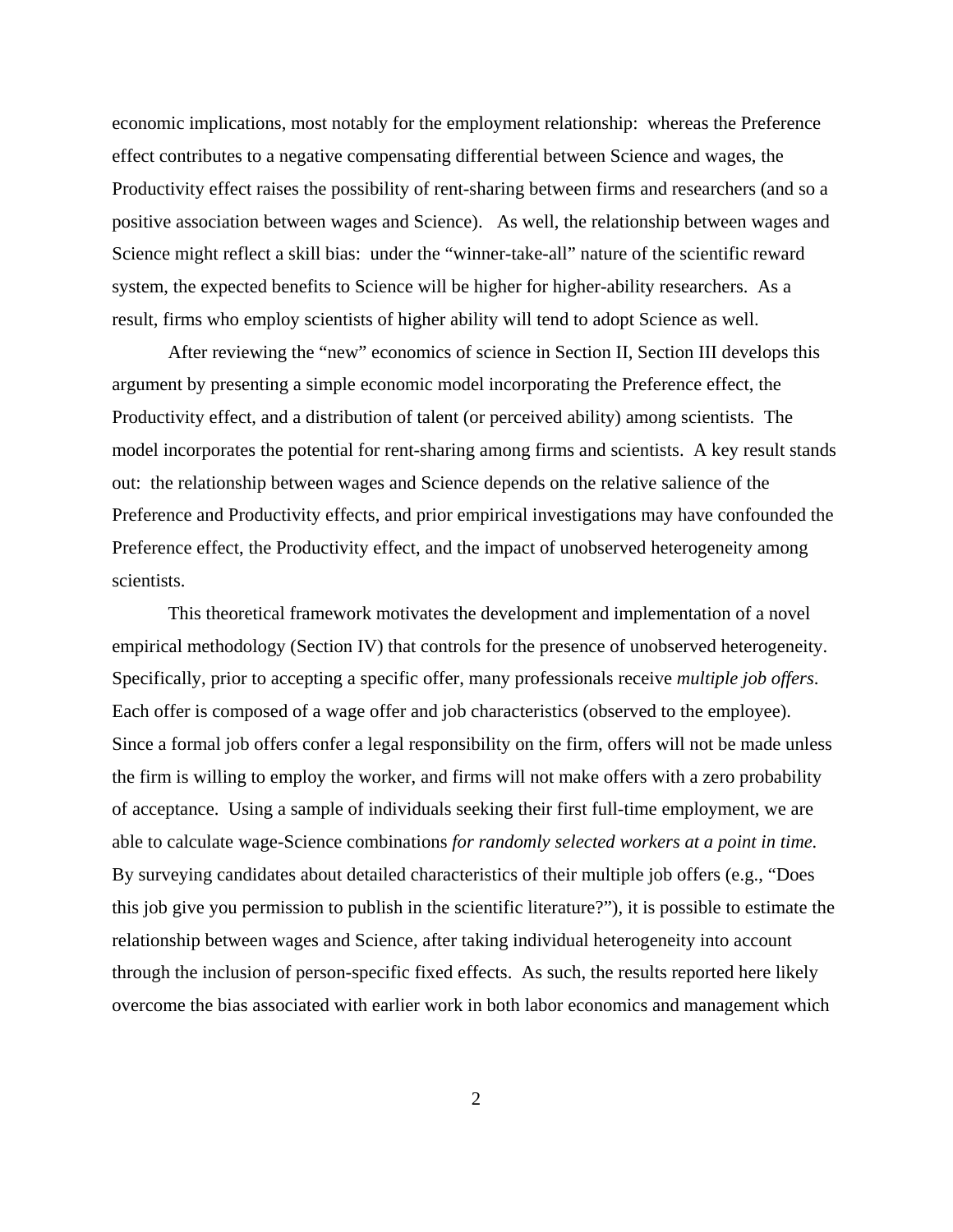examines cross-sections of employees or focuses attention on job-switching behavior.<sup>[1](#page-4-0)</sup>

This survey-based methodology is applied to a sample of biologists who are (just) completing a job search. PhD biologists (e.g., those completing their first postdoctoral fellowship at a top-tier medical center or university) participate in a (moderately formal) job market in which they attempt to garner long-term employment. While we can control for differences among jobs which do not relate to their scientific orientation (such as the impact on their career, or whether the job is in a start-up firm), the analysis is conditioned on a set of research-oriented job offers, all of which use the candidate's specialized biology background. However, the jobs differ in terms of the degree to which the candidate can participate in Science, either through the publication process or through the ability to choose (or continue to work on) an individual research agenda. Critically, the job market for biologists is synchronized enough so that, prior to accepting a job offer, some candidates do indeed receive multiple offers.

While the sample size is small, the data point to several important findings. Most importantly, there seems to be a tradeoff between offered wages and the scientific orientation of firms. Offers which contain science-oriented provisions, ranging from permission (or incentives) to publish in the scientific literature, to the flexibility to choose or continue research projects, are associated with lower monetary compensation and starting wages. These results are robust to several different types of controls (including job type) as well as restricting the sample to those job offers from the non-academic sector. In addition, the data suggest that accepted and rejected job offers are comparable to one another (consistent with an equilibrium theory of hedonic wage determination), and job candidates receiving multiple offers are not appreciably different from candidates receiviong only one offer. However, the findings depend critically on controlling for individual heterogeneity; simple cross-sectional comparisons result in a significant upward bias and an underestimate of the size of the compensating differential for Science.

Overall, the contribution of this paper arises from (a) developing a simple model of the relationship between wages, productivity, and participation in Science based on insights from the "new" economics of Science, (b) estimating the relationship between wages and Science using a novel empirical methodology, and therefore (c) providing an assessment of the relative salience

<span id="page-4-0"></span><sup>&</sup>lt;sup>1</sup> Rather than reviewing the labor economic literature here, I defer discussion of this literature until Section IV.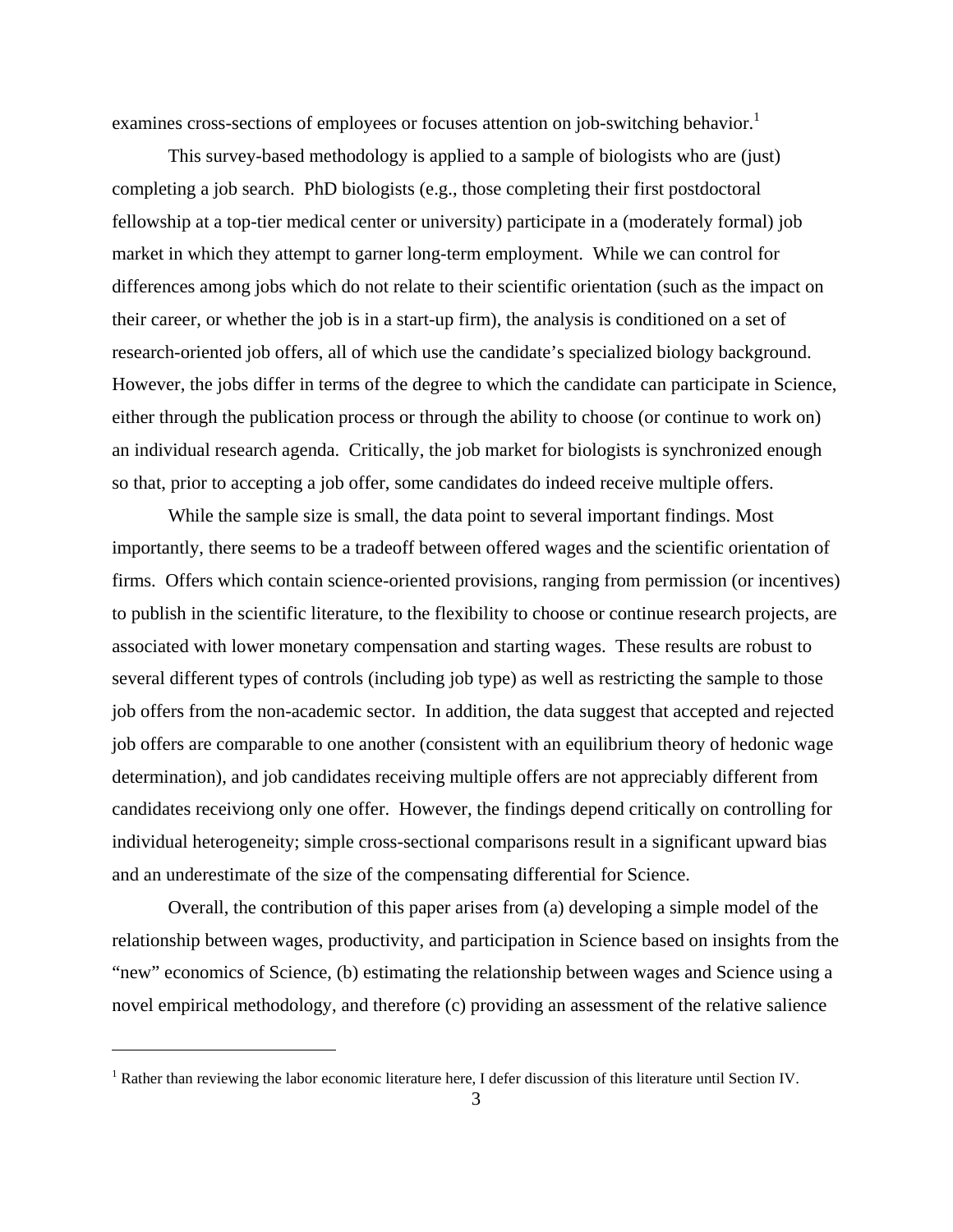of researcher preferences and firm incentives, controlling for differences among individual researchers. As an economic institution, Science helps overcome the inability to provide incentives for the production and diffusion of abstract knowledge: simply put, we rely on scientists to behave in a way which values knowledge production and diffusion for its own sake.

# **II. The "New" Economics of Science**

 $\overline{a}$ 

Science is a distinctive institution in several ways: as a knowledge production system, as an input into technological innovation, and as a reward system. The first distinguishing aspect of Science is that it produces two extremely specialized types of knowledge: potentially testable theories and empirical tests of these theories (Kuhn, 1963). While the contribution to the theorytesting dynamic is the primary criterion by which scientists evaluate the value of new knowledge, Science serves a second function as a knowledge stock upon which firms draw for technological innovation. The knowledge and techniques produced by Science often have commercial applications which are unrelated to the initial theory-testing motivation which spurred their development (Rosenberg, 1974). In other words, Science is an important source of knowledge spillovers. This uneasy relationship between Science as a knowledge production process and as an input into technological innovation is mediated by the third characteristic feature of Science: the priority-based reward system. To receive credit for the intellectual priority of their scientific discoveries, scientists publicize their findings as quickly as possible and retain no formal intellectual property over their ideas (Merton, 1957; Dasgupta and David, 1994).

Each of these features helps to identify Science as an economic institution that is distinct from a commercially-motivated knowledge production system. For example, while most economic analysis of knowledge production emphasizes the importance of institutions such as intellectual property, trade secrecy or entry barriers in ensuring the incentives for innovation (Nelson, 1959; Arrow, 1962; Levin et al, 1987; Kremer, 1998), the scientific incentive system specifically rejects non-disclosure, tight control over intellectual property, or monopolization in the use of novel scientific knowledge (Dasgupta and David, 1994).<sup>[2](#page-5-0)</sup> I therefore define

<span id="page-5-0"></span> $2$  One might also distinguish Science by its locus in universities, its association with general human capital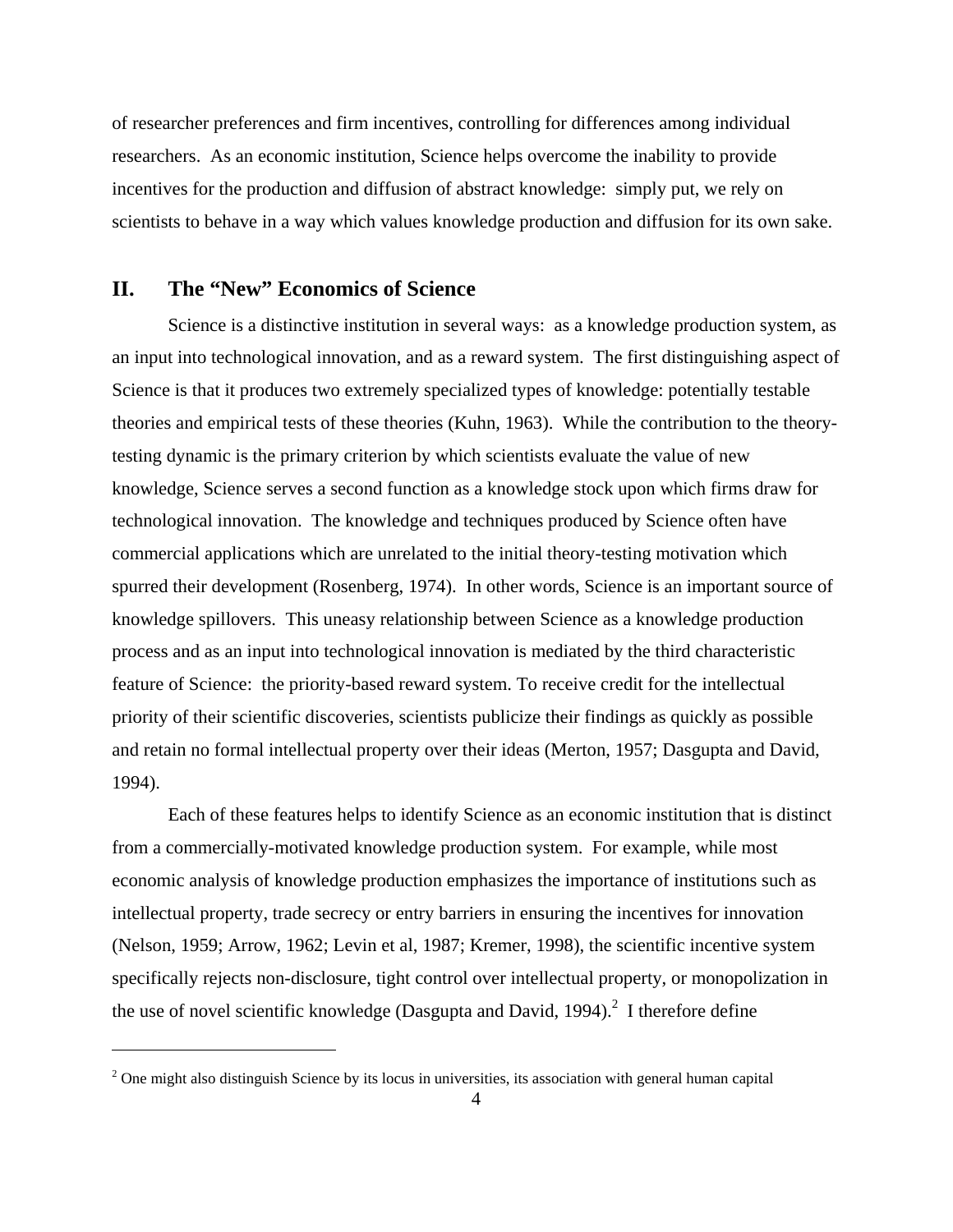participation in Science to be distinguishable from commercially motivated knowledge production, involve the formulation and testing of theories (which may but need not result in commercial spillovers), and result in public disclosure in academic journals.<sup>[3](#page-6-0)</sup>

Perhaps surprisingly, formal analysis of the priority-based reward system in economics and management is recent. $4$  Two recent research streams have begun to address the distinct economic and strategic issues associated with Science, particularly the adoption of Science by profit-oriented firms. In the first stream, David and Dasgupta (1987; 1994) and David (1998) evaluate how the assumption that scientists (as a group) are attempting to maximize the flow of new knowledge influences the economic efficiency of the priority-based reward system. Dasgupta and David argue that, relative to a system in which knowledge production is rewarded purely by monetary rents, the priority-based reward system is relatively efficient. On the one hand, the priority-based system discourages shirking, since lower effort is associated with lower probability of reward. On the other hand, the system encourages knowledge diffusion, since scientists expend effort publicizing their results in order to achieve as much credit as possible. Given that scientists are attempting to maximize the rate of production and diffusion of scientific knowledge (i.e., scientists have a taste for Science), this priority-based system is an effective mechanism for achieving these goals.<sup>5</sup> Though this argument implicitly relies on a taste for Science by researchers, Dasgupta and David neither delineate the testable empirical implications of this theory nor compare it to alternative theories of the economic impact of Science.

In contrast to Dasgupta and David, who evaluate the efficiency properties of Science from the perspective of researchers having a taste for Science, Rosenberg (1990), Cohen and

<u>.</u>

investments and training, and its long-term responsiveness to overall societal needs. For present purposes, I focus on the salient elements distinguishing Science from more traditional economic models of the research process.

<span id="page-6-0"></span> $3$  Obviously, this is a stylized conceptualization of Science as a knowledge production system (Latour and Wollgar, 1986). While acknowledging that Science is more subtle and dynamic than proposed here, this simple characterization allows for the development of the key hypotheses directly related to the underlying phenomena. 4

<span id="page-6-1"></span><sup>&</sup>lt;sup>4</sup> Of course, economists have studied scientists' behavior to evaluate other aspects of behavior (e.g., Freeman's seminal studies of scientific labor markets (1976) or Levin and Stephan's careful test of Becker's life-cycle human capital model (1991)). See Stephan (1996) for an extremely informative synthesis of this work.

<span id="page-6-2"></span> $<sup>5</sup>$  It is useful to note that a "taste" for Science is likely concentrated among individuals in research-oriented careers,</sup> perhaps reflecting their education, career incentives or the selection of individuals in this profession. In this sense, this study examines a more specific job attribute than traditional on-the-job amenities such as safety or pension benefits (see Hamermesh (1984) or Viscusi (1993) for reviews). As well, David and Dasgupta (and David (1998)) also highlight important inefficiencies associated with Science, most notably the possibility of overinvestment and overnarrowness in research due to racing effects.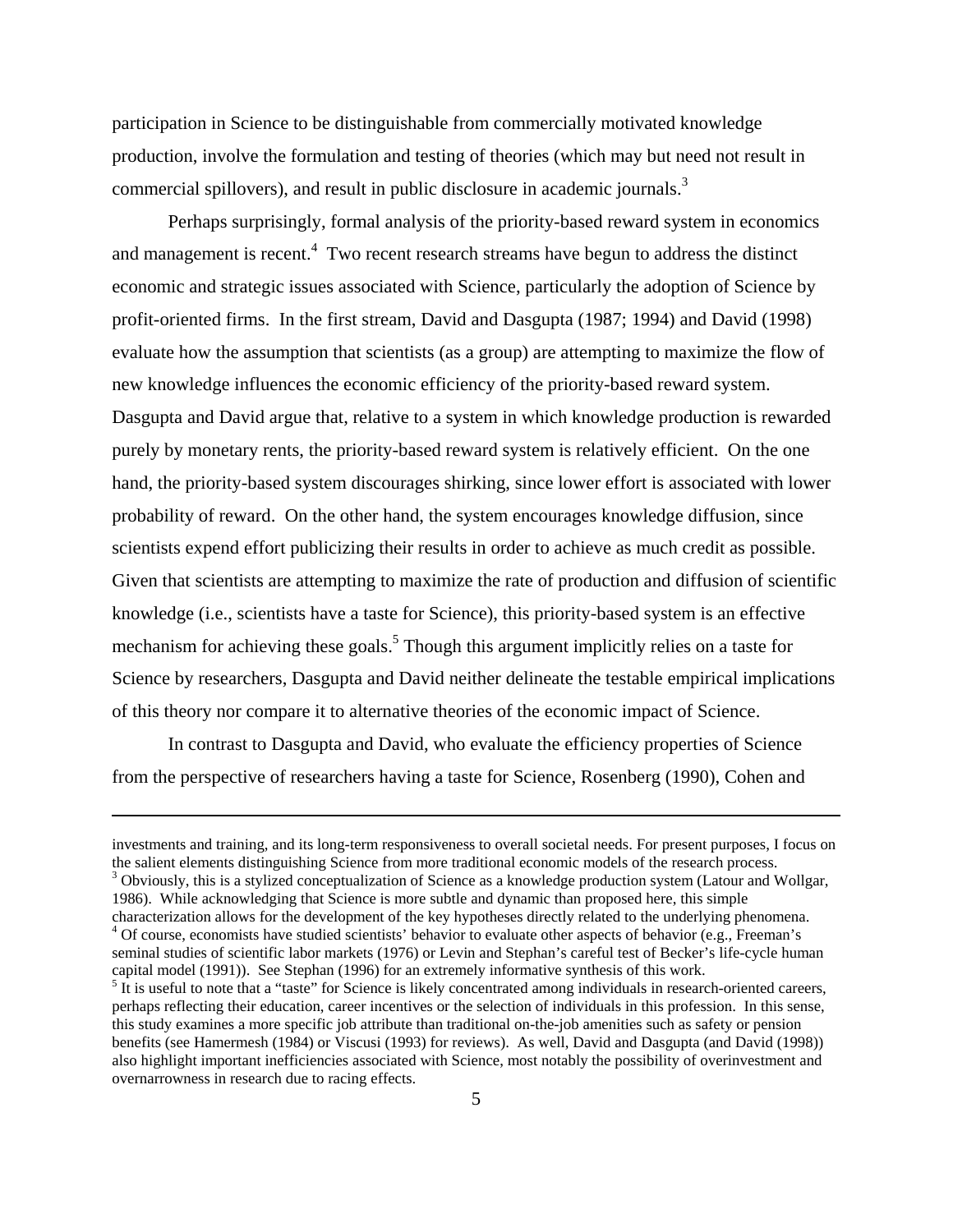Levinthal (1989, 1990), and Arora and Gambardella (1994) examine how profit-maximizing firms might exploit Science for their own purposes. Specifically, given that Science tends to produce knowledge spillovers, relying on Science may provide access to new discoveries, improve the productivity of technological search, and employ codified forms of knowledge which allow for cumulative progress (Fleming and Sorenson, 2003; Foray, 2003). Thus, private firms who would like to exploit novel scientific knowledge must purchase a "ticket of admission" which pays itself off in terms of higher R&D productivity and a higher rate of technological innovation (Rosenberg, 1990). $<sup>6</sup>$ </sup>

These two perspectives from the "new" economics of science are not mutually exclusive. Scientists may possess a taste for participating in Science (the Preference hypothesis), and some firms may find it worthwhile to participate in Science to capture knowledge spillovers (the Productivity hypothesis).<sup>[7](#page-7-1)</sup> However, these effects have separate empirical implications, most notably for the employment relationship. While the Preference effect contributes to a negative compensating differential), the Productivity effect can contribute to a positive association between Science and wages (as long as there is "rent-sharing" between firms and researchers).

Though not mutually exclusive, prior empirical work that has focused on the relationship between Science and firm *performance* has confounded the Preference and Productivity effects (e.g., in the context of the life sciences industries, see Gambardella, 1995; Powell, 1996; Zucker and Darby, 1996; 1998, and Cockburn, Henderson, and Stern, 1999). However, similar to this paper, recent studies highlight the tension within public/private scientific networks between scientific advance, commercial gains, and career concerns (Owen-Smith and Powell, 2001; Gittelman and Kogut, 2003; Murray, 2003; Lim, 2003; Murray and Stern, 2003).<sup>[8](#page-7-2)</sup>

It is important to note that estimating the economic impact of Science is confounded by the selection of more able scientists into science-oriented firms. Correlation between Science

<span id="page-7-0"></span> $6$  More precisely, if a commercial "prize" is available to the first firm that translates a scientific advance into a novel technology, then firms have incentives to gain early access to absorb novel discoveries; according to many observers, participation in Science by at least some employees may be an efficient way to achieve this goal (Hicks, 1995).

<span id="page-7-2"></span><span id="page-7-1"></span> $<sup>7</sup>$  A fully specified model might place limits on the share of activity attributable to the profit-maximizers, insofar as</sup> this group may tend to exhibit free-riding in the absence of intrinsic preferences. Theoretical conditions for the existence of a priority-based equilibrium is an interesting area for future work but beyond the scope of this paper. <sup>8</sup> Indeed, these studies reflect a broader body of research on the development of local technical communities, also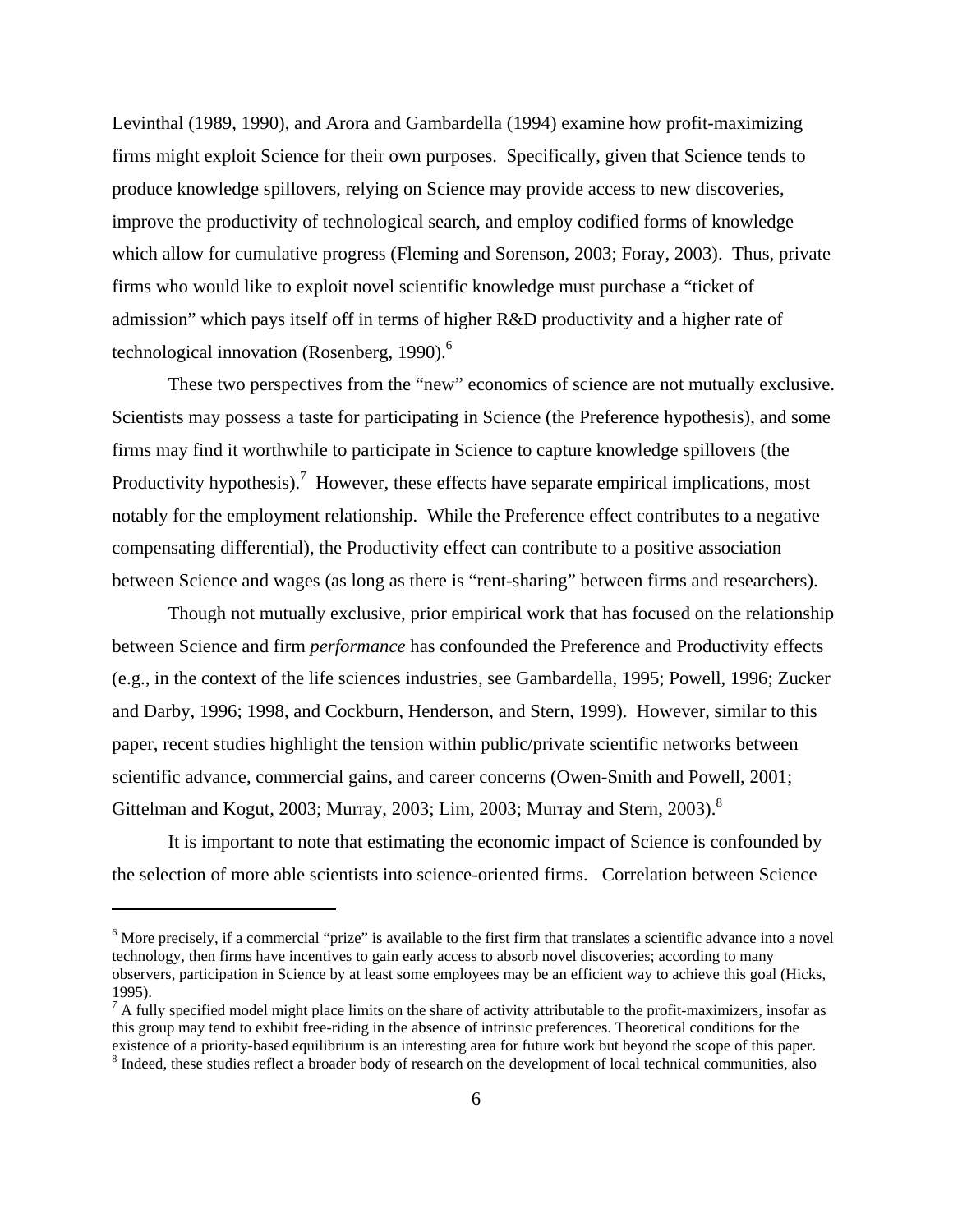and researcher ability arises from the internal logic of the priority-based reward system. First, higher-quality researchers may be willing to trade off more income to earn the higher expected "prestige" rewards associated with their ability. Second, firms who employ higher-quality scientists may find participating in Science more attractive; with their better reputations, these researchers will gain better access to the external scientific community, (Zucker and Darby, 1996).<sup>9</sup> Consequently, without detailed controls for scientist ability, empirical assessments of the impact of Science on performance may be biased upwards since Science may be associated with the higher performance associated with higher-ability researcher distributions.<sup>10</sup>

## **III. A Simple Economic Model of Science and Wages**

 $\overline{a}$ 

We now build on this qualitative discussion and develop a simple model incorporating the Preference effect, the Productivity effect, a distribution of talent among scientists, and rentsharing between firms and scientists. By deriving the equilibrium relationship between Science and wages, we identify the empirical implications of the Preference and Productivity effects.

The model is composed of two stages. In the first stage, firm j chooses whether to adopt a scientific orientation for its R&D department (SCI = 1, else SCI = 0).<sup>11</sup> In the second stage, firms hire a single researcher with ability  $\gamma_i$  (observable to market participants but unobserved by the econometrician). As noted earlier, the population of researchers is subject to a skewed distribution of talent and so this variance is directly incorporated into the model. For firm j, the quality of worker i (the most attractive scientist who applies for a job at firm j) is drawn from a

<span id="page-8-2"></span><span id="page-8-1"></span><span id="page-8-0"></span>referred to as communities of practice (Feldman, 1994; Rosenkopf and Tushman, 1998; Almeida and Kogut, 1999).  $9$  Zucker and Darby (1996) and Zucker, Darby and Brewer (1998) present evidence that biotechnology firms are more successful if they employ or interact (through copublication) with "star" researchers. While this evidence highlights the importance of the human capital distribution, they do not explicitly distinguish the underlying<br>economic forces leading to such a bias or the impact of these structural characteristics on economic observable <sup>10</sup> Of course, other forces may also determine the adoption of Science. For example, firms may differ in their idiosyncratic return to Science as a result of their therapeutic specialization (Cockburn, Henderson and Ster  $11$  As discussed in Section II, participation in Science involves doing research which involves the formulation and testing of theories and results in public disclosure of findings through the academic publication process; however, science-oriented firms, in achieving the goals of Science, will also tend to (a) allow researchers discretion in choosing new research projects or continuing old ones and (b) tend to base promotion decisions on a researcher's external scientific reputation. The model does not distinguish between these characteristics. As well, the model assumes that each firm chooses a firm-wide scientific orientation (rather than tailoring the scientific orientation to each employee), an assumption consistent with prior qualitative and quantitative evidence (Gambardella, 1994; Zucker and Darby, 1996; Henderson, Cockburn, and Stern, 1999).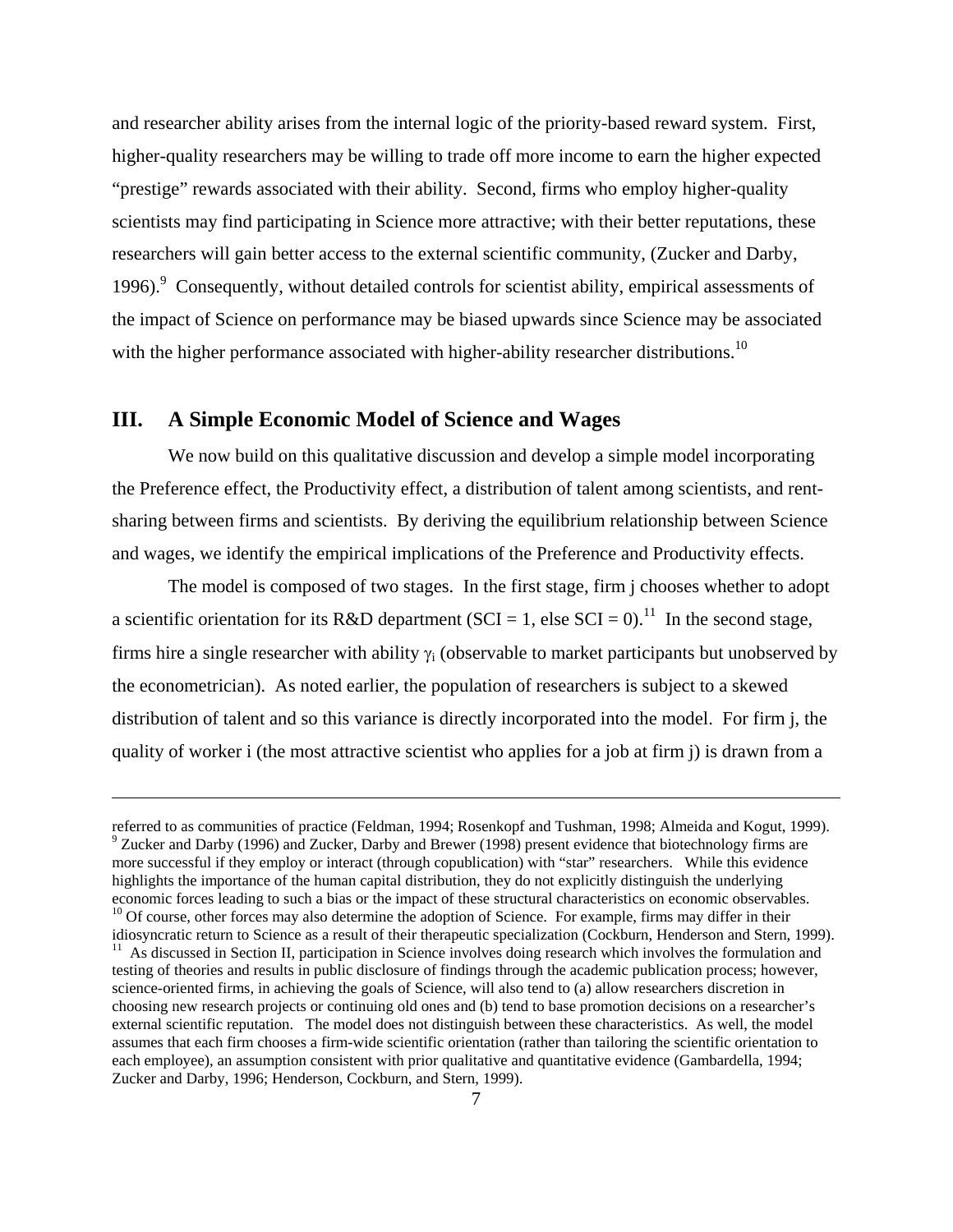firm-specific distribution,  $g_j(\gamma)$ , bounded below at zero and with mean  $\overline{\gamma}_j$ .<sup>12</sup> Each scientist's utility depends on the offered wage and the preference for a science-oriented job environment:<sup>13</sup>

$$
U_i = \alpha_0 + \alpha_s \gamma_i \text{SCI}_j + w_j \tag{1}
$$

Scientists of higher ability place higher value on a science-oriented research environment; as discussed earlier, this interaction is strongly implied by the internal logic of the priority-based reward system and the ever-increasing rewards from "prestige."<sup>14</sup> Firms, on the other hand, earn profits according to the ability of hired scientists, the wages paid to these employees  $(w_i)$ , and their scientific orientation:

$$
\pi_{i,j} = \gamma_i (\beta_0 + \beta_s SCI_j) - w_{i,j} - \delta SCI_j \tag{2}
$$

While firms pay a fixed fee to adopt a scientific orientation,<sup>15</sup> the benefits that the firm receives from adopting a scientific orientation depend on the quality of the scientist. Like our assumption about the interaction in  $(1)$ , the interaction in  $(2)$  is motivated by the nature of the priority-based reward system: higher-quality scientists will have better access to the external scientific community and will be able to monitor external developments more skillfully than less-talented colleagues. In other words, the benefits from Science are skill-biased.

Firms who adopt Science earn a quasi-rent, which is increasing in  $\gamma_i$ . However, if the firm faces a search cost for new scientists and scientists can (credibly) threaten to receive additional job offers from other science-oriented firms, then scientists may extract some of this quasi-rent in wage bargaining.<sup>16</sup> To account for this possibility, I follow recent work on rent-

1

<span id="page-9-0"></span><sup>&</sup>lt;sup>12</sup> Alternatively, one could assume that the firm employs N researchers of known quality with mean ability  $\overline{\gamma}_i$ .

<span id="page-9-1"></span> $13$  To highlight the relationship between the wages from research jobs and scientific orientation, I adopt Rosen's (1974, 1986) hedonic characteristics approach and further assume that (a) each scientist supplies one unit of labor inelastically, (b) there is a competitive (no search cost) labor market for jobs where SCI=0, (c) all firms observe the same information about each scientist, (d) firms cannot verify the characteristics of competing job offers (until they are accepted), and (e) except for differences in talent, all scientists share the same utility function. As such, the model abstracts away from some of the more subtle issues which arise in the context of hedonic wage determination when workers' preferences for nonpecuniary characteristics are heterogeneous (Hwang, et al, 1992), or the nonpecuniary characteristic has continuous support, all jobs require substantial search, and firms differ in the cost of providing the nonpecuniary benefit (Hwang, et al, 1998).

<span id="page-9-2"></span><sup>&</sup>lt;sup>14</sup> As well, this interaction could represent a "reduced-form" income effect (Weiss, 1976; Sattinger, 1977).<br><sup>15</sup> One could imagine  $\delta$  as the per-scientist cost of sending scientists to conferences, financing a staff t

<span id="page-9-3"></span>scientific articles, or the budget for discretionary research activities (e.g., specialized materials or equipment).

<span id="page-9-4"></span><sup>&</sup>lt;sup>16</sup> More precisely, each scientist's bargaining position depends on her (exogenous) outside option in a non-scienceoriented jobs, the *average* expected cost of searching for another science-oriented offer and the expected cost to the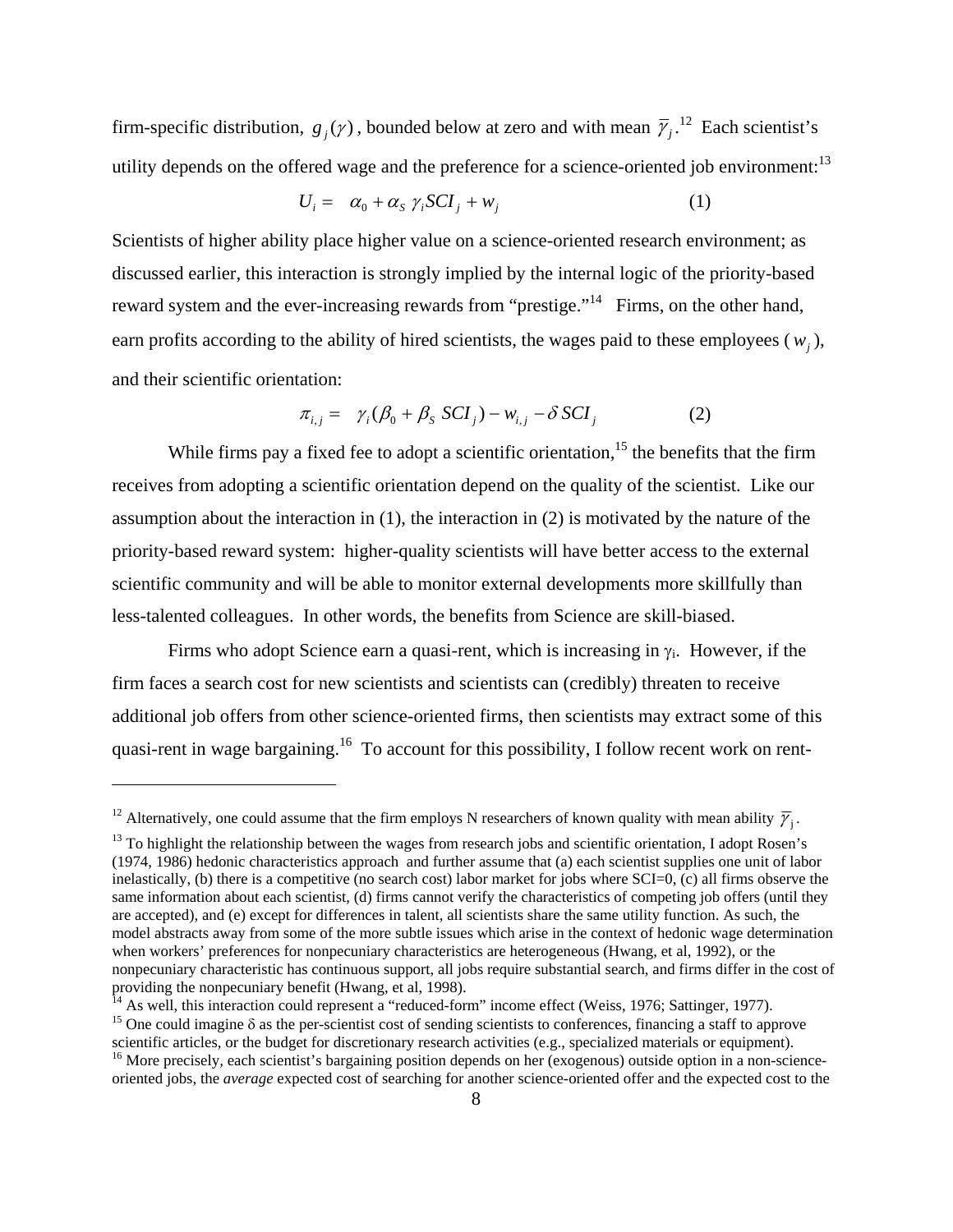sharing and incorporate a "rent-splitting" parameter,  $\phi \in (0,1)$ , which determines the allocation of the quasi-rent between scientist and firm (Abowd and Lemieux, 1993; van Reenen, 1996). As a result, the second stage wage equilibrium is given by:

$$
w_{i,j}^* = \gamma_i \beta_0 + \gamma_i (\phi \beta_s - \alpha_s) SCI_j \qquad (3)
$$

Equation (3) describes the empirical relationship between wages and scientific orientation, conditional on the quality of scientists. As long as the compensating differential parameter,  $\alpha_s$ , is larger (smaller) than that part of the quasi-rent extracted by the scientist, then wages will be decreasing (increasing) in the firm's scientific orientation. As well, it is important to note that, by the very logic of the Preference and Productivity effects, the labor market for researchers will straddle both academic and non-academic employment opportunities, and so offers from both sectors will ultimately identify the relationship between Science and offered wages. Of course, in our empirical work, it will be important to distinguish between scienceoriented job characteristics per se and the more diffuse set of attributes associated with university employment. As well, the adoption of Science will be concentrated in those firms who expect to recruit high quality scientists (i.e.,  $\overline{SCI}_i = 1$  iff  $\overline{\gamma}_i > \frac{0}{\sqrt{1-\gamma}} = \gamma^*$  $(1 - \phi)$  $\delta_j = 1$  iff  $\overline{\gamma}_j > \frac{\delta}{(1-\phi)\beta_s + \alpha_s} = \gamma$  $\mathcal{S}CI_i = 1$  iff  $\bar{\gamma}_i > \frac{6}{(1-\beta)(1-\beta)} = \gamma^*$ ; both the

Preference and Productivity theories contribute to a positive impact of Science on measures of firm performance. Finally, it is useful to highlight that the model has been tailored to highlight the different economic consequences of the Preference and Productivity effects. It is of course possible that the Preference effect does not capture an intrinsic utility parameter but instead reflects career concerns on the part of researchers. Career concerns are particularly salient since scientific publications are a publicly observable signal of researcher quality. It is important to emphasize that whether the Preference effect is driven by an intrinsic concerns or career concerns, both are alternatives to the Productivity hypothesis – so far the dominant explanation offered in the economics of technological change for the adoption of Science by private firms.

firm of finding another job candidate of similar quality. The presence of these competing sources of bargaining power can yield a rent-sharing equilibrium (Mortensen, 1990; Abowd and Lemieux, 1993; Hwang, et al, 1998).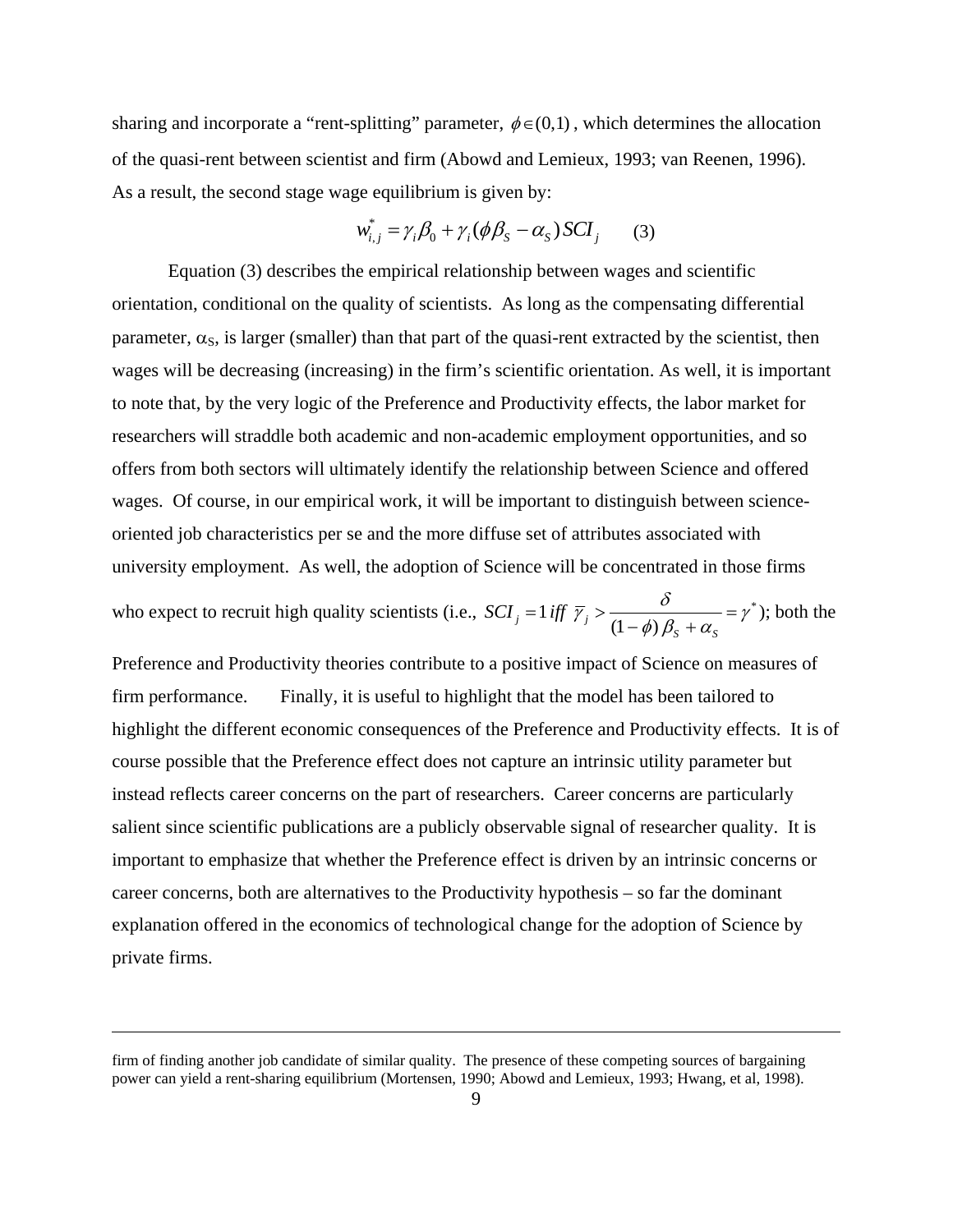## **IV. An Empirical Model of Science and Wages**

The wage equation is a function of the Productivity and the Preference parameters,  $\alpha_s$ and  $\beta_s$ ; consistent estimation of (3) therefore provides insight into the precise motivation for and welfare implications of the adoption of Science. Both parameters,  $\alpha_s$  and  $\beta_s$  exert competing effects on  $w^*$ . As such, examining the labor market for scientists seems like a fruitful place to begin distinguishing the relative importance of these two effects.<sup>17</sup> However, a central issue for empirical work is that the potential for bias from heterogeneity in worker ability is likely to be important in the current context. Not only is the adoption of Science predicted to covary with researcher ability according to the underlying theory, but the distribution of scientific ability is well-known to be skewed (Stephan, 1996). This paper addresses this problem by introducing a novel empirical methodology exploiting the fact that in job markets for "novice" professionals (i.e., no prior career-oriented job experience), many candidates receive *multiple job offers* prior to accepting a single job offer. By observing more than one combination of wages and job characteristics for each of these "novice" job candidates, we are able to construct different points on the wage-characteristics curve *for a randomly selected worker at a point in time.*[18](#page-11-1) By exploiting the specific institutions of professional labor markets, this methodology likely leads to a substantial reduction in the bias associated with unobserved heterogeneity.

Consider an empirical wage equation that does not account for ability heterogeneity:

$$
w_{i,j} = \theta_0 + \theta_s \, SCI_j + \varepsilon_{i,j} \tag{6}
$$

If ability,  $\gamma_i$ , is uncorrelated with the adoption of SCI, then  $E(\hat{\theta}_s) = \overline{\gamma}(\phi \beta_s - \alpha_s)$ , or the relative salience of the preference versus productivity effect, evaluated at the mean ability level. However, if SCI is associated with higher-quality researchers, then there will be an upward bias on the estimate of the marginal impact of Science on wages. This bias combines two sources of bias identified in earlier applications. On the one hand, higher-ability individuals will tend to "consume" higher levels of positively valued hedonic characteristics. While earlier work has

<span id="page-11-0"></span> $17$  I am not aware of any earlier empirical studies in the economics of science which have attempted to disentangle these parameters, or the relative importance of the talent effect in biasing cross-sectional results. 18 For this condition to hold, it is of course important that individuals who receive multiple offers are not

<span id="page-11-1"></span>systematically different than those who receive only one offer. This is ultimately an empirical question; in Section VI, we provide evidence suggesting that the offers received by these two groups are in fact comparable.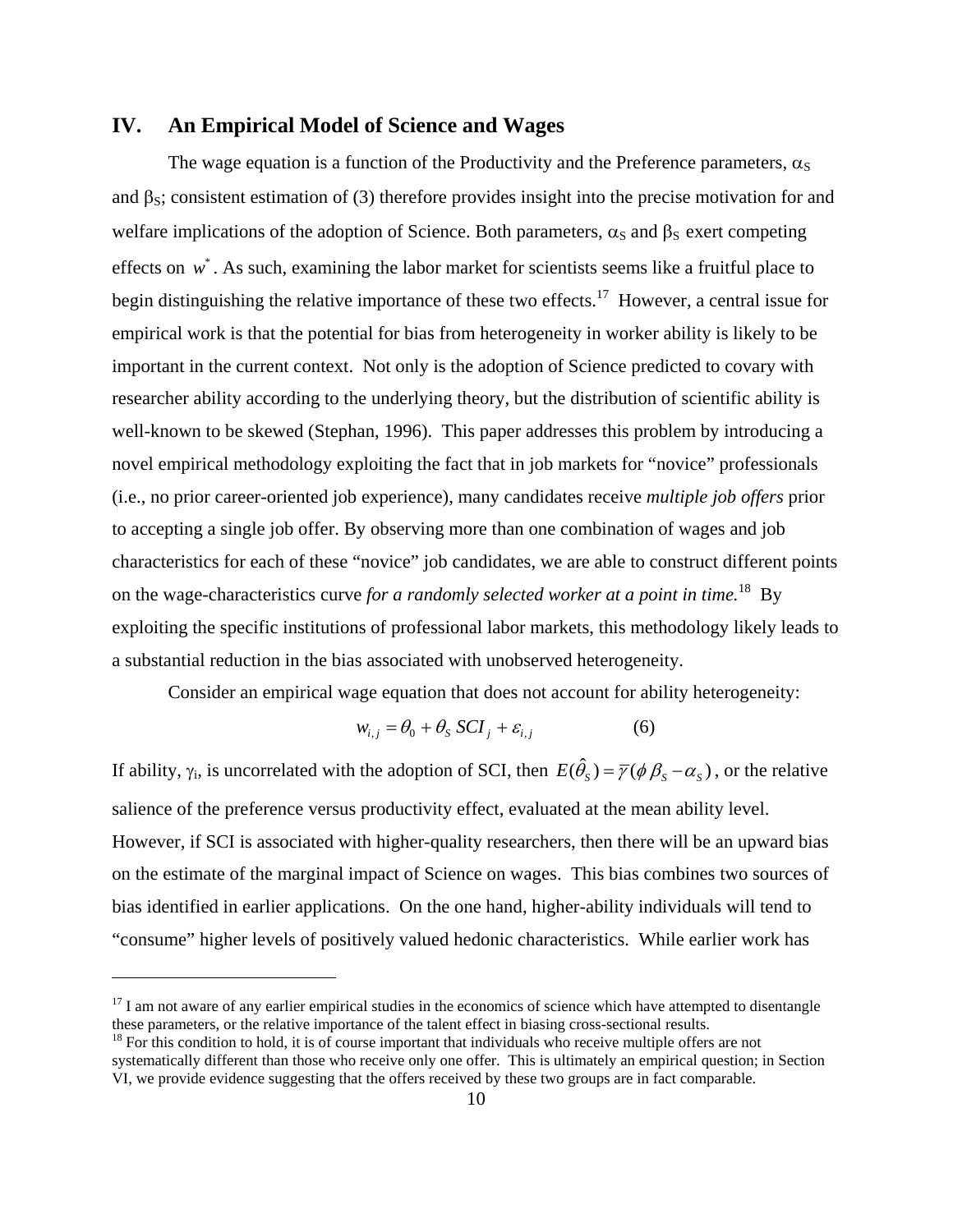attributed such covariation to wealth effects (Weiss, 1976; Sattinger, 1977; Rosen, 1986) or the impact of heterogeneous preferences (Hwang et al, 1992), the current application motivates this bias from the nature of a prestige-based reward system. On the other hand, the potential for "skill bias" from new technologies and the associated bias for productivity studies is wellestablished (Berman, Bound, and Griliches, 1994; Autor, Katz, and Krueger, 1998; Entorf and Kramarz, 1998). Though Science is not a "technology," it is an organizational practice more likely to be adopted when higher-quality workers are employed.

This paper proposes a novel field-based methodology – based on the concept of "multiple job offers" -- to overcome this bias.<sup>19</sup> This methodology is based on the process by which professional labor markets operate, which likely reduces the above-mentioned biases. For most graduate or postdoctoral scientific researchers, a job search involves sending out resumes to a large number of universities and firms, receiving a smaller number of interviews with those firms, and then receiving one or more job offers before accepting a final offer of employment.<sup>20</sup> I exploit two facts about this process. First, since all graduates must engage in some job search, graduating professionals are a particularly attractive sample from the perspective of selectivity. Second, and more importantly, prior to accepting a specific offer, many professionals receive *multiple job offers*. Each offer is composed of a wage offer and job characteristics (including scientific orientation) which are observed to the employee.<sup>21</sup> By surveying candidates about their multiple job offers, it is therefore possible to estimate the relationship between wages and scientific orientation, controlling for a "fixed effect" for each individual in the sample. In other

<span id="page-12-0"></span><sup>&</sup>lt;sup>19</sup> Prior research has addressed this bias through the use of ability-associated controls and the exploitation of panel data. While the use of control variables is useful when workers are easily distinguished by observables such as educational attainment (see, e.g., Hamermesh, 1984; Rosen, 1986; Kostiuk, 1990; Viscusi, 1993), this approach will be of limited value if most demographics are unlikely to distinguish individuals (e.g., when there is no variation in educational attainment among PhD recipients). As well, it is possible to exploit panel data by including a fixed effect for each individual and examining the impact of "job switches" (Brown, 1980; Duncan and Holmlund, 1983; Murphy and Topel, 1987; Abowd, Kramarz, and Margolis, 1999; Entorf and Kramarz, 1998). However, as discussed by Gibbons and Katz (1992), job switching is (generally) endogenous and reflects a population of individuals who are badly "matched" for their current positions, leading to a separate bias.

<span id="page-12-1"></span> $^{20}$  As mentioned earlier, the very logic of the argument suggests that the labor market will straddle both academic and non-academic employment opportunities. However, we are careful to distinguish between the impact of Science and a more general impact of university employment.

<span id="page-12-2"></span> $21$  Since a formal job offer confers a legal responsibility on the firm, such offers will not be made unless the firm is willing to employ the worker under the proposed package. As well, in equilibrium, firms will not make offers which have a zero probability of acceptance.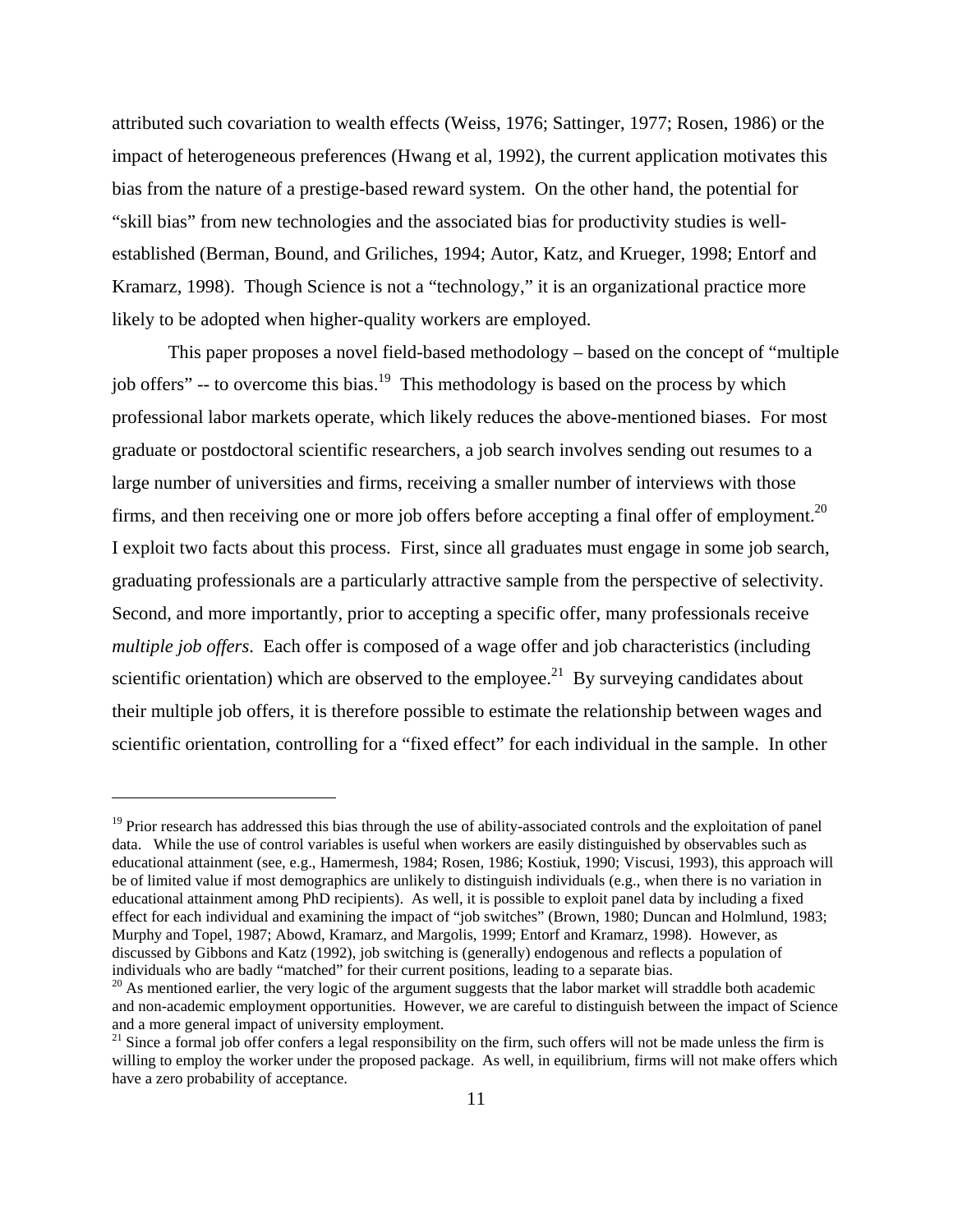words, the multiple job offers methodology allows us to observe different points on the wage-Science curve *conditional on the quality of the researcher* ( $w_{i,j} = \theta_i + \theta_s SCI_j + \varepsilon_{i,j}$ ). The use of an individual fixed effect allows us to fully take into account heterogeneity among individuals in terms of their overall ability or their attractiveness to employers. Without such a precise control, it would be impossible to distinguish whether science-oriented jobs are associated with a discount (or premium) from an unobserved correlation between researcher quality and the firm's scientific orientation.

The multiple job offers methodology rests on several important assumptions. First, the method assumes that observed job offers are comparable in terms of the "seriousness" of the offer. As much as possible, the data were gathered just prior to the time the candidate accepted an offer; according to survey respondents, these "final-round" offers reflected their beliefs about the job characteristics they would be accepting if they chose an offer. As well, we check for this effect directly by including an "accepted job" dummy variable into the hedonic wage regression, providing information about whether accepted jobs are associated with significantly higher wages as well as providing a control for the potential relationship between the Science variables and the seriousness of the offer. Second, candidates who receive multiple job offers must be drawn independently from the distribution of candidates. In particular, individuals with more offers may be drawn from a more attractive portion of the distribution (Gibbons and Katz, 1992). At one level, this is an empirical question that can be checked directly by comparing the wage offers and characteristics of multiple offer candidates and single offer candidates. In addition, discussions with survey respondents suggests that the receipt of multiple job offers is more likely associated with the degree to which a candidate synchronizes their job search over all potential employers rather than necessarily be associated with the level of ability. Third, the method assumes that scientific orientation is uncorrelated with alternative unobserved sources of variation in R&D productivity. If firms' scientific orientation is correlated with unobserved practices which are the structural sources of productivity gains, then the hedonic equation will obviously be subject to omitted variable bias. However, since the survey used to implement the procedure can be tailored to the specific labor market under study (and after detailed informal information-gathering and piloting), it is possible to specifically ask each respondent about the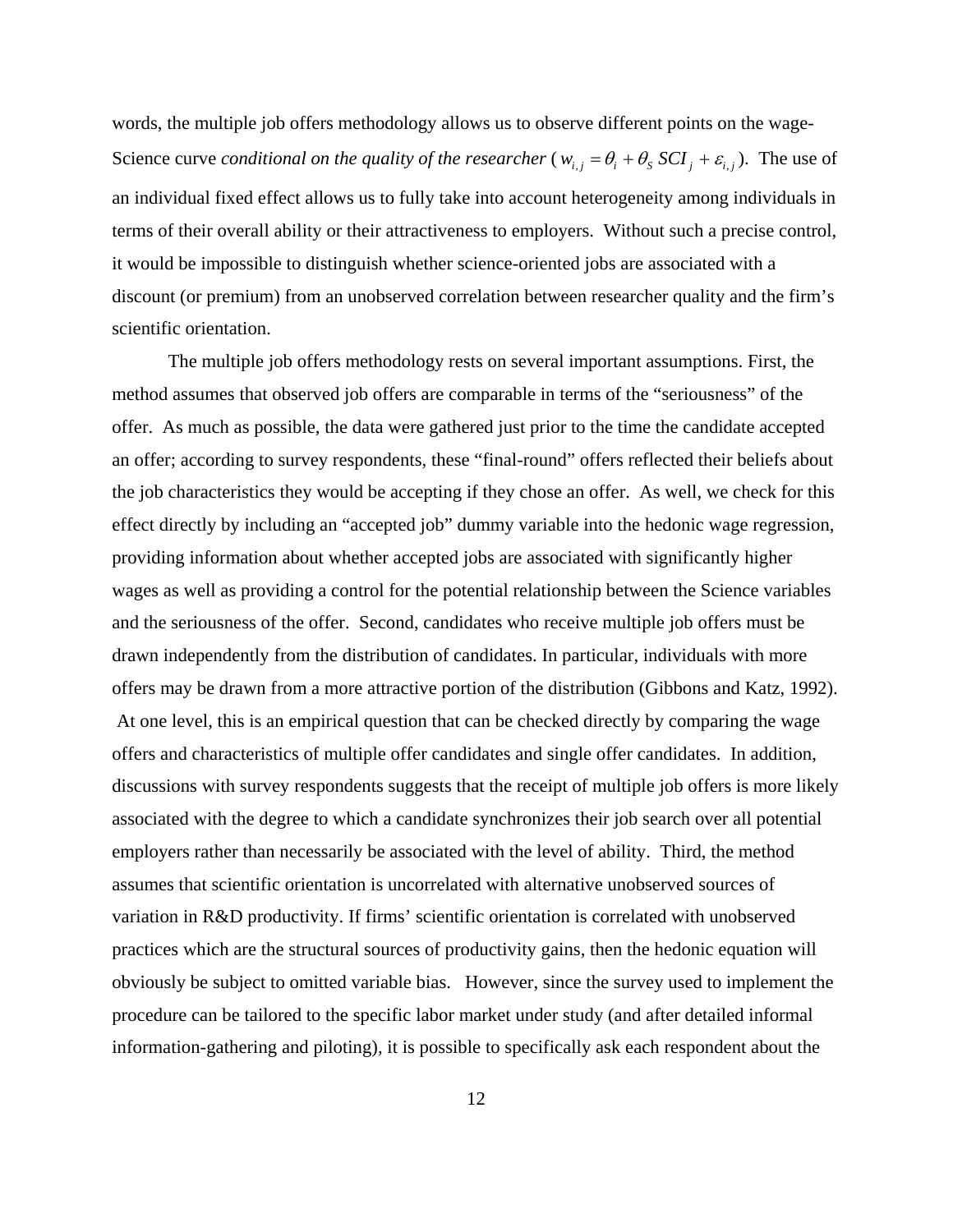most visible "candidates" for such bias. For example, it is possible to ask detailed questions about the possibility of promotion or career advancement at each job (another potential reason why researchers might trade off initial wages), and so at least provide a first-order control for this competing effect. Finally, this procedure assumes that differences in information among offering firms about the quality and preference of candidates is uncorrelated with scientific orientation. If science-oriented firms can judge researcher's abilities more accurately than others, then science-oriented firms may tend to make fewer but more attractive job offers, introducing a positive bias into the hedonic estimate.

## **V. Data**

The data used to evaluate the hedonic wage equation for biologists was collected using an author-developed survey administered to life science researchers.<sup>22</sup> The survey records information about the experience, preferences, and decisions of individual candidates on the job market. This section describes the sample selection procedure, and then reviews the survey and the summary statistics for the dataset.

## *Sample Selection*

 $\overline{a}$ 

The sample population was drawn from individuals who, with some probability, were in a position to receive multiple private sector life sciences research job offers. To ensure compatibility across responses, the sample is restricted to PhD biologists (though several candidates also hold an MD). The target population was therefore current researchers who held a PhD in biology, were currently searching for a permanent research position, and expressed interest in receiving offers from non-academic employers. To access this target population, surveys were distributed to the following populations:

- \* current postdoctoral researchers whose funding was expiring at four American research institutions,
- \* participants in two AAAS-sponsored Biology Job Fairs (held in Cambridge, MA and Palo Alto, CA), and

<span id="page-14-0"></span> $^{22}$  Data was gathered between June, 1998, and June, 1999 by mail and telephone interviews (and a small number of e-mail responses). Except for a small number of individual cases, the surveys were administered prior to the time the individual commenced working for the accepted employment offer. The survey appears in Stern (1999).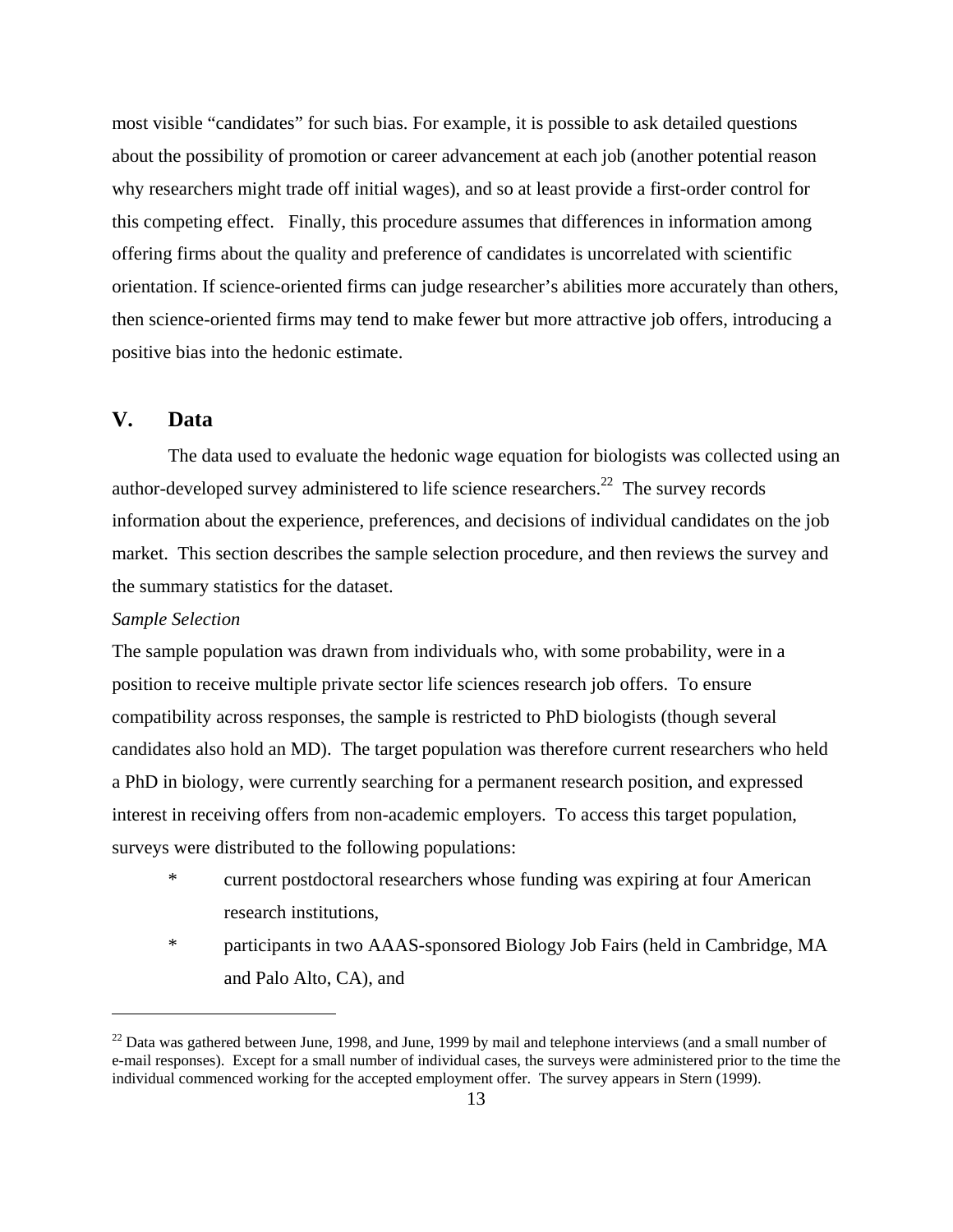## \* post-PhD biologists with resumes posted to

For each data source, several candidates were interviewed more extensively in order to ensure that each group was comparable with the others (conditional on researcher quality). Overall, data was collected from 107 biologists who received a total of 223 job offers. Nonresearch-oriented job offers (e.g., management consulting, software start-up management, lab management) were excluded as were observations composed of candidates who received only one job offer. Once these jobs are excluded, the sample includes 63 job candidates who received a total of 164 offers. It is important to emphasize that this final dataset is quite special, in that it conditions on a set of postdoctoral biologists, most from "top-tier" institutions, who received multiple job offers. However, by their demographics and average salary offers, this sample is likely comparable to the researchers considered in other studies focused on life science researchers who are at the margin between academic and non-academic employment (Cockburn and Henderson, 1998; Zucker and Darby, 1996; Owen-Smith and Powell, 2001).

## *The Survey Instrument*

<u>.</u>

The data are drawn from the information collected on the surveys administered to the populations described above. The goal in developing the survey was to collect information about the relationship between the job market environment and different elements of the job offers received by life science researchers.<sup>23</sup> The survey is composed of five sections (see Stern, 1999). The first elicits resume information about the respondent's background and demographics. Part II gathers data about the length and outcome of the job search. In Part III, respondents compare job offers according a number of distinct dimensions and provide an *ordinal* ranking of their offers. In other words, if an individual received three offers, she would rank these three offers in terms of an individual dimension, such as "Quality of Internal Research Environment," with the highest quality offer receiving a "1," the next preferred offer a "2" and the lowest-quality research environment rated a "3." Part IV asks more concrete data about

<span id="page-15-0"></span> $23$  The final form of the survey resulted from an iterative process. In response to a pre-test of the survey, the survey was amended using feedback from both researchers with prior experience in field-based survey work and focus group discussions with biologists who served as pre-test subjects. My special thanks to Eric von Hippel for his detailed comments on an early draft of the survey. From the perspective of this paper, the main changes in the survey over time were to refine the descriptive wording of the scientific environment and to divide out individual elements of the salary package (SALARY vs. BONUS, etc…).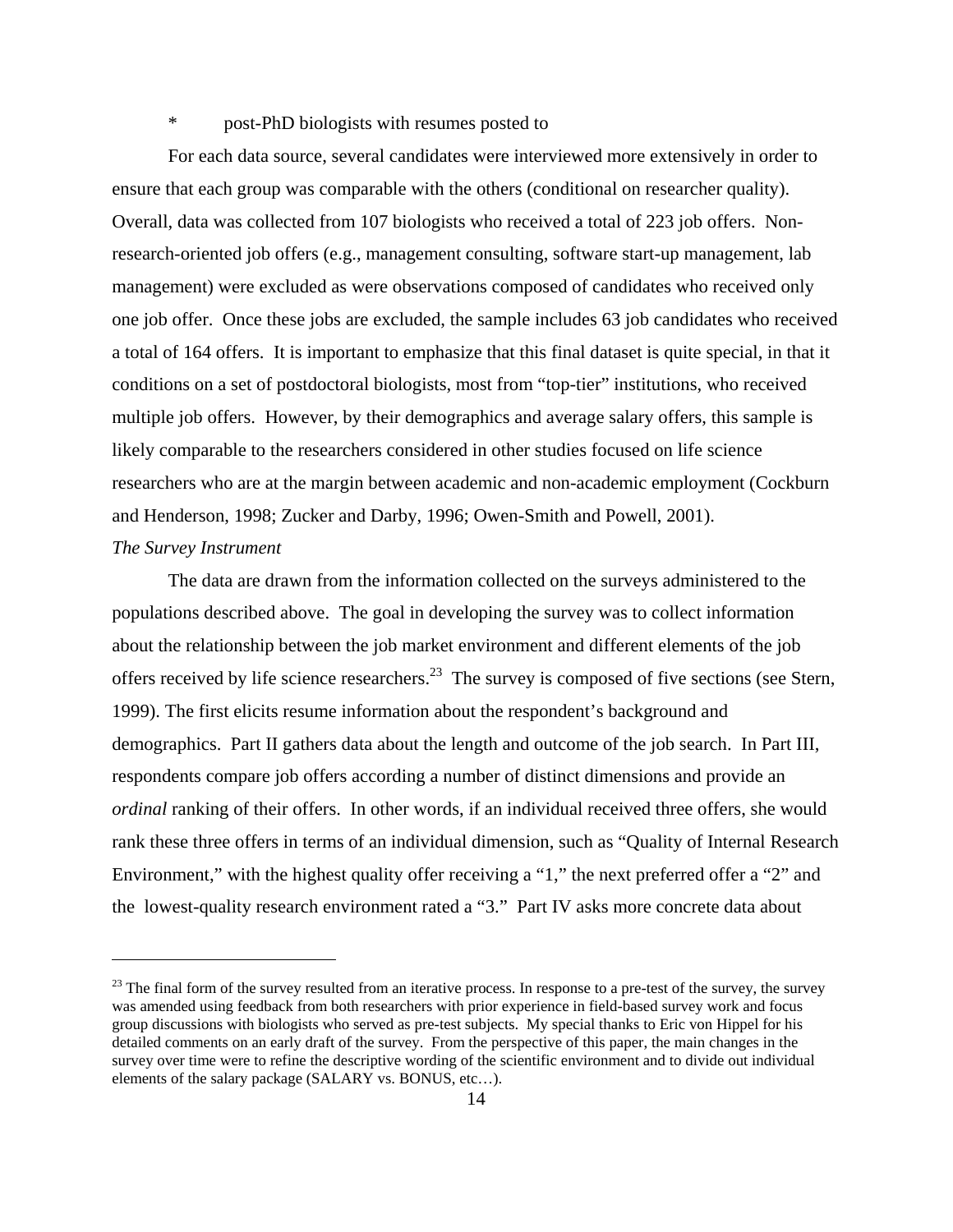each individual offer, denoted hereafter as *cardinal* data (i.e., generally comparable in magnitude and intensity). In addition to questions about measurable characteristics (such as salary or permission to publish in the public scientific literature), a number of questions are asked according to five-point Likert scales (with higher levels on the scale corresponding to higher objective rankings). The final survey section asks for a ranking of the importance of different job characteristics. $^{24}$  $^{24}$  $^{24}$ 

It is useful to distinguish between the use of the ordinal and cardinal data. Whereas ordinal information provides comparative information about monetary and non-monetary qualities of each job, the cardinal data is composed of data from each candidate where the information about one offer is independent of the information from other offers. Both types of information are subject to limitations. Ordinal data, by its very nature, cannot be used to provide a measure of the intensity of different rankings either within a given job characteristic or across characteristics. On the other hand, cardinal data is subject to various types of measurement error; for example, the use of Likert scales in regression analysis imposes strong assumptions about how different responses differ from each other. However, the empirical approach overcomes these issues in two distinct ways. First, throughout the analysis, fixed individual effects are employed to derive the principal results; by construction, this limits the measurement bias to differences across responses *within individuals*. Second, the analysis evaluates both the ordinal and cardinal data, identifying those conclusions that are robust across data types. *Variables and Summary Statistics* 

 The dataset is composed of 164 job offers from 66 individuals who received multiple job offers; the average individual received 2.88 offers and 30% of the observed offers were the offers actually accepted by the candidate (see Table 1 for variable definitions and descriptive statistics).<sup>25</sup> The first set of variables is based on the cardinal data drawn from the Job Offer Record. The dependent variable is the baseline salary associated with each offer, SALARY.

<span id="page-16-0"></span> $24$  This paper does not fully exploit the richness of the survey. We focus only on those aspects of the survey which help to identify the relationship between Science and wages.

<span id="page-16-1"></span> $^{25}$  As mentioned earlier, we gathered demographic information but do not use it in the current analysis as it is subsumed by the use of fixed effects. Briefly, most of the sample is married (71%) male (63%), and the average age is just above 34. The average respondent applied for 15.7 jobs and received their first job offer after 4.3 months. The maximal number of job offers is equal to 6, though more than 90% of the sample is composed of individuals with between 2 and 4 offers. The key results are robust to the inclusion or exclusion of any specific individual.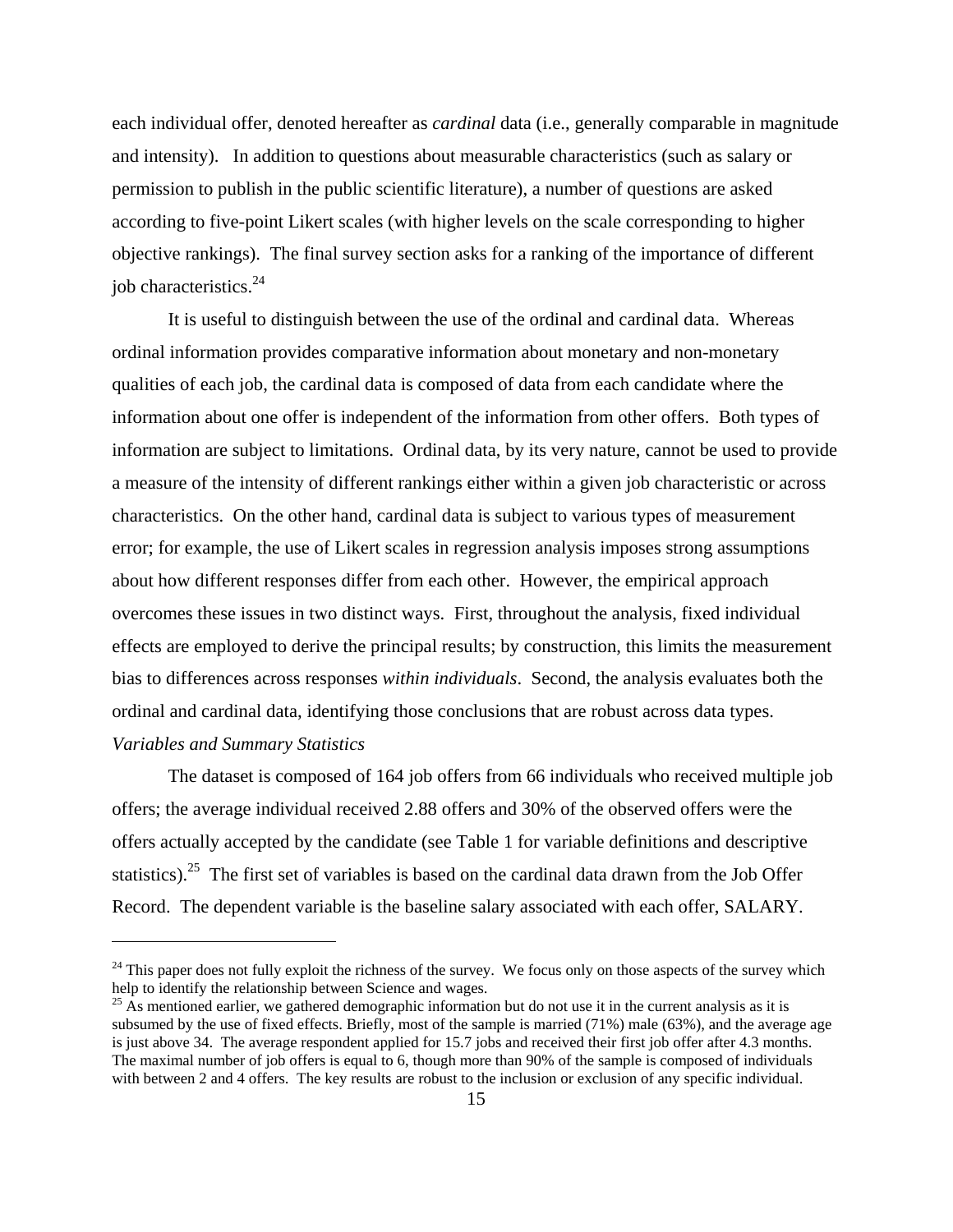The average SALARY offer is a little higher than \$60,000 though the standard deviation is quite large. Of course, SALARY only captures one dimension of the monetary compensation package, and we check the robustness of our findings to the inclusion of controls associated with other dimensions of earnings in the firm (particularly expectations of long-term compensation growth), including a dummy for the presence of stock options (STOCK\_DUMMY, mean = 0.36) and long-term career opportunities (PROMOTION, mean  $=$  3.49 rated on a 1-5 Likert scale).<sup>26</sup>

Several different cardinal variables are used to evaluate the scientific orientation of each organization: whether researchers are allowed to continue to publish discoveries (PERMIT\_PUB), how strong the incentives for publication are (INCENT\_PUB, rated on a 1-5 Likert scale), and whether researchers are allowed to continue postdoctoral research projects (CONTINUE RESEARCH). Interestingly, while most research positions do permit researchers to publish (the mean is over .9), there is a substantial variance among offers in terms of the incentives to publish and just under 50% of positions allow researchers to continue their prior research agenda. Finally, the analysis includes a Likert scale measure of access to cutting-edge equipment (EQUIPMENT). Consistent with Hamermesh and Oster (2002), the adoption and use of research tools may be driven either by productivity concerns (as "tools") or by their consumption value (i.e., as "toys").

Each of our measures of the scientific orientation of the firm is imperfect, and each is also correlated with the others (see Table A1). We therefore construct a composite index equal to the principal factor of PERMIT\_PUB, CONTINUE RESEARCH, and INCENT\_PUB. This variable, SCIENCE INDEX, is just a linear combination of the three raw measures, where the weights are determined according to a standard principal factor analysis (see Hamilton (1992) for a more complete description). In contrast to the raw measures, SCIENCE INDEX takes on 15 distinct values across the sample, and provides more refined variation across offers within individuals.

 Each job offer is also coded with one of six different JOBTYPE categories: Established Firm, Start-up Firm, Government Lab, Medical Center/Hospital, University Faculty, and

1

<span id="page-17-0"></span> $26$  Stern (1999) also experiments with the use of BONUS, which is equal to the "signing bonus" for the job offer. BONUS is highly correlated with STOCK\_DUMMY, and so we exclude BONUS from the current analysis. The qualitative findings do not change when BONUS is included instead of STOCK\_DUMMY.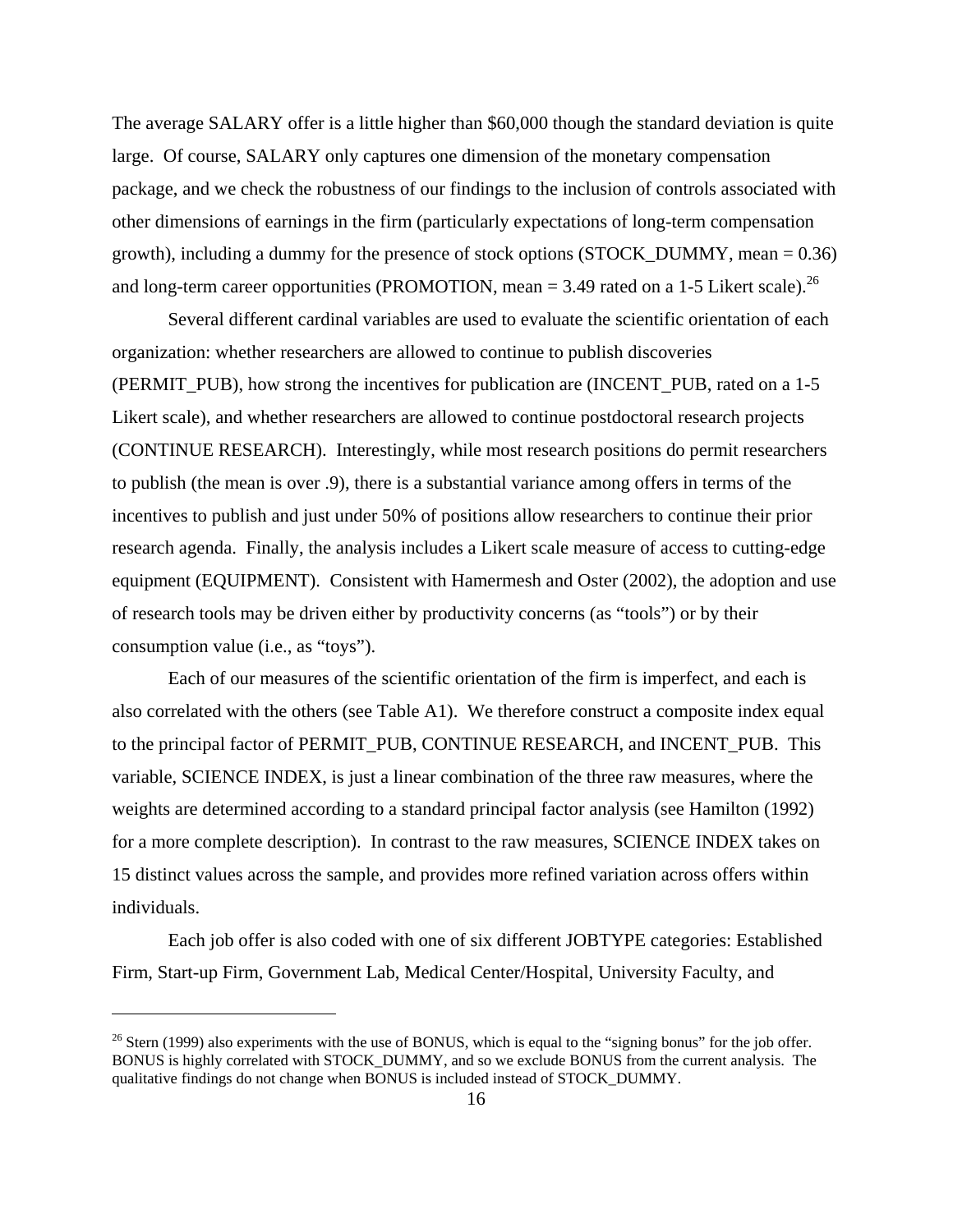University Postdoc (see Table A2). Though the plurality of offers are received from established firms and start-up firms, our main analysis includes jobs from the public and university sectors. According to our focus groups and interviews, public sector and medical center employment are perceived to be similar to employment by private firms (the only difference being the formal status of the organization), while academic jobs are imperfect substitutes offering job characteristics not captured in our empirical measures (e.g., collegiality, the option value of moving to the private sector, etc…). We therefore define "academic" offers to be those associated with a University Faculty or University Postdoc position, and the analysis is careful to distinguish how the results depend on the inclusion or exclusion of offers from these categories.

The second set of variables is ordinal in nature – each individual ranked their jobs in order of their preference according to each dimension. Not surprisingly, the mean of each of these variables is slightly less than 2 (recall that while the average number of job offers per respondent is 2.88, the data count each job offer as a separate observation and so individuals with a larger number of offers appear more frequently than those with only two or three offers). The principal dependent regressor that we will use in this context is MONETARY, or the ranking of offers in terms of "overall monetary compensation." The analysis focuses on evaluating the relationship between the MONETARY rank and two elements of the scientific orientation of each organization: first, the overall research quality (RESEARCH QUALITY) and whether researchers have discretion in choosing their own projects (FLEXIBILITY).<sup>27</sup> Based on the focus group discussions and interviews, the survey also asked respondents to rank jobs according to several control factors, such as the availability of research funding (FUNDING), the impact of the job on career (CAREER), and the degree of fit between specific training (JOBFIT). While this study takes each of these latter factors as a control variable, one could imagine separate investigations of each. For example, the JOBFIT variable might provide information about the degree of idiosyncratic bargaining power that a worker possesses with each employee, allowing more nuanced evaluation of the degree of bargaining power held by the employee. As well, by including CAREER in all regressions, the analysis explicitly distinguishes between participation in Science as a career-advancement strategy and intrinsic

1

<span id="page-18-0"></span> $27$  The survey includes another element of the scientific orientation (Publication Incentives) but the wording of this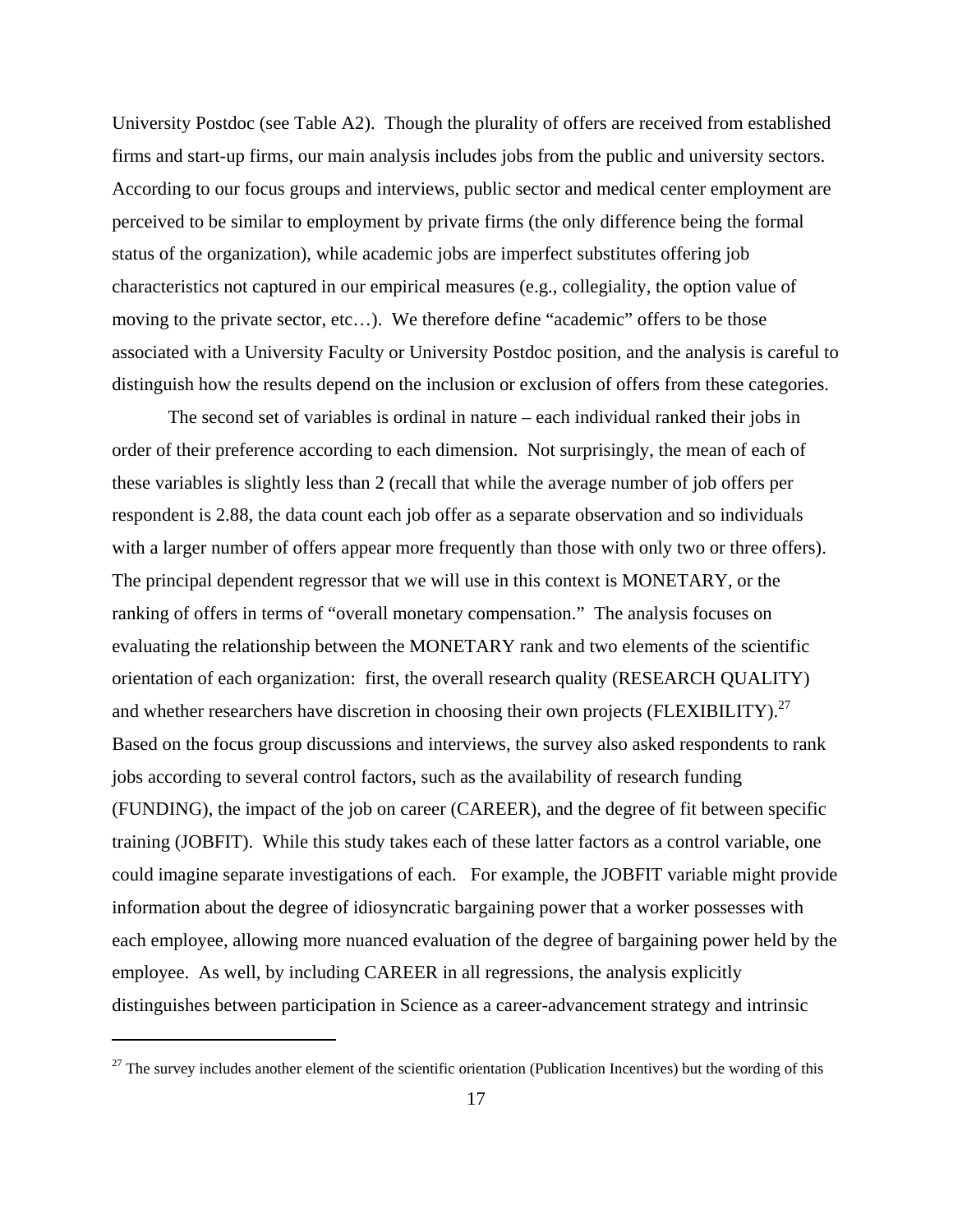preferences for a Science-oriented research environment.

 Before turning to the empirical results, two final sampling issues arise. While there are 164 job offers for which an alternative job offer for that candidate is observed (i.e., a multiple), many surveys were only completed with either the ordinal or cardinal data but not both. As a result, the final sample in the cardinal analysis includes 121 job offers across 52 individuals; when we examine non-academic offers only, this reduces to 71 offers across 30 individuals. In the ordinal analysis, 134 job offers across 51 individuals are included, and this sample is reduced to 74 offers over 28 individuals when examining non-academic offers only. For some offers, a subset of the control variables are missing (e.g., the respondent did not report whether stock options were received); in these cases, a dummy variable for a missing value has been included.

## **VI. Empirical Results**

This section presents the empirical evidence about the relationship between measures of monetary compensation and the scientific orientation of organizations. The analysis proceeds in three stages, beginning with the cardinal data, followed by the ordinal (ranked) data, and then addressing some potential limitations and concerns with the multiple job offers methodology. Overall, the evidence is consistent with the predictions of the Preference hypothesis. *Cardinal Data* 

We begin in Table 2 with a simple non-parametric comparison of the variation in salary offers by the scientific orientation of different jobs (in the spirit of Card and Sullivan 1988). For each of our three principal measures of scientific orientation (PERMIT\_PUB, CONTINUE RESEARCH, and INCENT\_PUB), we perform a t-test of differences in the means focusing exclusively on individuals who experienced variation in that characteristic across their offers. We first compute the average salary offer for each individual for each of two values of a given characteristic, creating a person-specific "wage-characteristic" pair.<sup>28</sup> We then compute the average value of each pair, yielding a "weighted" average salary for each individual (where the weights are implicitly equal to 0.5 for each value of the characteristic). To abstract away from

<span id="page-19-0"></span>

question led to a relatively low response rate of usable responses.<br><sup>28</sup> Though INCENT\_PUB is a five-point Likert scale measure, we implemented the above procedure by grouping the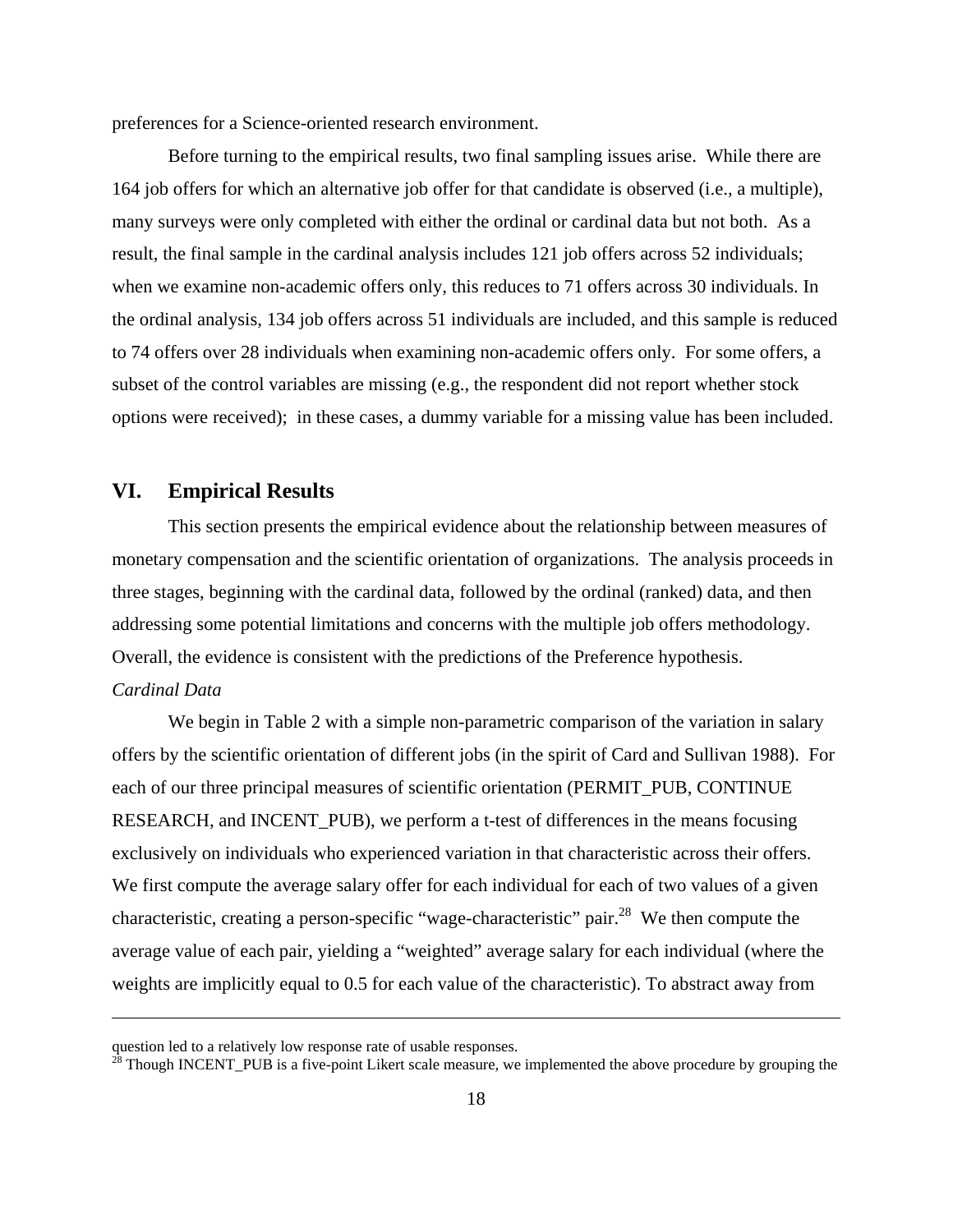differences in the *level* of salary offers across individuals, we subtract each individual's "weighted" average salary from each element of their wage-characteristic pair. In other words, for each individual and characteristic value, we calculate an "average deviation" measuring how salary offers associated with a given value of a characteristic differ from the average salary offer received by that individual. The test is a simple comparison of the deviations associated with a "high" value of the scientific characteristic versus the deviations associated with a "low" value of the scientific characteristic.

The upper half of Table 2 reports the results of this test for the complete sample, including "academic" offers. Given the limited size of the sample (and the smaller number of instances in which offers vary in terms of a specific attribute within individuals), the degrees of freedom for each test is modest, ranging from 8 for the PERMIT\_PUB measure to 30 for the INCENT\_PUB measure. Despite this small number, equality of the deviations in salary offers by scientific attribute is rejected at the 10% significance level for each of the three scientific orientation measures. These deviations are quantitatively significant as well: for example, for PERMIT\_PUB, the (weighted) average for offers where publication is allowed is more than \$14,000 lower than the (weighted) average for offers where publication is restricted.

It is important to demonstrate that such differences are not simply the result of differences between academic and non-academic job offers. As such, the lower half of Table 2 repeats the test, excluding academic offers from the sample. Equality of the means is rejected at the 5% level for both PERMIT\_PUB and INCENT\_PUB, though the test for CONTINUE RESEARCH can only reject equality at the 20% level.. As well, the quantitative size of the average differences is still substantial, though smaller in absolute size for PERMIT\_PUB and CONTINUE RESEARCH. In other words, though there are some differences depending on the sample, the core findings are similar. Whether academic offers are excluded or not, and controlling for the "average" salary received by each individual, salary offers associated with a low value of the scientific orientation measure are significantly higher than salary offers associated with a high value of the same scientific orientation measure.

Tables 3 and 4 turn to regression analyses to further assess the relationship between

INCENT\_PUB responses into two groups  $({1, 2, 3}$  versus  ${4, 5})$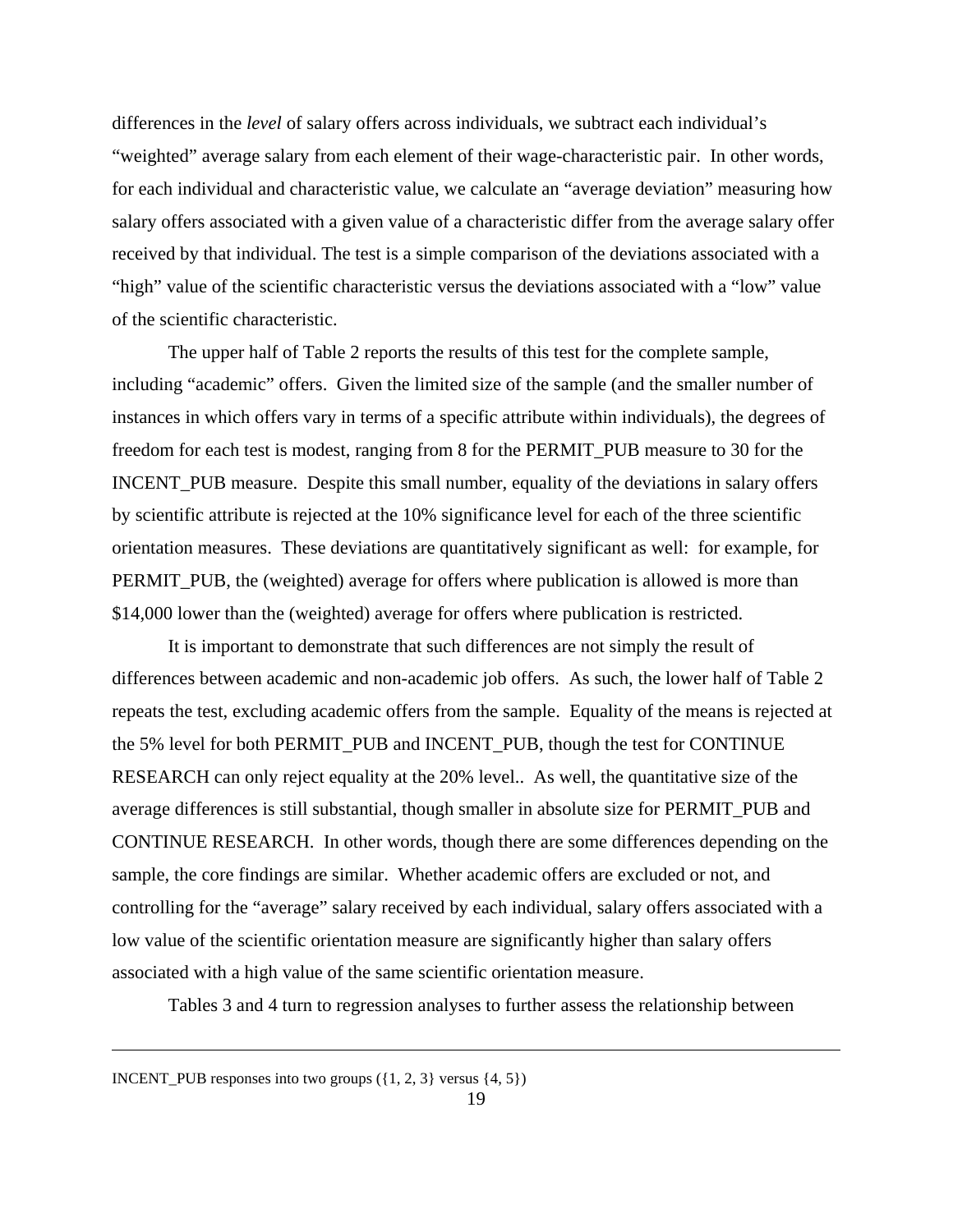salary offers and the scientific orientation of the firm. In particular, we are interested in (a) contrasting results depending on whether we take account of individual differences, (b) controlling for other factors that may impact the salary offer for a given job, (c) comparing the salience of different measures of the scientific orientation of each job offer and (d) comparing how the results depend on whether academic offers are included or not.

The first three columns of Table 3 examine the relationship between the (natural log of) offered SALARY and PERMIT PUB, using both academic and non-academic offers.<sup>29</sup> In some sense, this is the most direct test of the relationship between Science and wages, since the permission to publish is the hallmark of Science as an institution. The first column of Table 3 reports the unconditional pairwise correlation between SALARY and PERMIT\_PUB, which is both quantitatively small (.03) and statistically insignificant. In sharp contrast, once we include individual fixed effects in (3-2), the parameter estimate becomes negative and significant (-0.27), both statistically and quantitatively. This result is robust to a variety of control structures. As an illustration, (3-3) includes controls for the career prospects offered by each job (PROMOTION), the value of the compensation package (STOCK DUMMY), the "seriousness" of the job offer (ACCEPTED JOB) and dummies for each job category.<sup>30</sup> Together, these measures should capture the most obvious sources of omitted variable bias. The coefficient on PERMIT\_PUB remains negative and significant, though the estimated coefficient is approximately 25% smaller in absolute value.

These estimates allow us to evaluate the salience of the effects identified in the economic model. First, at the point estimate provided in (3-3),  $\overline{\gamma}(\phi \beta_s - \alpha_s) = -.19$ . In other words, at the mean human capital level in the observed sample, the Preference effect outweighs the impact of the Productivity effect and implies nearly a 20% discount on the wage rate for Scienceoriented firms. Second, the difference between the cross-sectional results and the fixed effects results provides information about the "size" of the ability bias. Taking the results at face value,

<span id="page-21-1"></span><span id="page-21-0"></span><sup>&</sup>lt;sup>29</sup> While the hedonic is in the form of  $ln(SALARY)$  throughout, the results are robust to the use of SALARY level.<br><sup>30</sup> In most specifications, other elements of compensation and opportunities for promotion are positively as with offered salaries. In one sense, this contrasts with the simplest model of wage determination where one expects compensating differential for these characteristics. However, such evidence *is* consistent with the presence of rentsharing: some firms are more successful and provide higher compensation to all recruits (perhaps with some efficiency wage benefits); for present purposes, it is useful to note that the Science effects are distinguished from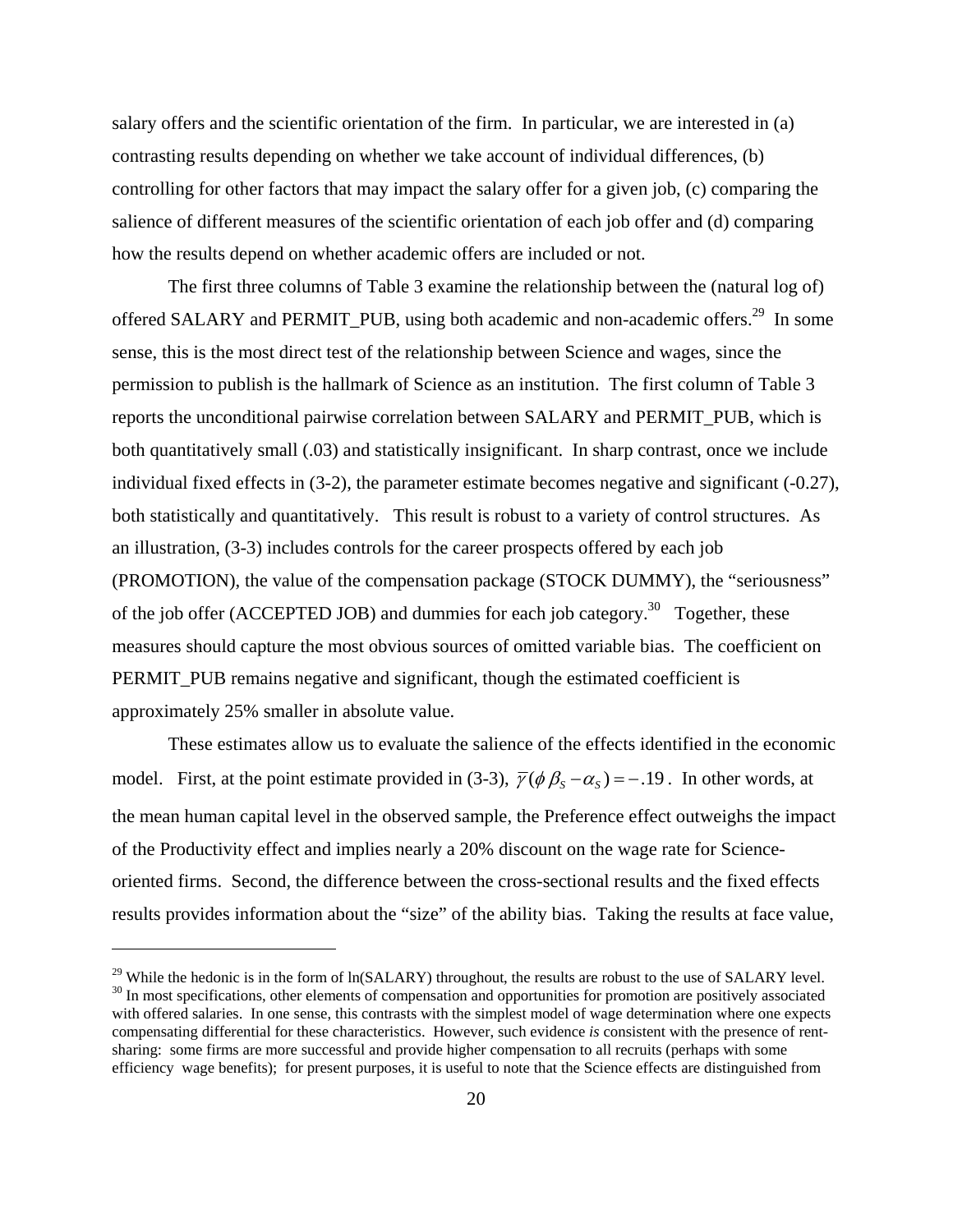the estimates rejects the pooled regression and imply that the size of the bias is more than 20%.

Figure 1 plots the distribution of the researcher fixed effects, illustrating the magnitude of the researcher ability effects more directly. According to Figure 1, the inter-quartile distribution ranges from more than 40% wage discount for the  $25<sup>th</sup>$  percentile scientist to nearly a 40% wage premium for the scientist at the  $75<sup>th</sup>$  percentile. These results are particularly striking when one considers that the sample *conditions* on a population of PhD holders. It is useful to emphasize that these fixed effects do not capture the *scientific* ability of researchers per se but differences in the attractiveness of different individuals on the labor market at the time in question.<sup>31</sup> While the small sample size and simple specification suggest that these results should be treated with caution, the large magnitude suggests the existence of differences between jobs that permit publication (or not) and between the job offers for different individuals in the sample.

The final three columns of Table 3 incorporate multiple scientific orientation measures into the analysis. In (3-4), we include PERMIT\_PUB, CONTINUE RESEARCH, INCENT\_PUB and EQUIPMENT simultaneously (along with other controls). Each of the first three coefficients is negative (though only CONTINUE RESEARCH is significant), and EQUIPMENT is positive and significant.<sup>32</sup> Rather than attempt to separately disentangle the separate impact of each of these variables,  $33$  the final two columns of Table 3 examine their combined effect, using SCIENCE INDEX (the first principal factor of PERMIT\_PUB, CONTINUE RESEARCH, and INCENT\_PUB) as the key regressor. The coefficient on SCIENCE INDEX is negative in both specifications, though it becomes insignificant when job category dummies are included. As suggested by Table 2, this reduced precision is not surprising, given the limited amount of within-researcher variation in the sample.

Relying on a sample that combines academic and non-academic offers, Table 3 provides evidence consistent with the relative salience of the Preference effect as well as ability bias.

1

<span id="page-22-1"></span> $32$  This finding provides some evidence in contrast to the "toys" evidence offered by Hamermesh and Oster (2002).

this pattern.

<span id="page-22-0"></span> $31$  Unfortunately, confidentiality concerns do not allow me to "track" these individuals over time since the time of the Survey to examine their realized publishing and patenting productivity. However, as emphasized by Gittelman and Kogut (2003), applied research productivity may be uncorrelated (or even negatively correlated) with scientific ability; if firms understand this tradeoff, the "fixed effects" may be capturing potential employer's assessment of candidates' ability to contribute to commercially oriented research activities.

<span id="page-22-2"></span><sup>&</sup>lt;sup>33</sup> In most cases, two of the three measures can be separately estimated with a significant coefficient (Stern, 1999).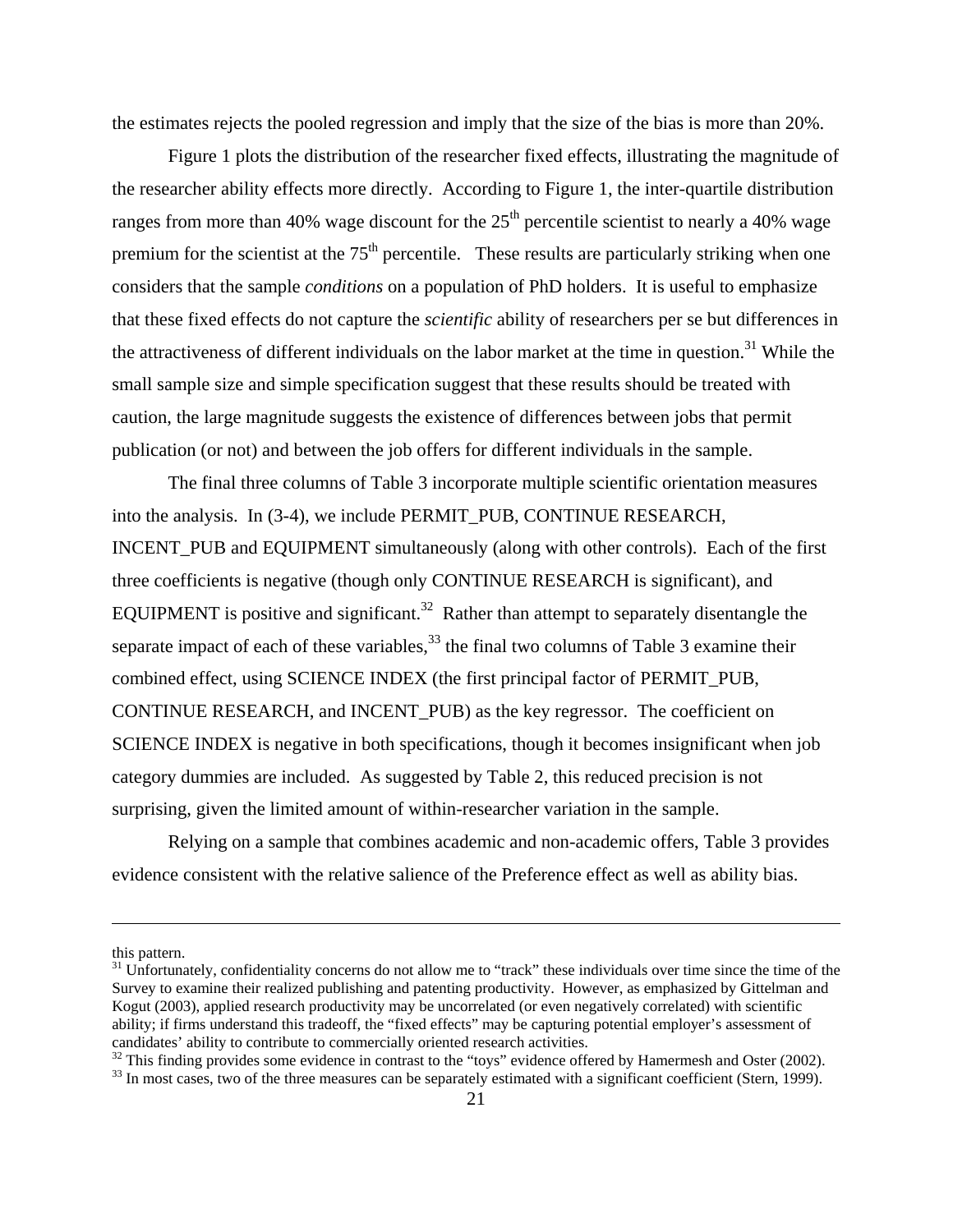However, as we emphasized earlier, it is important to distinguish whether these results are simply driven by differences between the academic and non-academic sectors. Table 4 therefore employs a dataset limited to the non-academic offers of those individuals who received multiple non-academic offers (resulting in a sample of 71 offers across 30 individuals). In both specifications (including PERMIT\_PUB and SCIENCE INDEX as the key regressors, respectively), there is a negative and significant correlation between each scientific orientation measure and offered salary. The magnitudes of these effects continues to be significant as well; for example, a one-standard deviation shift in SCIENCE INDEX is associated with more than a 6% reduction in the predicted wage. These qualitative findings are robust to the inclusion or exclusion of controls for promotion opportunities, whether stock options are offered, and the seriousness of the job offer. As well, in contrast to the noisy results in (3-6), the coefficient on SCIENCE INDEX remains significant (and quantitatively important) at the 10% level even after job category dummies are included. In other words, whether we employ PERMIT\_PUB or SCIENCE INDEX as our measure of scientific orientation and focusing only on non-academic employment offers, the labor market for life scientists reflects a wage discount for scienceoriented job offers.

### *Ordinal Data*

 $\overline{a}$ 

We now turn to the ordinal data to highlight results from this separate part of the survey. Of course, since one cannot concretely identify the intensity associated with an ordinal ranking, the use of the ordinal data is not ideal. However, this type of data can be used to support the cardinal results; in particular, we can examine whether similar patterns hold, given that nearly half of all respondents in the ordinal dataset are not included in the cardinal dataset.

Table 5 presents a series of regressions using the MONETARY rank of each job as the dependent variable.<sup>34</sup> Each regression includes both a full set of individual fixed effects as well as controls for JOBFIT, CAREER, and FUNDING (the results are robust to alternative controls

<span id="page-23-0"></span><sup>&</sup>lt;sup>34</sup> A more informal analysis of the ordinal data is presented in Table A3, which presents pairwise cross-tabulations between the MONETARY rank and four other job dimensions. While the majority of the rankings for JOBFIT and CAREER are on or just off the diagonal of the cross-tabulation with MONETARY (indicating a positive correlation between these dimensions), rankings for RESEARCH QUALITY and FLEXIBILITY are more dispersed. In other words, Table A3 suggests a tradeoff between the MONETARY ranking and RESEARCH QUALITY or FLEXIBILITY. See Stern (1999) for more details.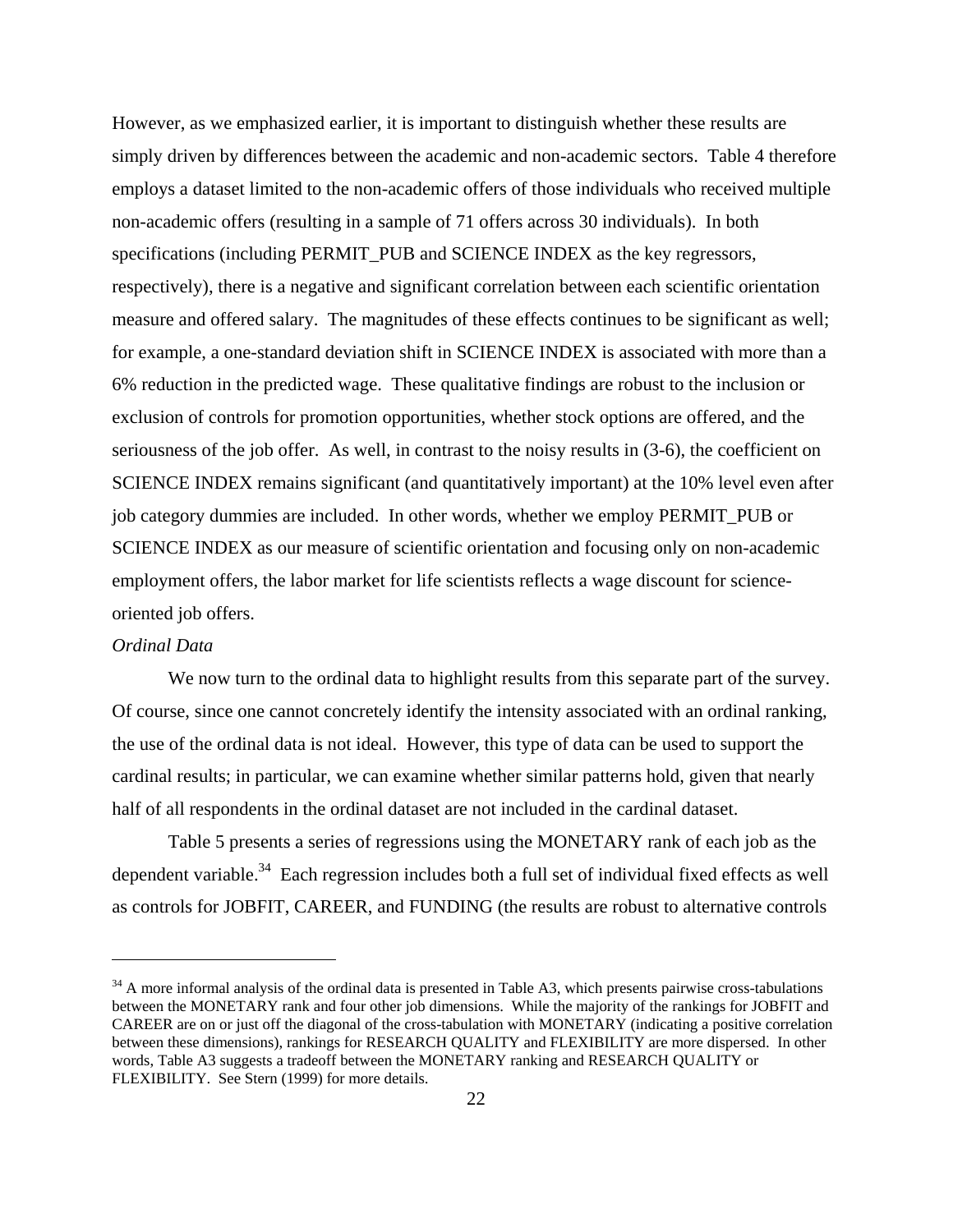structures). Beginning with the full sample of observed job offers, (5-1) and (5-3) demonstrate that MONETARY is negatively correlated with RESEARCH QUALITY and FLEXIBILITY, respectively.<sup>35</sup> These results continue to hold even when we include academic job offers, though the FLEXIBILITY coefficient is close to but not quite significant at the 10% level (see  $(5-2)$  and  $(5-4)$ ).<sup>36</sup> Overall, these results provide additional supporting evidence for the salience of the Preference effect in shaping the relationship between monetary compensation and Science. Research environments that allow workers access to high-quality research colleagues and an ability to choose their own projects tend to offer less attractive monetary compensation. *Single versus Multiple Offers* 

As discussed in Section IV, the multiple job offers methodology relies on several implicit assumptions. Among the important of these is the assumption that those individuals who receive multiple job offers are not drawn systematically from a different part of the ability distribution than those who receive only one offer (this is required in order for us to estimate the mean value of ( in the population). While we cannot provide dispositive evidence regarding this assumption, we are able to gain some insight into the seriousness of the problem by comparing the offers associated with multiple offer individuals with the characteristics of the offers of those who accept the first job they are offered (see Table 6A). Essentially, relative to the variance associated with each of the characteristics, the single-offer averages are not substantially different than the multiple-offer averages (none of the means is significantly different from each other). For example, while the mean salary offer associated with single offer candidates is 8% lower, the likelihood of being able to publish is 6% higher. Along with the informal evidence (drawn from detailed interviews with job market participants) that the likelihood of receiving a multiple offer depends on whether one synchronizes the job search so that all employment offers are made at roughly the same time, this comparison suggests that there is no obvious source of evidence for selectivity associated with the use of the multiple job offers.

*Accepted Versus Rejected Offers*

<span id="page-24-0"></span><sup>&</sup>lt;sup>35</sup> If we take the estimates at face value, the results suggests that as the value of RESEARCH QUALITY increases by one, the predicted value of MONETARY declines approximately .3.

<span id="page-24-1"></span><sup>&</sup>lt;sup>36</sup> The results continue to hold if RESEARCH QUALITY and FLEXIBILITY are included simultaneously, though the results are noisier when we limit exclusively to non-academic offers.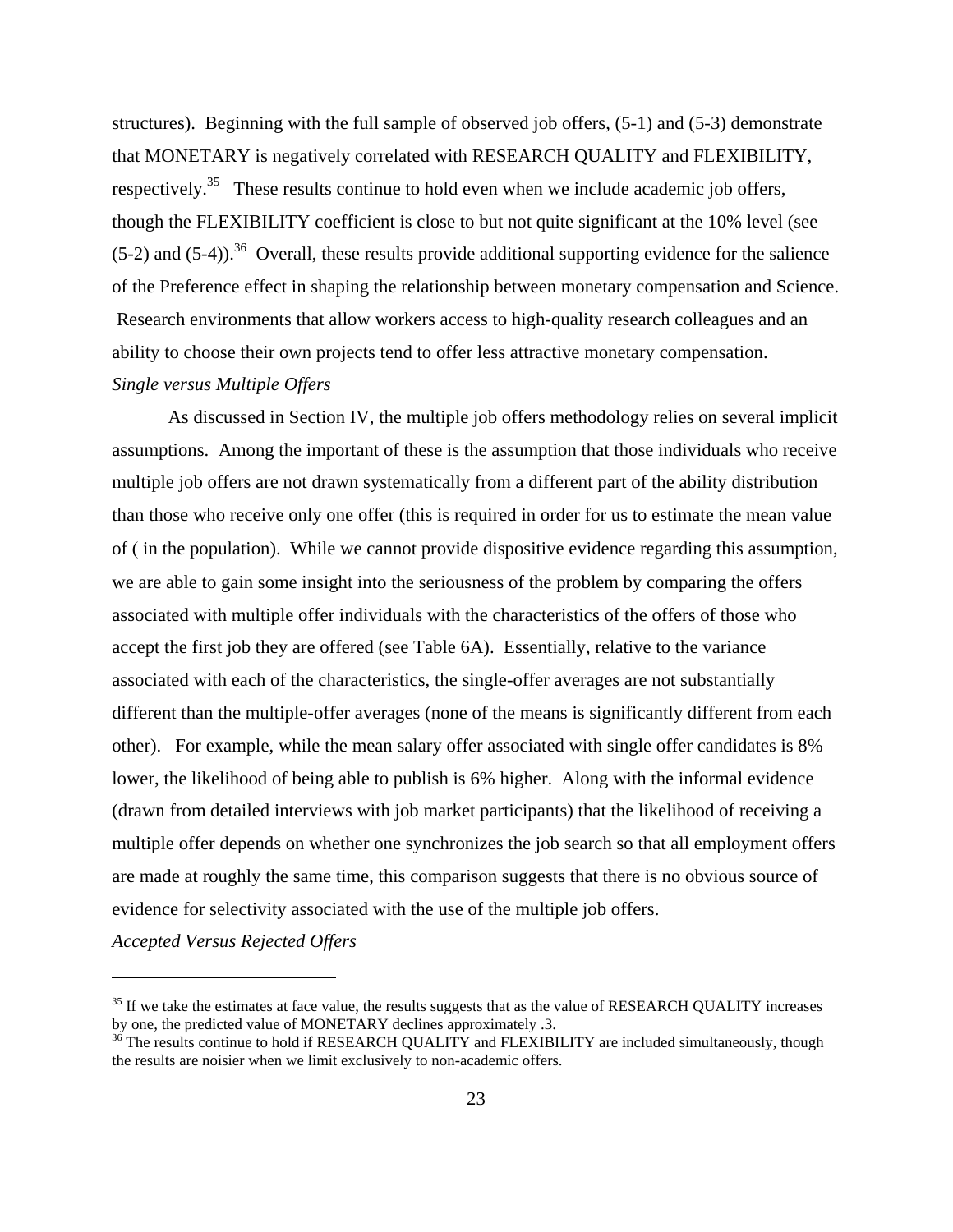A second implicit assumption of the methodology is that all of the observed offers are equally "serious." If, for example, firms with a science-oriented research approach pursued a hiring strategy in which they made a larger number of less attractive offers, then the negative correlation found in the data would be a remnant of this strategy rather than the fundamental preference and productivity forces identified earlier. Indeed, concern over the degree of seriousness of offers motivated the use of the ACCEPTED JOB dummy in most of the analysis; in all of the fixed effects regressions, this variable was quantitatively small and statistically insignificant. In other words, if one excludes the ACCEPTED JOB dummy, the residuals from the hedonic wage equation cannot be explained with the ACCEPTED JOB dummy. In Table 6B, we employ a more direct approach, comparing the characteristics associated with accepted and rejected offers. While accepted offers are associated with somewhat higher salaries (approximately 6%), they are also (weakly) associated with a scientific orientation (e.g., the mean of PERMIT\_PUB and EQUIPMENT are somewhat higher while the mean of the other characteristics are essentially equal across the two groups). While these results do not rule out the absence of bias, they do argue against a strong *negative* correlation between the seriousness of the offer and Science. As such, it is unlikely that the negative correlation between offered wages and scientific orientation is simply reflecting a "low-ball" job offer strategy by more scientifically oriented firms.

## **VII. Discussion and Conclusion**

Though the sample size is small, the results consistently point towards the possibility that scientists pay a compensating differential to participate in Science. While the theoretical relationship between Science and wages is ambiguous (depending on the Preference and Productivity effects, and the degree of rent-sharing), the empirical evidence suggests that the balance is tilted in favor of the Preference effect. Offers from Science-oriented firms are associated with lower wages and a lower ranking in terms of monetary compensation. This finding is robust to different characterizations of Science, different control structures, and whether we limit the sample exclusively to non-academic offers. However, these results do depend on controlling for differences among workers in terms of their ability, and cross-sectional analysis yields an upward bias of the estimated relationship between wages and Science.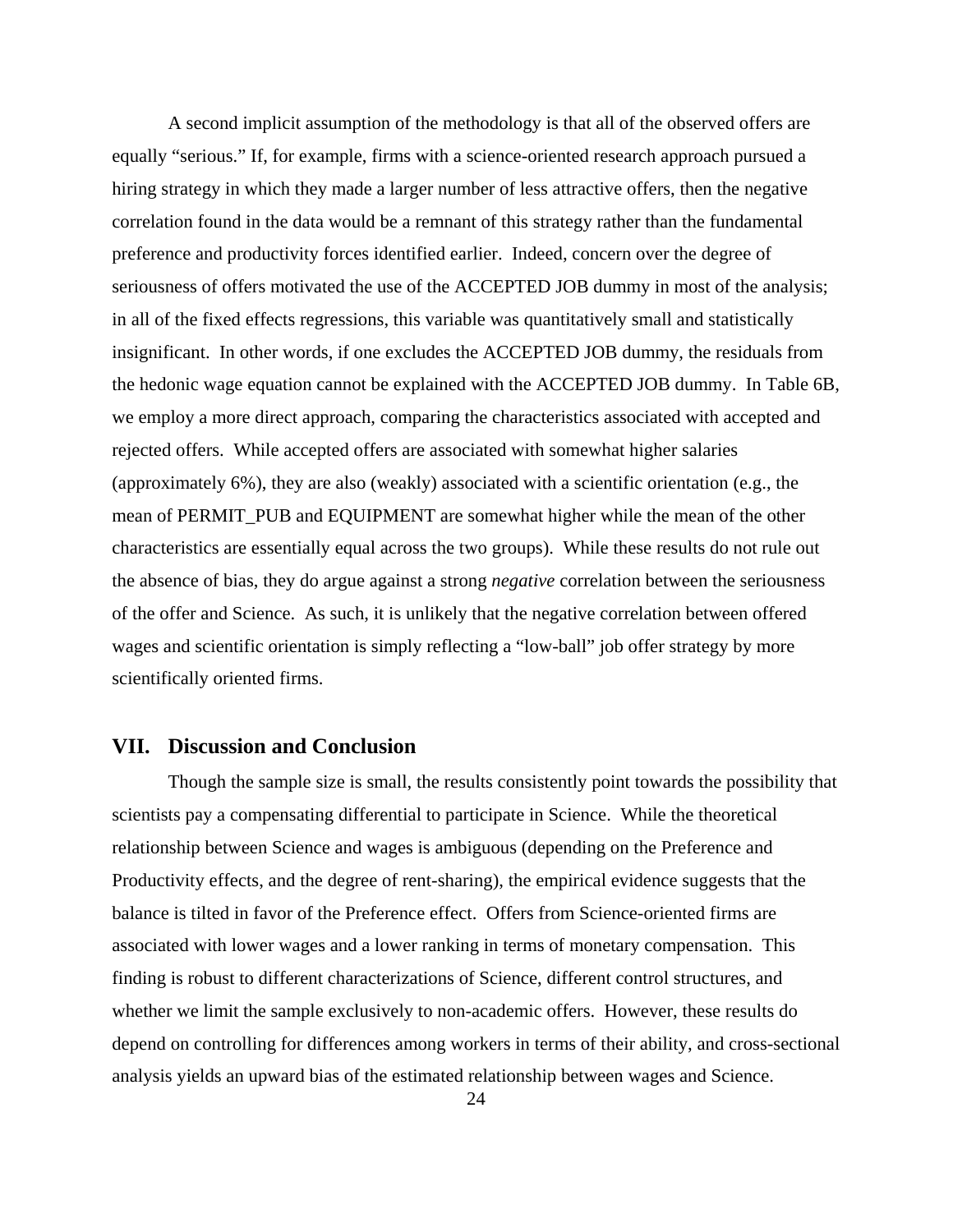These findings have potential implications for the estimates of the benefits from scienceoriented practices in the context of prior R&D productivity studies. While prior research in the economics of technical change have focused almost exclusively on the Productivity effect, such an interpretation ignores two sources of bias: the wage-savings associated with the compensating differential and the unmeasured correlated between the adoption of scientific practices and average researcher ability. While prior researchers have acknowledged the possibility of bias (Henderson and Cockburn, 1994), the results, taken at their face value, suggest that these two effects may explain an important portion of the overall measured effect.

Indeed, there may be a conflict between the preferences of researchers to participate in Science and the incentives for firm participation. Consistent with evidence offered by Cockburn, Henderson and Stern (2003), Gittelman and Kogut (2003) and Murray (2003), science-oriented firms face important challenges in providing appropriate incentives for researchers who simultaneously engage in basic and applied research activities. Of course, these results depend on the fact that the sample is drawn from an "extreme" case, and biologists with PhDs are perhaps uniquely associated with a "taste" for Science. While the generality of these results remains an open area for future research, it should be highlighted that life sciences researchers now compose over one-third of *all* graduating PhDs in the natural sciences (NSF, 1999).

An additional perspective on these findings is that they suggest that a profession-specific ethic – participation in the public scientific community – has real effects on economic observables such as wages and perhaps productivity. In particular, a "taste" for Science is most likely not universally shared among all workers but is concentrated among workers in researchoriented careers. Moreover, scientists are by no means the only professional community in which *profession-specific* values may influence behavior. For example, if physicians claim to value the health of their patients (as they often do), do physicians *pay* to cure their patients? Specifically, do HMOs who offer higher-quality health care (in terms of fewer restrictions on costly procedures and the like) extract a discount on the salary they offer new physicians as a result of their pro-patient reputation? Similarly, lawyers often claim to value justice in the legal system. Is this reflected in lower wages for those firms who participate in pro bono activities or who are more directly involved in courtroom activity or appellate work (as opposed to corporate law)? Finally, computer programmers have increasingly foregone current income to participate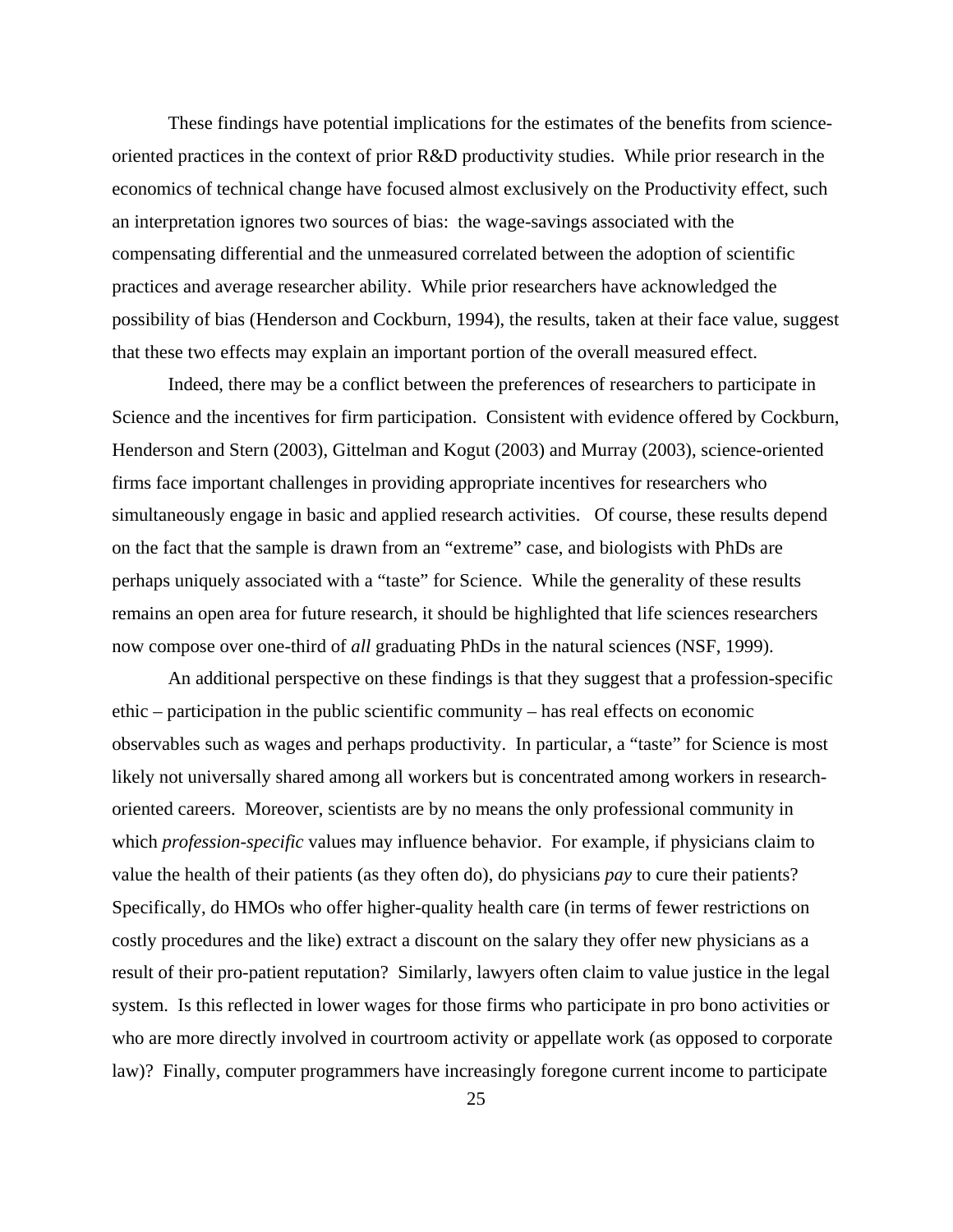in the "open software" movement, a choice which may reflect intrinsic preferences or career concerns (Lerner and Tirole, 2002). Perhaps surprisingly, following the seminal study of Friedman and Kuznets (1954), there has been almost no systematic economic analysis of the impact of professional ethics on labor markets or economic organization (though Weisbrod (1983) is an important exception).

This paper provides a new tool to perform these future studies.<sup>37</sup> Similar to the current context, accounting for human capital effects will be paramount in any professional labor market; however, the multiple job offers methodology will also apply to these markets. The average law student receives several job offers during their law school career, and, after residency, many physicians receive multiple offers from different HMOs. Relative to the number of postdoctoral biologists seeking first-time employment in the private sector, law schools and medical residencies offer potentially much larger cohort populations from which to gather job offer data.

Finally, the framework and empirical results may have more general implications for how we interpret Science as an economic institution. Specifically, there is a broad (though not unanimous) agreement that basic research of some type should be subsidized or encouraged because of its role in spurring long-term technological change and economic growth (Romer, 1990); however, the exact form of that subsidy is much more contentious (Wright, 1983). On the one hand, much public policy discussion argues that researchers – even basic researchers – should be evaluated on their ability to long-term commercial consequence of their research proposals (Committee for Economic Development, 1998). On the other hand, others contend that the peer-reviewed scientific research funding and publication system operates according to an internal logic which can be easily undermined by providing high-powered explicit incentives for applied commercial output (David and Dasgupta, 1994; Nelson and Rosenberg, 1994). This study points towards the potential for an empirical foundation for this latter perspective.

<u>.</u>

<span id="page-27-0"></span> $37$  For example, Miller (1999) employs the multiple job offers methodology to evaluate the value placed on diversity and mentoring programs by minority MBA candidates. Hsu (2003) assesses the value placed by technology entrepreneurs on the reputation and resources of venture capitalists when choosing among multiple VC offers. Though not profession-specific, these studies highlight how this methodology can be extended to other settings. In a somewhat similar vein, Royalty (1999) exploits the observation of multiple health insurance options by individual workers in a given firm to directly estimate the preference parameters.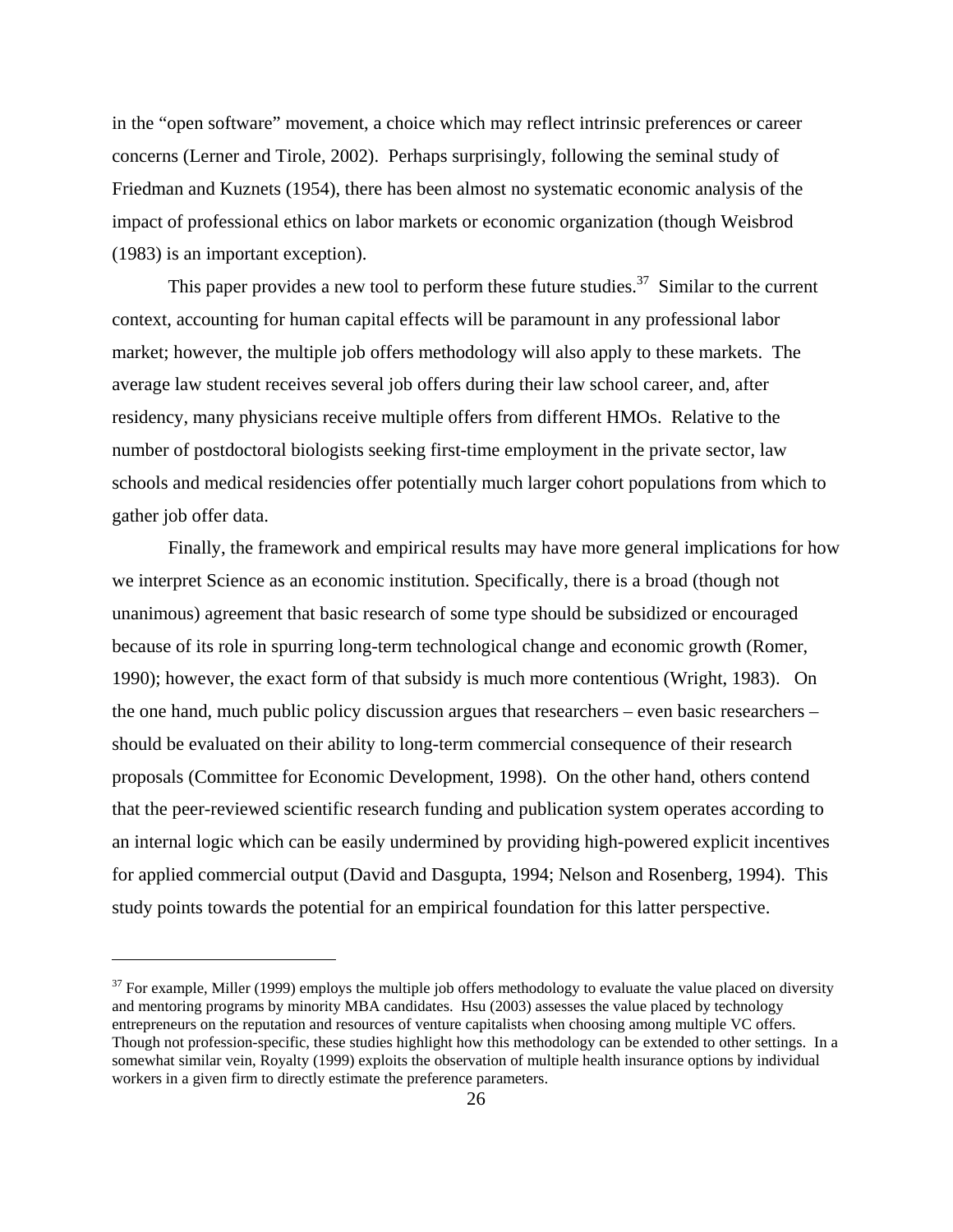Specifically, if the producers of abstract knowledge (a long-term public good) are sensitive to the integrity and prestige associated with the production of "pure" knowledge, then society may be able to produce such knowledge at lower cost than would be the case if researchers were only sensitive to the tradeoff between effort and realized income. Because letting the scientific community establish its own internal rules for prestige and recognition may reduce the cost of knowledge production, total spillovers from knowledge production into technological innovation may depend on *the degree of insulation from commercial incentives*. Exploring the role that the institutions of Science play in shaping R&D productivity therefore seems like a promising area for further study in management and economics.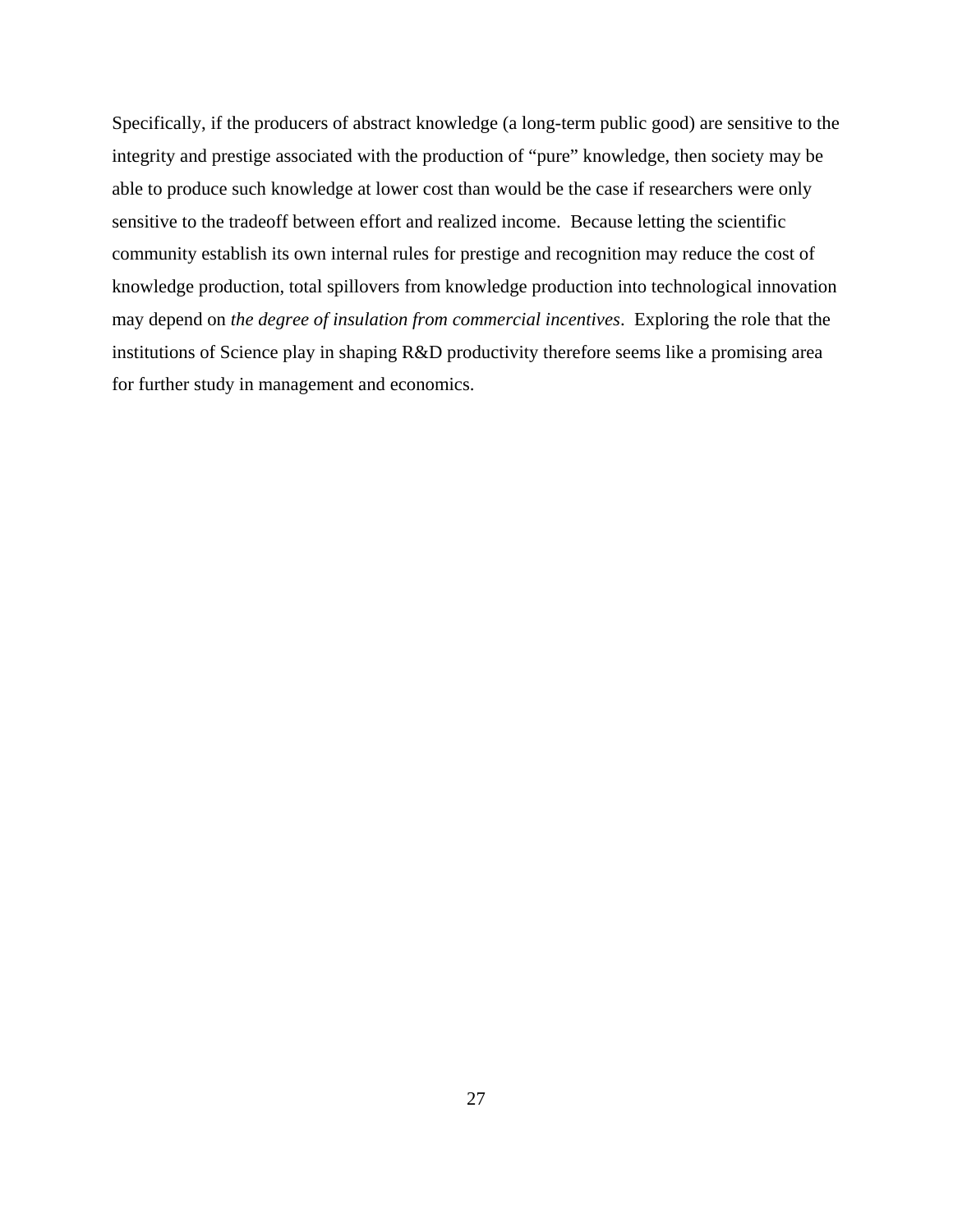#### REFERENCES

- Abowd, J. and Lemieux, T. (1993). "The Effects of Product Market Competition on Collective Bargaining Agreements: The Case of Foreign Competition in Canada," *Quarterly Journal of Economics,* 108 pp. 983- 1014.
- Abowd, J., Kramarz, F., and D. Margolis (1999). "High Wage Workers and High Wage Firms," *Econometrica* 67(2) pp. 251-333.
- Abrevaya, J. and J. Hausman (1999). "Semiparametric Estimation with Mismeasured Dependent Variables: An Application to Duration Models for Unemployment Spells," mimeo, MIT Department of Economics.
- Almeida, P. and B. Kogut (1999). "Localization of Knowledge and the Mobility of Engineers in Regional Networks," *Management Science,* 45(7), pp. 905-918.
- Arora, A. and A. Gambardella (1993). "Evaluating Technological Information and Using It," *Journal of Economic Behavior and Organization*, 24(1) pp. 91-114.
- Arrow, K. (1962). "Economics of Welfare and the Allocation of Resources for Invention," *The Rate and Direction of Inventive Activity* ed. R.R. Nelson Princeton: Princeton University Press.
- Autor, D.H., Katz, L.F. and A.B. Krueger (1998). "Computing Inequality: Have Computers Changed the Labor Market?" *Quarterly Journal of Economics,* 113(4), pp. 1169-1214.
- Berman, E., Bound, J. and Z. Griliches (1994). "Changes in the Demand for Skilled Labor in U.S. Manufacturing Industry: Evidence from the Annual Survey of Manufacturing," *Quarterly Journal of Economics,* 109, pp. 367-397.
- Brown, C. (1980). "Equalizing Differences in the Labor Market," *Quarterly Journal of Economics*, 94, pp. 113-134.
- Card, D. and D. Sullivan (1988). "Measuring the Effect of Subsidized Training Programs on Movement in and Out of Employment," *Econometrica* 56, pp. 497-530.
- Cockburn, I. and R. Henderson (1998). Absorptive Capacity, Coauthoring Behavior, and the Organization of Research in Drug Discovery." *Journal of Industrial Economics*, 46(2), pp. 157-182.
- Cockburn, I., Henderson, R. and S. Stern (1999). "The Diffusion of Science-Driven Drug Discovery: Organizational Change in Pharmaceutical Research," NBER WP 7359.
- Cohen, W. and R. Levin (1989). "Empirical Studies of Innovation and Market Structure," *Handbook of Industrial Organization* eds. R. Schmalensee and R. Willig. Amsterdam: Elsevier.
- Cohen, W. and D. Levinthal (1989). "Innovation and Learning: The Two Faces of R&D," *Economic Journal*, 99(397), pp. 569-596.
- Cohen, W. and D. Levinthal (1990). "Absorptive Capacity: A New Perspective on Learning and Innovation," *Administrative Science Quarterly*,. 35, pp. 128.152.
- Cole, J. and S. Cole (1973). *Social Stratification in Science*. University of Chicago Press.
- Committee for Economic Development (1998). *America's Basic Research: Prosperity Through Discovery*.
- Crane, D. (1972). *Invisible Colleges. Diffusion of Knowledge in Scientific Communities*, Chicago: University of Chicago Press.
- Dasgupta, P. and P. David (1987). "Information Disclosure and the Economics of Science and Technology," in *Arrow and the Ascent of Economic Theory* New York: New York University Press.
- Dasgupta, P. and P. David (1994). "Towards a New Economics of Science," *Research Policy*. 23(5), pp. 487-521.
- David, P. (1998). "Common Agency Contracting and the Emergence of Open Science Institutions," *AEA Papers and Proceedings*, 88(2), pp. 15-21.
- Duncan, G. and B. Holmlund (1983). "Was Adam Smith Right After All? Another Test of the Theory of Compensating Differentials," *Journal of Labor Economics*, 1(4), pp. 366-379.
- Ehrenberg, R.G. (1992). "The Flow of New Doctorates," *Journal of Economic Literature,* 30(2), pp. 830-75.
- Entorf, H. and F. Kramarz (1998). "The Impact of New Technologies on Wages: Lessons from Matching Panels on Matching Employees and their Firms," *Economics of Innovation and New Technology,* 5(2-4), pp. 165-198.
- Feldman, M.P. (1994), "An Examination of the Geography of Innovation," *Industrial and Corporate Change*, 2, pp. 312-333.
- Fleming, L. and O. Sorenson (2003). "Science as a Map in Technological Search," mimeo, Harvard Business School.
- Foray, D. (2003). *The Economics of Knowledge*. Cambridge: MIT Press.
- Friedman, M. and S. Kuznets (1954). *Income from Independent Professional Practice*. New York: National Bureau of Economic Research.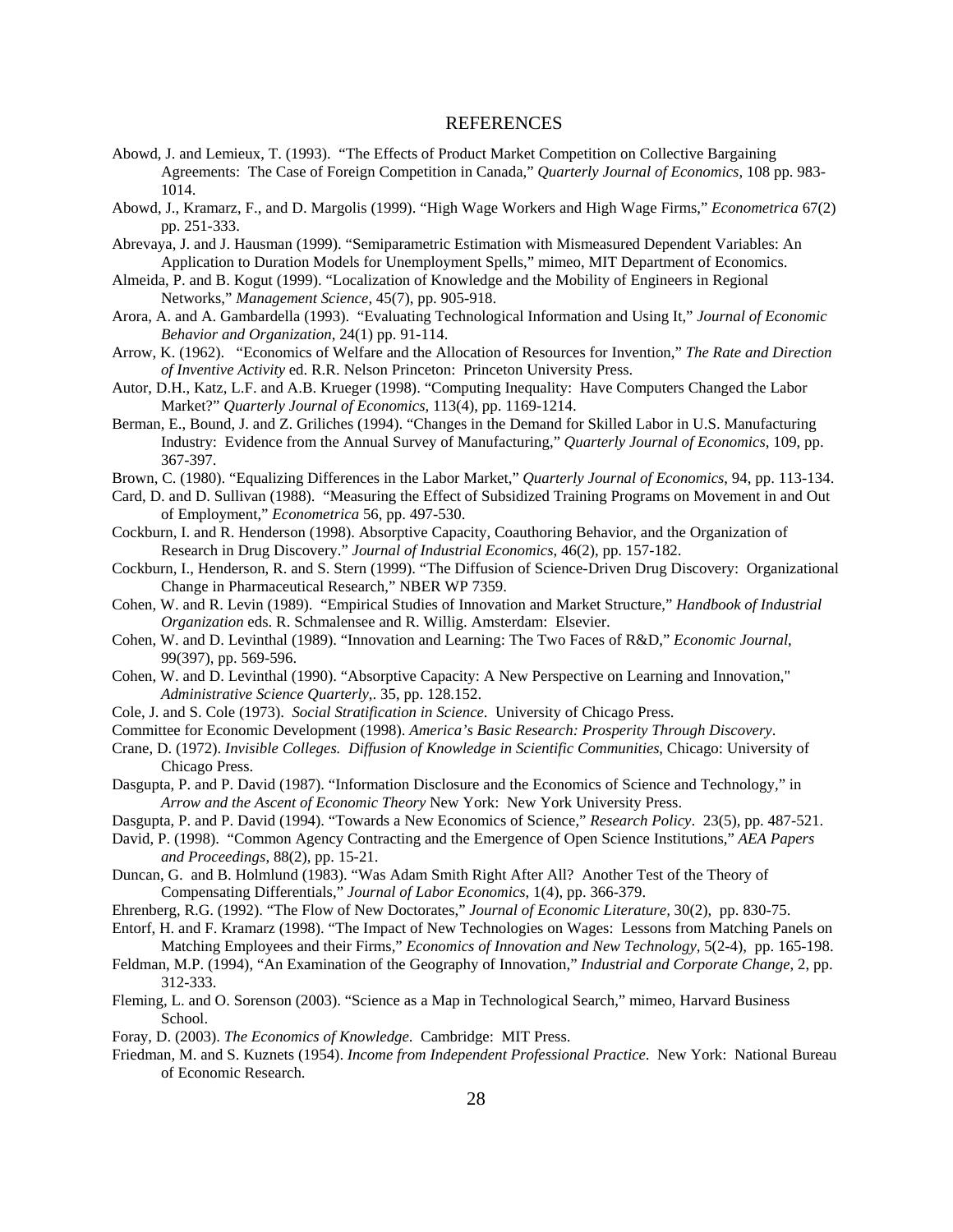- Freeman, R. (1975). "Supply and Salary Adjustments to the Changing Science Manpower Market: Physics, 1948- 1973," *American Economic Review* 65(1), pp. 27-39.
- Gambardella, A. (1995). *Science and Innovation: The U.S. Pharmaceutical Industry During the 1980s.* Cambridge University Press.
- Gibbons, R. and L. Katz (1992). "Does Unmeasured Ability Explain Inter-Industry Wage Differentials?" *Review of Economic Studies* 59, pp. 515-35.
- Gittelman, M. and B. Kogut (2003). " Does Good Science Lead to Valuable Knowledge? Biotechnology Firms and the Evolutionary Logic of Citation Patterns," *Management Science*, 49(4), pp. 366-382.
- Hamermesh, D. (1977). "Economic Aspects of Job Satisfaction," *Essays in Labor Market Analysis* edited by O. Ashenfelter and W. Oates, New York.
- Hamermesh, D. (1999). "Changing Inequality in Markets for Workplace Amenities," *Quarterly Journal of Economics*, 114(4), pp. 1085-1123.
- Hamermesh, D. and S. Oster (2002). "Tools or Toys?: The Impact of High Technology on Scholarly Productivity," *Economic Inquiry*. 40(4), pp. 539-555.
- Hamermesh, D. and A. Rees (1984). *The Economics of Work and Pay*. New York.
- Hamilton, L. (1992). *Regression with Graphics*. Brooks/Cole Publishing.
- Henderson, R. and I. Cockburn (1994). "Measuring Competence? Exploring Firm Effects in Drug Discovery," *Strategic Management Journal* Winter Special Issue, 15, pp. 63-84.
- Henderson, R. and I. Cockburn (2001). "Publicly Funded Science and the Productivity of the Pharmaceutical Industry." in A. Jaffe, J. Lerner, and S. Stern (eds.) *Innovation Policy and the Economy*, Cambridge: MIT Press.
- Hicks, D. (1995). "Published Papers, Tacit Competencies and Corporate Management of the Public/Private Character of Knowledge," *Industrial and Corporate Change* 4(2), pp. 401-24.
- Hsu, D. (2003). "What do Entrepreneurs Pay for Venture Capital Affiliation?" mimeo, University of Pennsylvania.
- Hwang, H., Reed, W.R. and C. Hubbard (1992). "Compensating Wage Differentials and Unobserved Productivity," *Journal of Political Economy,* 100(4), pp. 835-858.
- Hwang, H., Mortensen, D. and W.R. Reed (1998). "Hedonic Wages and Labor Market Search," *Journal of Labor Economics,* 16(4), pp. 815-847.
- Kostiuk, P.F. (1990). "Compensating Differentials for Shift Work," *Journal of Political Economy,* 98(5), pp. 1054- 1075.
- Kreps, D. (1997). "Intrinsic Motivation and Extrinsic Incentives," *American Economic Review,* 87, pp. 359-64.
- Kremer, M. (1998). "Patent Buyouts: A Mechanism for Encouraging Innovation*," Quarterly Journal of Economics,* 113(4), pp. 1137-67.
- Kuhn, T. (1962). *The Structure of Scientific Revolutions* Chicago: University of Chicago Press.
- Lamb, D. and S.M. Easton (1985). *Multiple Discovery: The Pattern of Scientific Progress* Averbury Publishing.
- Latour, B. and S. Woolgar (1986). *Laboratory Life: The Construction of Scientific Facts,* Princeton: Princeton University Press.
- Lerner, J. and J. Tirole (2002). "Some Simple Economics of Open Source," *Journal of Industrial Economics*, 52, pp. 197-234.
- Levin, R., Klevorick, A., Nelson, R., and S. Winter (1987). "Appropriating the Returns from Industrial Research and Development," *Brookings Papers on Economic Activity,* 3, pp. 783-831.
- Levin, S.G. and P. Stephan (1991). "Research Productivity over the Life Cycle: Evidence for Academic Scientists," *American Economic Review,* 81(1), pp. 114-32.
- Lim, K. (2000). "Do Firms Have to Perform Basic Research in order to Capture Spillovers," mimeo, MIT Sloan School.
- Merton, R. (1957). "Priorities in Scientific Discovery: A Chapter in the Sociology of Science," *American Sociological Review,* 22(6), pp. 635-59.
- Merton, R. (1973). *The Sociology of Science: Theoretical and Empirical Investigation*, Chicago: University of Chicago Press.
- Miller, A. (1999). "Do Minority MBA Candidates Pay for Diversity Programs," mimeo, MIT Department of Economics.
- Mortensen, D.T. (1990). "Equilibrium Wage Distributions: A Synthesis," *Panel Data and Labor Market Studies,* edited by J. Hartog, G. Ridder, and J. Theeuwes, Amsterdam: North-Holland.
- Murphy, K. and R. Topel (1987). "Unemployment, Risk, and Earnings: Testing for Equalizing Differences in the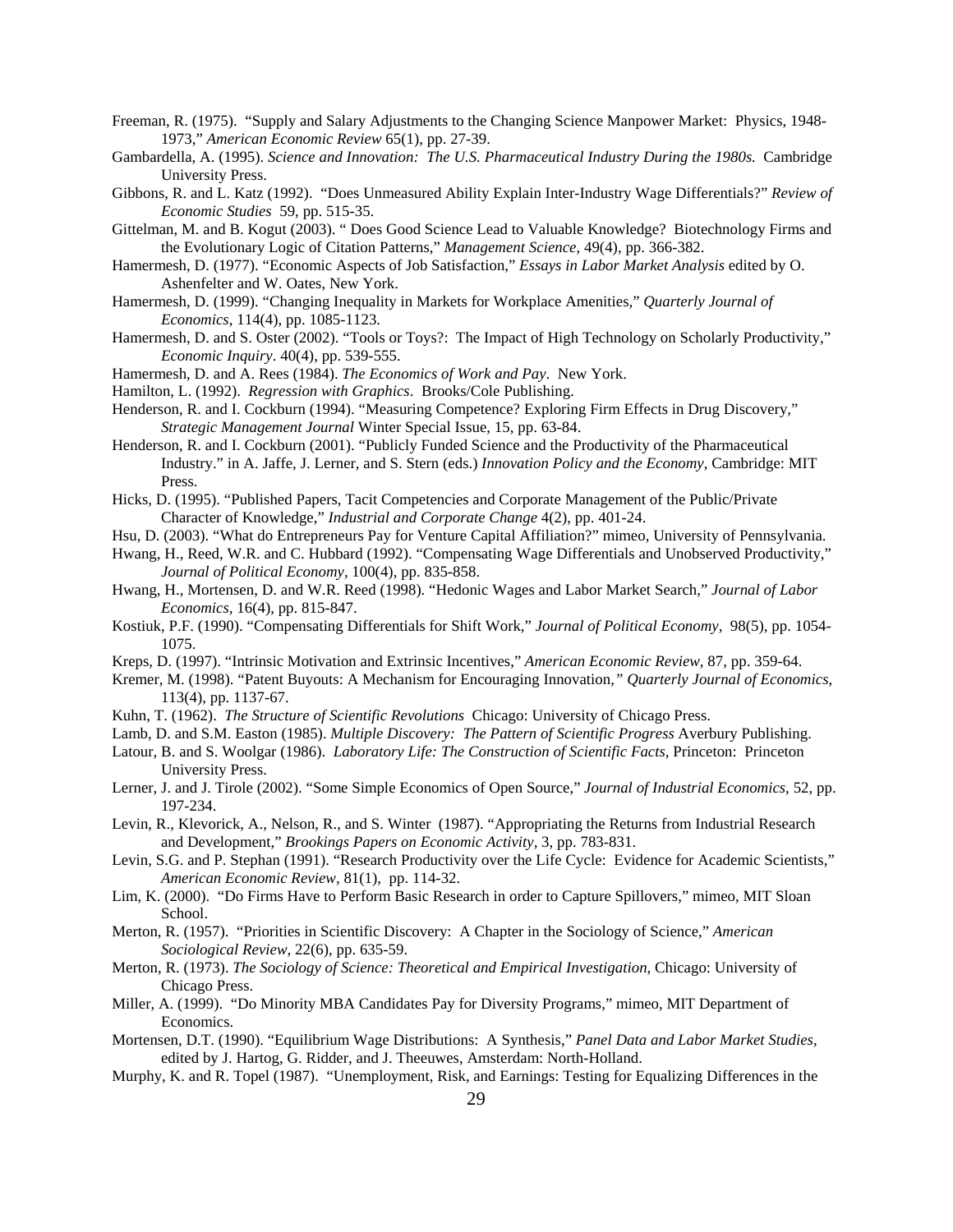Labor Market," *Unemployment and the Structure of Labor Markets* Basil Blackwell.

Murray, F. (2003). "Innovation as Co-Evolution of Scientific and Technological Networks," *Research Policy.* 31(8- 9), pp. 1389-1403.

- Nelson, R. (1959). "The Simple Economics of Basic Scientific Research," *Journal of Political Economy,* 67(2), pp. 297-306.
- Nelson, R. and R. Rosenberg (1994). "American Universities and Technical Advance in Industry," *Research Policy, (2*3)3, pp. 323-348.
- Owen-Smith, J. and W. Powell (2001). "Careers and Contradictions: Faculty Responses to the Transformation of Knowledge and its Uses in the Life Sciences," *Research in the Sociology of Work*, V. 10.
- Powell, W., Koput, K., and L. Smith-Doerr (1996), "Interorganizational Collaboration and the Locus of Innovation: Networks of Learning in Biotechnology," *Administrative Science Quarterly*, 41, pp. 116-145.
- Price, D.J. de Solla, and Beaver, D.D. (1966). "Collaboration in an Invisible College," *American Psychologist,* 21, pp. 1011-18.
- Romer, P. (1990). "Endogenous Technological Change," *Journal of Political Economy,* 98, pp. S71-S102.
- Rosen, S. (1974). "Hedonic Prices and Implicit Markets: Product Differentiation in Pure Competition," *Journal of Political Economy,* 82(1), pp. 34-55.
- Rosen, S. (1986). "The Theory of Equalizing Differentials," *Handbook of Labor Economics*, Vol. 1, ed. O. Ashenfelter and R. Layard, pp. 641-692.
- Rosenberg, N. (1974). "Science, Invention, and Economic Growth," *Economic Journal,* 84(333), pp. 90-108.
- Rosenberg, N. (1982). *Inside the Black Box*. Cambridge: Cambridge University Press.
- Rosenberg, N. (1990). " Why Do Firms Do Basic Research (with Their Own Money)?" *Research Policy,* 19(2), pp. 165-174.
- Rosenkopf, L. and Tushman, M.L. (1998). "The Coevolution of Community Networks and Technology: Lessons from the Flight Simulation Industry," *Industrial and Corporate Change,* 7, pp. 311-346.
- Royalty, A.B. (1999). "A Discrete Choice Approach to Estimating Workers' Marginal Valuation of Fringe Benefits," Stanford University Department of Economics Working Paper 98-008.
- Sattinger, M. (1977). "Compensating Wage Differences," *Journal of Economic Theory,* 16(2), pp. 496-503.
- Scott Morton, F., and J. Poldony (1999). "Love or Money?: The Effect of Owner Motivation in the California Wine Industry" NBER WP 6743.
- Stephan, P. (1996). "The Economics of Science," *Journal of Economic Literature,* 34, pp. 1199-1235.
- Stephan, P. and S. Levin (1992). *Striking the Mother Lode in Science: The Importance of Age, Place and Time*. Oxford University Press.
- Stern, S. (1995). "Incentives and Focus in University and Industrial Research: the Case of Synthetic Insulin," *The University-Industry Interface and Medical Innovation* edited by A. Geligns and N. Rosenberg, Institute of Medicine, National Academy Press.
- van Reenen, J. (1996). "The Creation and Capture of Rents: Wages and Innovation in a Panel of U.K. Companies," *Quarterly Journal of Economics,* 111(1), pp. 195-226.
- Viscusi, W.K. 1993). "The Value of Risk to Life and Health," *Journal of Economic Literature,* 31, pp. 1912-1946.
- Watson, J. (1968*). The Double Helix: A Personal Account of the Discovery of the Structure of DNA*.
- Weisbrod, B. (1983). "Nonprofit and Proprietary Sector Behavior: Wage Differentials and Lawyers," *Journal of Labor Economics* 3, pp. 246-263.
- Weiss, Y. (1976). "The Wealth Effect in Occupational Choice," *International Economic Review*, 17(2), pp. 292-307.
- Wright, B. (1983). "The Economics of Invention Incentives: Patents, Prizes, and Research Contracts," *American Economic Review,* 73(4), pp. 691-707.
- Zucker, L., and M. Darby (1996). "Star Scientists and Institutional Transformation: Patterns of Invention and Innovation in the Formation of the Biotechnology Industry," *Proceedings of the National Academy of Science,* 93(23), pp. 709-716.
- Zucker, L., Darby, M., and M. Brewer (1998). "Intellectual Human Capital and the Birth of U.S. Biotechnology Enterprises," *American Economic Review*, 88(1), pp. 290-306.
- Zuckerman, H. and R. Merton (1971). "Patterns of Evaluation in Science: Institutionalization, Structure, and Functions of the Referee System," *Minerva,* 9, pp. 66-100.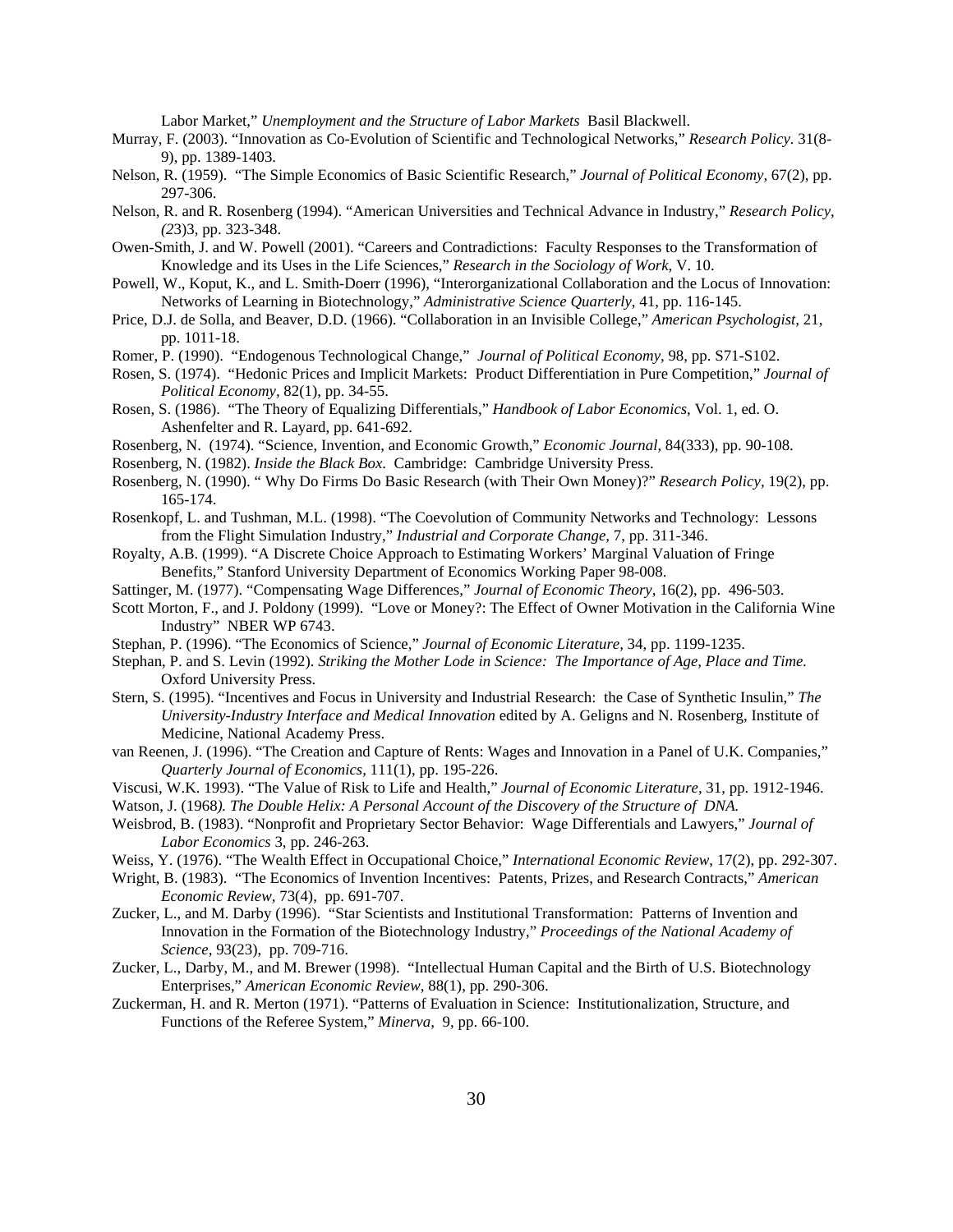# DEFINITIONS AND DESCRIPTIVE STATISTICS

| <b>VARIABLE</b>                          | <b>DEFINITION</b>                                                                                                             |     | <b>MEAN</b>  | STD.<br>DEV. |  |  |  |  |  |
|------------------------------------------|-------------------------------------------------------------------------------------------------------------------------------|-----|--------------|--------------|--|--|--|--|--|
| <b>JOB MARKET EXPERIENCE</b>             |                                                                                                                               |     |              |              |  |  |  |  |  |
| # OFFERS RECVD                           | Number of offers received                                                                                                     | 164 | 2.88         | 1.00         |  |  |  |  |  |
| <b>ACCEPTED JOB</b>                      | Accepted this job = 1, No = 0                                                                                                 | 164 | 0.30         | 0.49         |  |  |  |  |  |
|                                          | <b>JOB OFFER CARDINAL RECORD INFORMATION</b>                                                                                  |     |              |              |  |  |  |  |  |
| <b>JOB TYPE</b>                          | 1 = Established Firm, 2 = Startup Firm, $3 = 3$ = Government,<br>$4 =$ Medical School/Center, $5 =$ University, $6 =$ Postdoc | 164 | See Appendix |              |  |  |  |  |  |
|                                          | Monetary Compensation and Career Incentive Measures                                                                           |     |              |              |  |  |  |  |  |
| <b>SALARY</b>                            | Annual starting salary (in US Dollars)                                                                                        | 121 | 62263.95     | 31553.04     |  |  |  |  |  |
| STOCK_DUMMY                              | Job offer includes stock options = $1$ , No = 0                                                                               | 72  | 0.36         | 0.48         |  |  |  |  |  |
| <b>PROMOTION</b>                         | Likert Scale rating (1-5) of opportunities for internal promotion                                                             | 111 | 3.49         | 1.29         |  |  |  |  |  |
| <b>Scientific Orientation Indicators</b> |                                                                                                                               |     |              |              |  |  |  |  |  |
| PERMIT_PUB                               | Permission to publish in external journals = 1, $No = 0$                                                                      | 114 | 0.92         | 0.27         |  |  |  |  |  |
| <b>INCENT PUB</b>                        | Likert Scale rating (1-5) of incentives to publish in refereed<br>outside journals                                            | 104 | 3.89         | 1.12         |  |  |  |  |  |
| <b>CONTINUE</b><br><b>RESEARCH</b>       | Job allows continuation of current research project = 1, $No = 0$                                                             | 111 | 0.46         | 0.50         |  |  |  |  |  |
| <b>SCIENCE</b><br><b>INDEX</b>           | First principal factor of PERMIT_PUB, INCENT_PUB and<br><b>CONTINUE RESEARCH</b> ; see Hamilton (1992)                        | 99  | 0.00         | 0.57         |  |  |  |  |  |
| <b>EQUIPMENT</b>                         | Likert Scale rating (1-5) of access to "cutting-edge" equipment                                                               | 112 | 4.07         | 0.86         |  |  |  |  |  |
|                                          | <b>JOB OFFER ORDINAL RECORD DATA (1 = highest)</b>                                                                            |     |              |              |  |  |  |  |  |
| <b>MONETARY</b>                          | Ranking of offer in terms of monetary compensation                                                                            | 134 | 1.96         | 0.99         |  |  |  |  |  |
| <b>RESEARCH</b><br><b>QUALITY</b>        | Ranking of offer in terms of internal research environment                                                                    | 124 | 1.90         | 0.99         |  |  |  |  |  |
| <b>FLEXIBILITY</b>                       | Ranking of offer in terms of flexibility to choose research<br>projects                                                       | 116 | 1.90         | 0.98         |  |  |  |  |  |
| <b>FUNDING</b>                           | Ranking of offer in terms of availability of research funding                                                                 | 117 | 1.93         | 1.00         |  |  |  |  |  |
| <b>CAREER</b>                            | Ranking of offer in terms of impact on career advancement                                                                     | 130 | 1.95         | 0.99         |  |  |  |  |  |
| <b>JOBFIT</b>                            | Ranking of offer in terms of how well it 'fits' with prior<br>research experience                                             | 116 | 1.91         | 1.01         |  |  |  |  |  |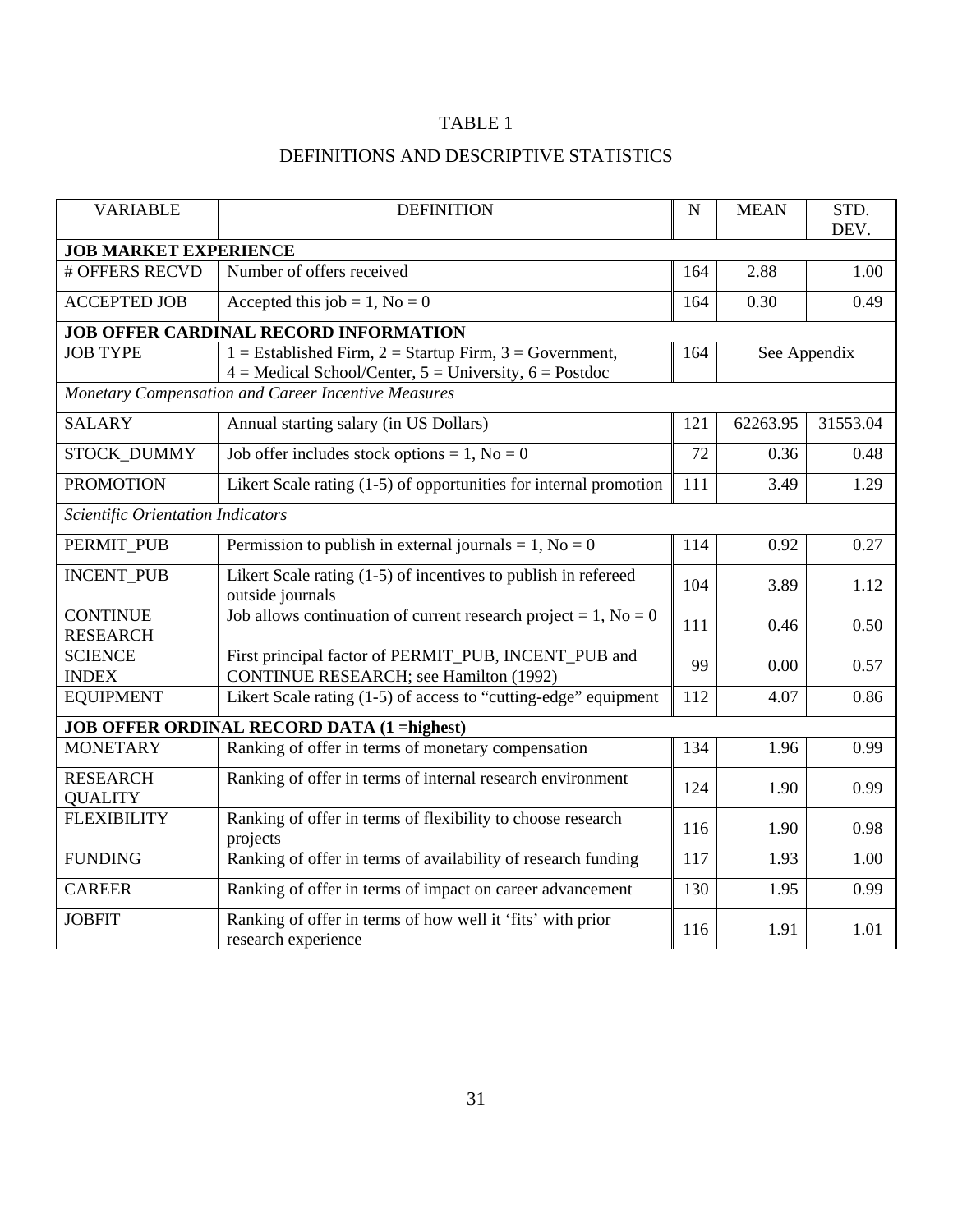## NON-PARAMETRIC COMPARISON OF DEVIATIONS OF SALARY MEANS BY SCIENCE ATTRIBUTES

|                                 | PERMIT_PUB<br>(0 v. 1) | <b>CONTINUE</b><br><b>RESEARCH</b> | INCENT_PUB<br>$({1, 2, 3} \, \text{v. } {4, 5})$ |
|---------------------------------|------------------------|------------------------------------|--------------------------------------------------|
| Overall Sample                  |                        | (0 v. 1)                           |                                                  |
|                                 |                        |                                    |                                                  |
| Average Difference              | 14200                  | 16809                              | 6694                                             |
|                                 | (7241)                 | (5189)                             | (2678)                                           |
| t-stat for means equality       | 1.961                  | 3.239                              | 2.500                                            |
| Degrees of Freedom              | 8                      | 26                                 | 30                                               |
| p-value                         | 0.086                  | 0.003                              | 0.018                                            |
| <b>Non-Academic Offers Only</b> |                        |                                    |                                                  |
| <b>Average Difference</b>       | 7200                   | 8143                               | 8430                                             |
|                                 | (2352)                 | (5954)                             | (3223)                                           |
| t-stat for means equality       | 3.061                  | 1.368                              | 2.615                                            |
| Degrees of Freedom              | 8                      | 12                                 | 18                                               |
| p-value                         | 0.016                  | 0.197                              | 0.0.18                                           |

Notes: Each "average difference" cell contains the difference in the average deviation in salary for a science characteristic, using the following procedure. For each science characteristic, we identified those individuals whose offers differed in terms of that characteristic. For these individuals, we then computed (a) the average salary offer for that individual by that specific characteristic and (b) the (weighted) average salary offer for each individual, where the weight associated with each value of the characteristic is equal to 0.5. Finally, to abstract away from differences in the level of salary across individuals, we subtracted (b) from (a). We then performed a t-test for the equality of the means based on these average salary deviations by scientific characteristic.

Though INCENT\_PUB is a five-point Likert scale measure, we implemented the above procedure by grouping the INCENT\_PUB responses into two groups ({1, 2, 3} versus {4, 5}).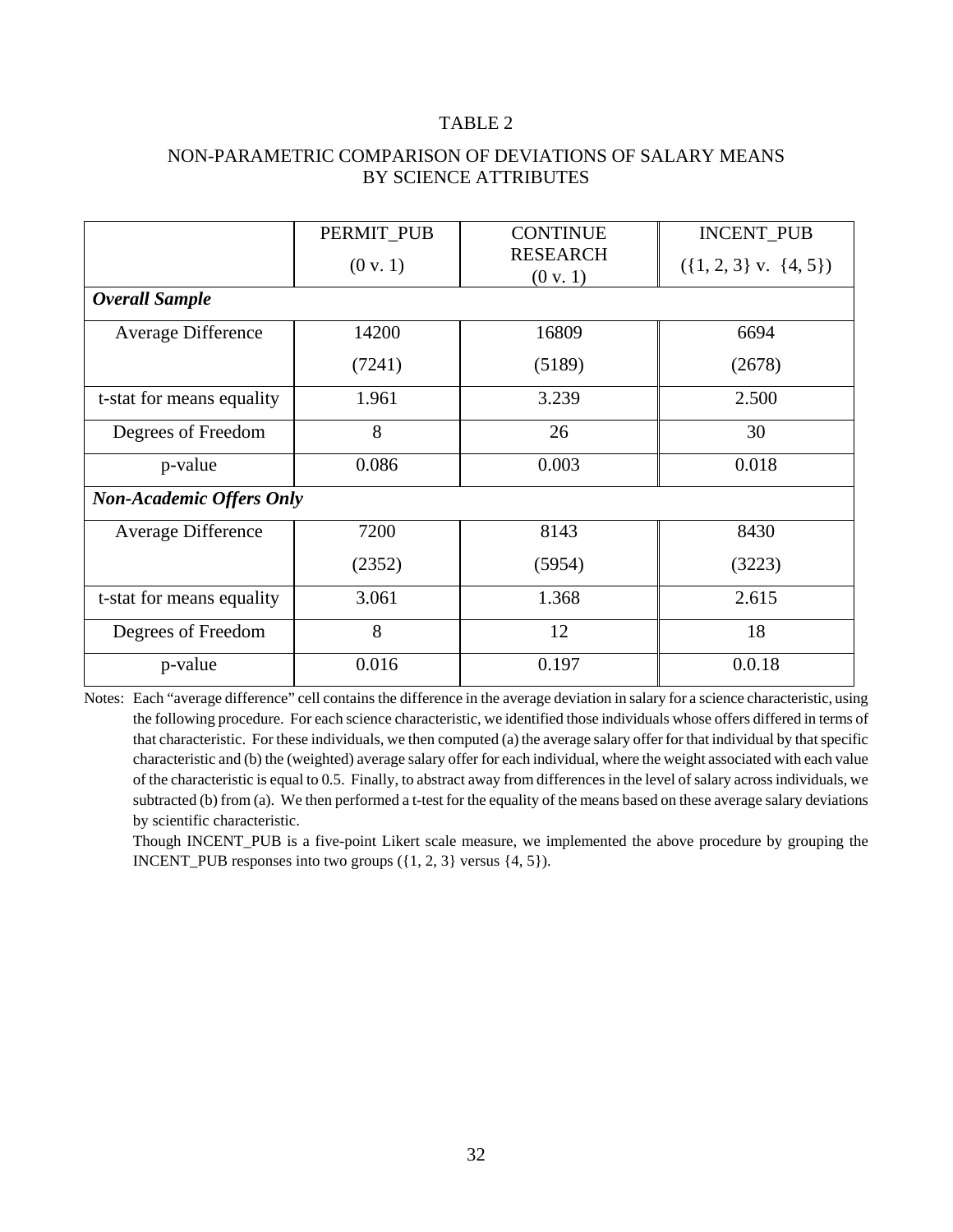### HEDONIC WAGE REGRESSION: OVERALL SAMPLE DEPENDENT VARIABLE = LN(SALARY), # of Observations = 121

|                        |                 | PERMISSION TO PUBLISH |                   | <b>COMBINATION</b><br><b>MODEL</b> |                   | <b>SCIENCE INDEX MODEL</b> |
|------------------------|-----------------|-----------------------|-------------------|------------------------------------|-------------------|----------------------------|
|                        | $(3-1)$         | $(3-2)$               | $(3-3)$           | $(3-4)$                            | $(3-5)$           | $(3-6)$                    |
|                        | <b>Baseline</b> | <b>Baseline</b>       | <b>Full Model</b> | <b>Full Model</b>                  | <b>Full Model</b> | <b>Full Model</b>          |
|                        | (NOFE)          | (w/FE)                | (w/FE)            | (w/FE)                             | (w/FE)            | (w/FE)                     |
| PERMIT_PUB             | 0.027           | $-0.266$              | $-0.191$          | $-0.089$                           |                   |                            |
|                        | (0.186)         | (0.114)               | (0.105)           | (0.103)                            |                   |                            |
| <b>CONTINUE</b>        |                 |                       |                   | $-0.134$                           |                   |                            |
| <b>RESEARCH</b>        |                 |                       |                   | (0.060)                            |                   |                            |
| <b>INCENT_PUB</b>      |                 |                       |                   | $-0.036$                           |                   |                            |
|                        |                 |                       |                   | (0.028)                            |                   |                            |
| <b>SCIENCE INDEX</b>   |                 |                       |                   |                                    | $-0.114$          | $-0.078$                   |
|                        |                 |                       |                   |                                    | (0.053)           | (0.057)                    |
| <b>EQUIPMENT</b>       |                 |                       |                   | 0.063                              | 0.057             | 0.053                      |
|                        |                 |                       |                   | (0.033)                            | (0.030)           | (0.031)                    |
| <b>CONTROLS</b>        |                 |                       |                   |                                    |                   |                            |
| <b>PROMOTION</b>       |                 |                       | 0.041             | 0.046                              | 0.042             | 0.031                      |
|                        |                 |                       | (0.025)           | (0.021)                            | (0.021)           | (0.023)                    |
| STOCK_DUMMY            |                 |                       | 0.196             | 0.234                              | 0.260             | 0.190                      |
|                        |                 |                       | (0.085)           | (0.074)                            | (0.067)           | (0.077)                    |
| <b>ACCEPTED JOB</b>    |                 |                       | $-0.013$          | 0.002                              | $-0.0001$         | $-0.002$                   |
|                        |                 |                       | (0.040)           | (0.043)                            | (0.043)           | (0.044)                    |
| <b>JOBTYPE</b>         | NO              | NO                    | <b>YES</b>        | NO                                 | NO                | <b>YES</b>                 |
| <b>CONTROLS</b>        |                 |                       | (5; Sig.]         |                                    |                   | (5)                        |
| <b>INDIVDUAL FIXED</b> | NO              | <b>YES</b>            | <b>YES</b>        | <b>YES</b>                         | <b>YES</b>        | <b>YES</b>                 |
| <b>EFFECTS</b>         |                 | (52; Sig.)            | (52; Sig.)        | (52; Sig.)                         | (52; Sig.)        | (52; Sig.)                 |
| R-squared              | 0.001           | 0.915                 | 0.955             | 0.958                              | 0.954             | 0.958                      |

Notes: Only persons with multiple job offers are included.

Standard errors are shown in parenthesis; significant coefficients (10%) are shown in bold.

Sig. stands for joint significance of fixed effects or job type controls (at 10% level)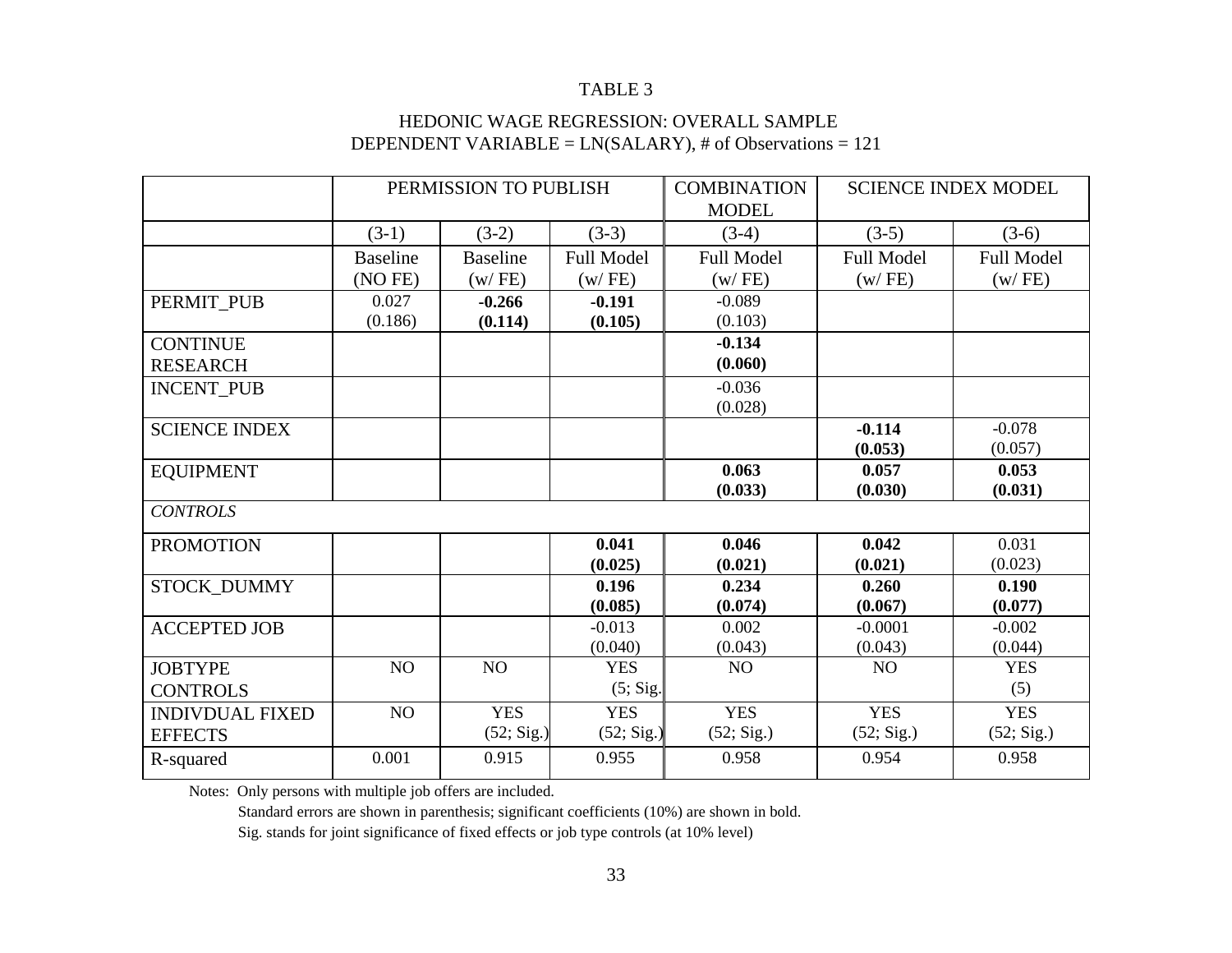|                                          | PERMISSION TO<br><b>PUBLISH</b> | <b>FACTOR MODEL</b>      |
|------------------------------------------|---------------------------------|--------------------------|
|                                          | $(4-1)$                         | $(4-2)$                  |
| PERMIT PUB                               | $-0.150$<br>(0.077)             |                          |
| <b>SCIENCE INDEX</b>                     |                                 | $-0.109$<br>(0.047)      |
| <b>EQUIPMENT</b>                         |                                 | $-0.015$<br>(0.038)      |
| <b>CONTROLS</b>                          |                                 |                          |
| <b>PROMOTION</b>                         | 0.056<br>(0.029)                | 0.054<br>(0.029)         |
| <b>STOCK DUMMY</b>                       | 0.092<br>(0.066)                | 0.105<br>(0.065)         |
| <b>JOB ACCEPTED</b>                      | $-0.049$<br>(0.047)             | $-0.021$<br>(0.048)      |
| <b>INDIVDUAL</b><br><b>FIXED EFFECTS</b> | <b>YES</b><br>(30; Sig.)        | <b>YES</b><br>(30; Sig.) |
| R-squared                                | 0.967                           | 0.970                    |

# HEDONIC WAGE REGRESSION: NON-ACADEMIC OFFERS DEPENDENT VARIABLE = LN(SALARY), # of Observations = 71

Notes: Only persons with multiple job offers are included.

Regressions exclude postdoctoral positions and job offers from universities. Standard errors are shown in parenthesis; significant coefficients (10%) are shown in bold. Sig. stands for joint significance of fixed effects (at 10% level).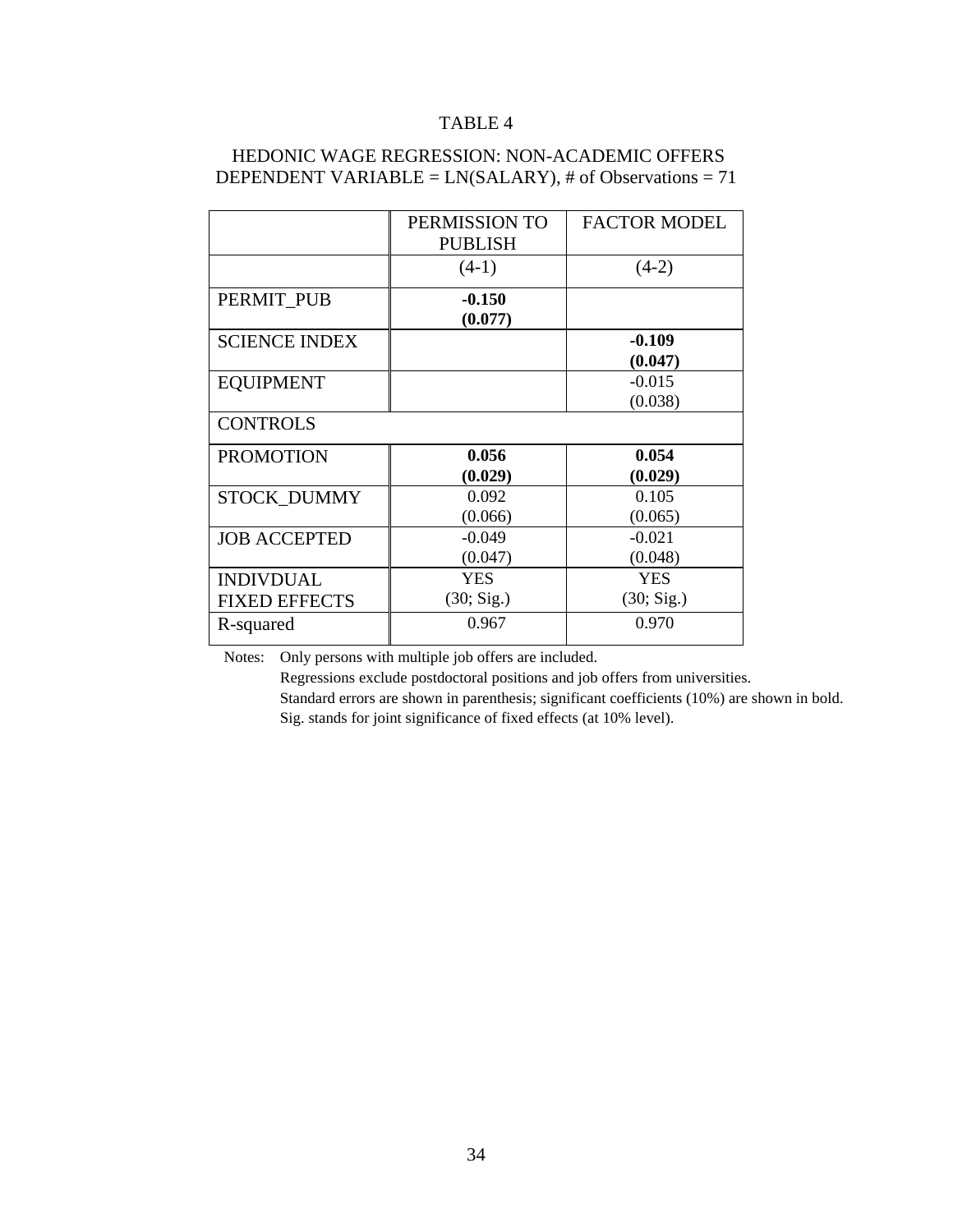# REGRESSION: JOB OFFER COMPARISON RANKINGS DEPENDENT VARIABLE: MONETARY

|                                           | $(5-1)$        | $(5-2)$                           | $(5-3)$           | $(5-4)$                                  |
|-------------------------------------------|----------------|-----------------------------------|-------------------|------------------------------------------|
| <b>Sample</b>                             | All Job Types  | Exclude<br>Academic<br>Job Offers | All Job Types     | Exclude<br>Academic<br><b>Job Offers</b> |
| <b>RESEARCH</b><br><b>QUALITY</b>         | $-0.34$        | $-0.32$<br>(0.16)                 |                   |                                          |
| <b>FLEXIBILITY</b>                        |                |                                   | $-0.39$<br>(0.13) | $-0.27$<br>(0.19)                        |
| <b>JOBFIT</b>                             | 0.20<br>(0.12) | 0.29<br>(0.16)                    | 0.32<br>(0.12)    | 0.35<br>(0.17)                           |
| <b>CAREER</b>                             | 0.23<br>(0.12) | $-0.04$<br>(0.16)                 | 0.30<br>(0.13)    | 0.04<br>(0.18)                           |
| <b>FUNDING</b>                            | 0.34<br>(0.13) | 0.26<br>(0.17)                    | 0.17<br>(0.12)    | 0.18<br>(0.17)                           |
| <b>INDIVIDUAL FIXED</b><br><b>EFFECTS</b> |                |                                   |                   |                                          |
| R-squared                                 | 0.48           | 0.41                              | 0.48              | 0.38                                     |
| # of Observations                         | 134            | 74                                | 134               | 74                                       |

Notes: Only persons with multiple job offers are included.

Regressions 5-2 and 5-4 exclude postdoctoral positions and job offers from universities. Standard errors are shown in parenthesis; significant coefficients (10%) are shown in bold.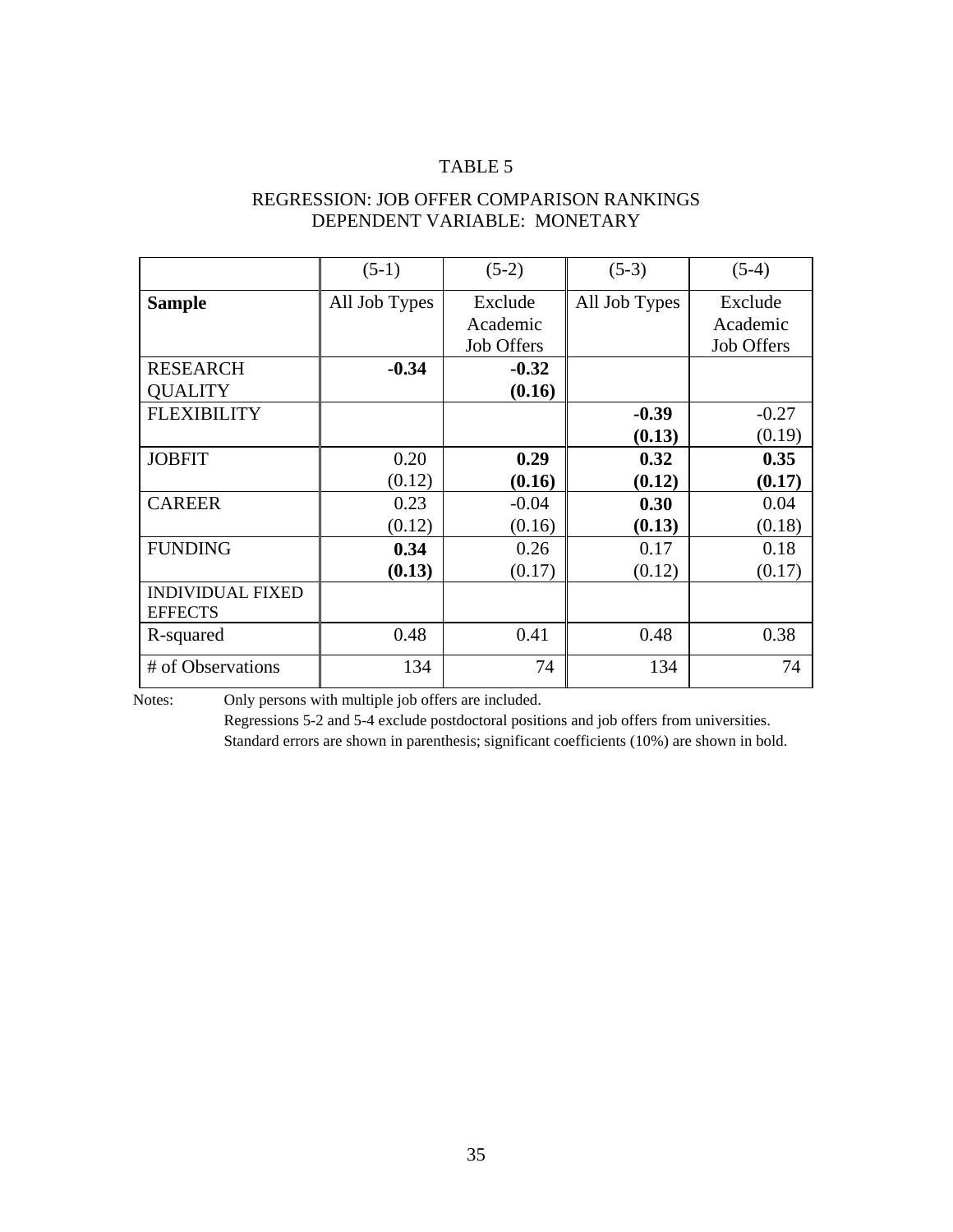|                          | <b>SINGLE OFFERS</b> | <b>MULTIPLE OFFERS</b> |
|--------------------------|----------------------|------------------------|
| <b>SALARY</b>            | 58074.01             | 61958.85               |
|                          | (26859.57)           | (31394.96)             |
| PERMIT PUB               | 0.96                 | 0.91                   |
|                          | (0.19)               | (0.28)                 |
| <b>CONTINUE RESEARCH</b> | 0.28                 | 0.46                   |
|                          | (0.46)               | (0.50)                 |
| <b>INCENT PUB</b>        | 3.67                 | 3.88                   |
|                          | (1.24)               | (1.13)                 |
| <b>EQUIPMENT</b>         | 3.71                 | 4.06                   |
|                          | (1.38)               | (0.86)                 |

## TABLE 6A COMPARISON OF SINGLE AND MULTIPLE JOB OFFERS

 Notes: Number of observations is different for every cell, depending on number of missing values. Standard errors are shown in parenthesis.

## TABLE 6B COMPARISON OF ACCEPTED AND REJECTED OFFER CHARACTERISTICS

|                          | <b>REJECTED OFFERS</b> | <b>ACCEPTED OFFERS</b> |
|--------------------------|------------------------|------------------------|
| <b>SALARY</b>            | 60925.06               | 64782.93               |
|                          | (32647.24)             | (29602.07)             |
| PERMIT PUB               | 0.91                   | 0.95                   |
|                          | (0.29)                 | (0.22)                 |
| <b>CONTINUE RESEARCH</b> | 0.48                   | 0.46                   |
|                          | (0.50)                 | (0.50)                 |
| <b>INCENT PUB</b>        | 3.93                   | 3.93                   |
|                          | (1.08)                 | (1.19)                 |
| <b>EQUIPMENT</b>         | 3.82                   | 4.43                   |
|                          | (0.91)                 | (0.66)                 |

 Notes: Number of observations is different for every cell, depending on number of missing values. Standard errors are shown in parenthesis.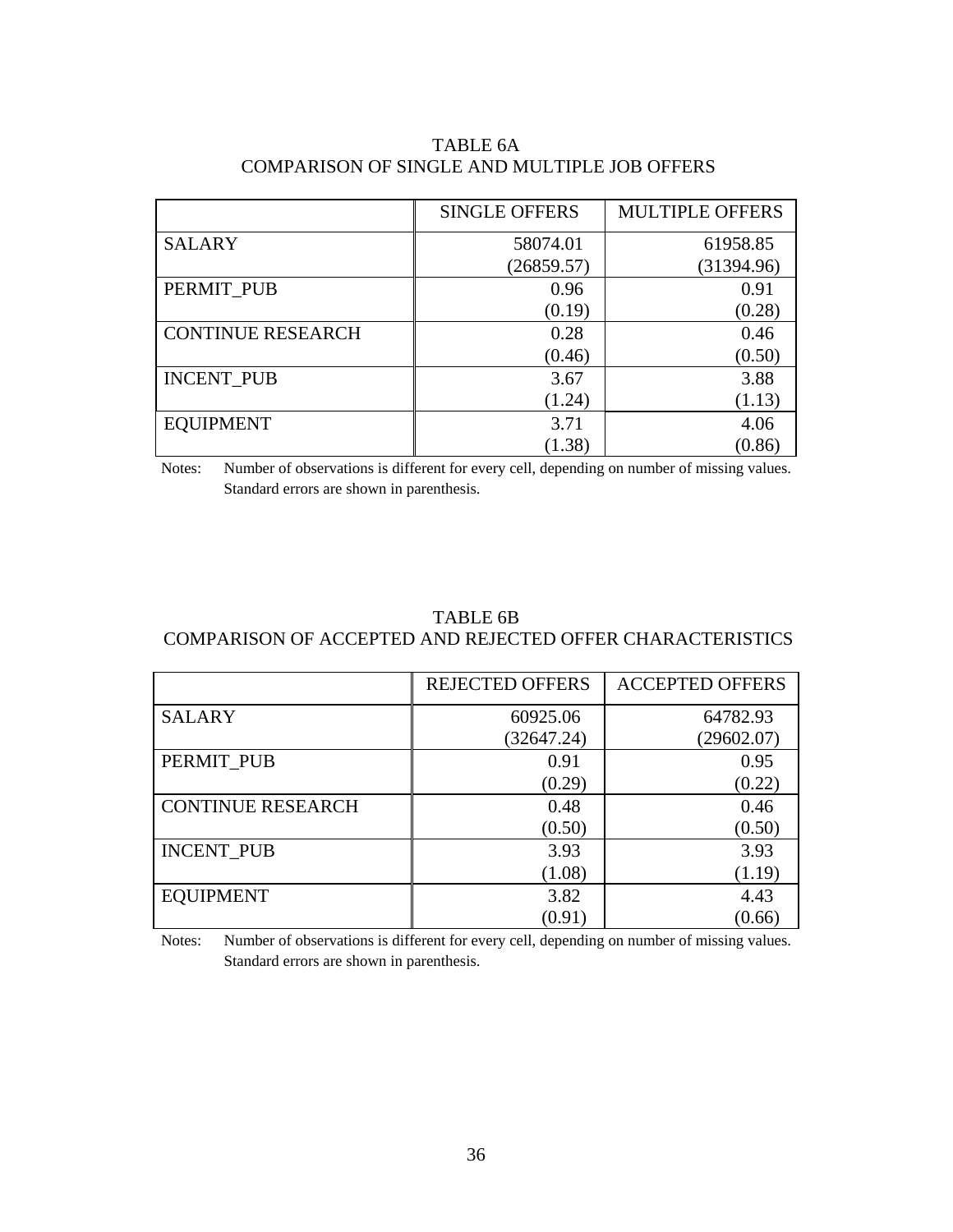# **APPENDIX A**

|                                    | <b>SALARY</b> | PERMIT<br><b>PUB</b> | <b>CONTINUE</b><br><b>RESEARCH</b> | <b>INCENT</b><br><b>PUB</b> | <b>EQUIPMENT</b> | <b>STOCK</b><br><b>DUMMY</b> | <b>PROMOTION</b> |
|------------------------------------|---------------|----------------------|------------------------------------|-----------------------------|------------------|------------------------------|------------------|
| <b>SALARY</b>                      | 1.0000        |                      |                                    |                             |                  |                              |                  |
| PERMIT PUB                         | $-0.0082$     | 1.0000               |                                    |                             |                  |                              |                  |
| <b>CONTINUE</b><br><b>RESEARCH</b> | $-0.0728$     | 0.0499               | 1.0000                             |                             |                  |                              |                  |
| <b>INCENT PUB</b>                  | $-0.2729$     | 0.3204               | 0.2933                             | 1.0000                      |                  |                              |                  |
| <b>EQUIPMENT</b>                   | 0.1047        | $-0.0318$            | $-0.0398$                          | 0.1787                      | 1.0000           |                              |                  |
| <b>STOCK</b><br><b>DUMMY</b>       | 0.4680        | $-0.0757$            | $-0.3264$                          | $-0.3953$                   | 0.0932           | 1.0000                       |                  |
| <b>PROMOTION</b>                   | 0.2173        | $-0.0231$            | 0.2079                             | 0.0422                      | 0.0532           | 0.2742                       | 1.0000           |

## TABLE A1. CORRELATION OF JOB OFFER RECORD DATA

Note: Significant (5%) coefficients are shown in bold.

## TABLE A2. WAGE REGRESSION: ACADEMIC VERSUS PRIVATE-SECTOR JOBS DEPENDENT VARIABLE = LN(SALARY), # of Observations = 121

| <b>JOBTYPE</b>                  | No of         | <b>Baseline</b>   | <b>Baseline</b>  |
|---------------------------------|---------------|-------------------|------------------|
| $(Baseline = Established Firm)$ | <b>Offers</b> | $(w/o$ Person FE) | $(w/$ Person FE) |
| <b>Established Firm</b>         | 40            |                   |                  |
| <b>Startup Firm</b>             | 26            | $-0.17$           | 0.08             |
|                                 |               | (0.12)            | (0.08)           |
| Government                      | 6             | $-0.19$           | 0.04             |
|                                 |               | (0.23)            | (0.16)           |
| <b>Medical Center</b>           | 37            | $-0.17$           | $-0.19$          |
|                                 |               | (0.12)            | (0.08)           |
| University                      | 34            | $-0.41$           | $-0.40$          |
|                                 |               | (0.13)            | (0.10)           |
| Postdoc                         | 21            | $-0.91$           | $-0.40$          |
|                                 |               | (0.13)            | (0.10)           |
| <b>INDIVDIUAL FIXED EFFECTS</b> |               | N <sub>O</sub>    | <b>YES</b>       |
|                                 |               |                   | (52; Sig.)       |
| R-squared                       |               | 0.34              | 0.93             |

Notes: Only persons with multiple job offers are included.

Standard errors are shown in parenthesis; significant coefficients (10%) are shown in bold. Sig. stands for joint significance of fixed effects (at 10% level).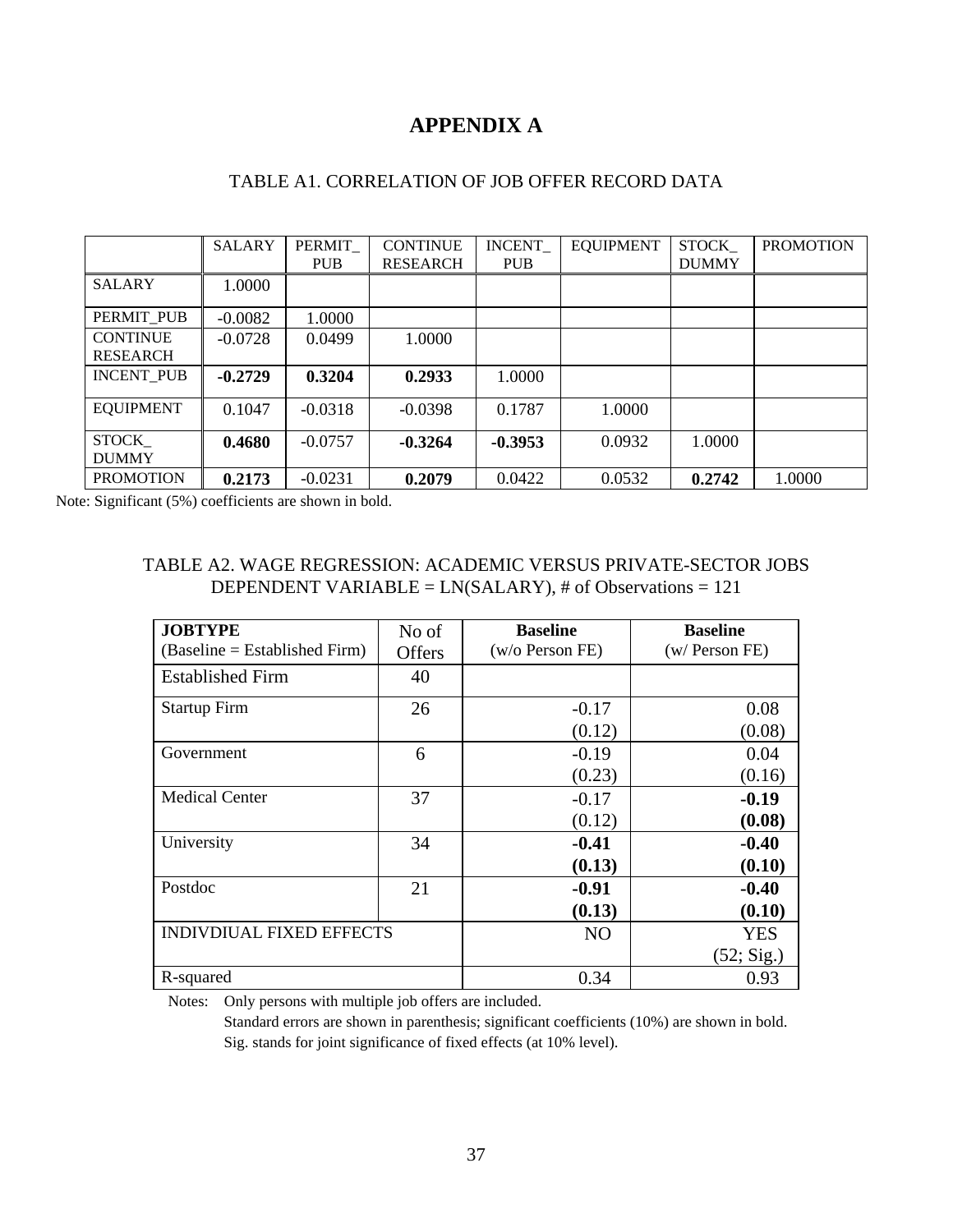## TABLE A3. CROSS TABULATIONS: JOB OFFER COMPARISON RANKINGS  $(Rank = 1$  is highest)

| <b>Table A3a: Money and Jobfit</b>                          |                                                                                                       |                |                             |   |   |   |  |
|-------------------------------------------------------------|-------------------------------------------------------------------------------------------------------|----------------|-----------------------------|---|---|---|--|
| <b>MONETARY</b><br>(Ranking of<br>monetary<br>compensation) | <b>JOB FIT</b><br>(Ranking of offer in terms of how well it 'fits'<br>with prior research experience) |                |                             |   |   |   |  |
|                                                             |                                                                                                       | 2              | 3                           | 4 | 5 | 6 |  |
|                                                             | 24                                                                                                    | 16             | $\mathcal{D}_{\mathcal{L}}$ | 2 |   |   |  |
| $\mathfrak{D}$                                              | 21                                                                                                    | 19             | 5                           | 1 |   |   |  |
| 3                                                           | 5                                                                                                     | 5              | 9                           |   |   |   |  |
| 4                                                           |                                                                                                       | $\overline{2}$ |                             | 4 |   |   |  |
| 5                                                           |                                                                                                       |                |                             |   |   |   |  |
| 6                                                           |                                                                                                       |                |                             |   |   |   |  |

# **Table A3a: Money and Jobfit**

## **Table A3b: Money and Career Advancement**

| <b>MONETARY</b><br>(Ranking of<br>monetary<br>compensation) | <b>CAREER</b><br>(Ranking of impact on career advancement) |                |               |                |   |   |
|-------------------------------------------------------------|------------------------------------------------------------|----------------|---------------|----------------|---|---|
|                                                             |                                                            | 2              | 3             | Δ              | 5 | 6 |
|                                                             | 26                                                         | 20             | $\mathcal{R}$ |                |   |   |
| $\mathfrak{D}$                                              | 20                                                         | 25             | 3             | $\overline{2}$ |   |   |
| 3                                                           | 4                                                          | 3              | 13            |                |   |   |
| 4                                                           |                                                            | $\overline{4}$ |               | 3              |   |   |
| 5                                                           |                                                            |                |               |                |   |   |
| 6                                                           |                                                            |                |               |                |   |   |

#### **Table A3c: Money and Research Environment MONETARY**  (Ranking of monetary compensation) **RESEARCH QUALITY**  (Ranking of offer in terms of internal research environment) 11 2 3 4 5 6  $1 \quad 19$ 20 5 3 2 26  $15$  4 1 3 6668111 1 1 4 | 1| 2| 3| 1| 1| 5 16 1 $\mathbf{1}$

### **Table A3d: Money and Flexibility**

| <b>MONETARY</b><br>(Ranking of<br>monetary<br>compensation) | <b>FLEXIBILITY</b><br>(Ranking of offer in terms of flexibility to<br>choose research projects) |                          |   |               |   |   |
|-------------------------------------------------------------|-------------------------------------------------------------------------------------------------|--------------------------|---|---------------|---|---|
|                                                             |                                                                                                 | $\overline{c}$           | 3 | 4             | 5 | 6 |
|                                                             | 16                                                                                              | 19                       | 8 |               |   |   |
| $\mathfrak{D}$                                              | 25                                                                                              | 17                       | 2 |               |   |   |
| 3                                                           | 5                                                                                               | $\overline{\phantom{0}}$ | 8 |               |   |   |
| 4                                                           | $\mathcal{D}$                                                                                   |                          |   | $\mathcal{D}$ |   |   |
| 5                                                           |                                                                                                 |                          |   |               |   |   |
|                                                             |                                                                                                 |                          |   |               |   |   |